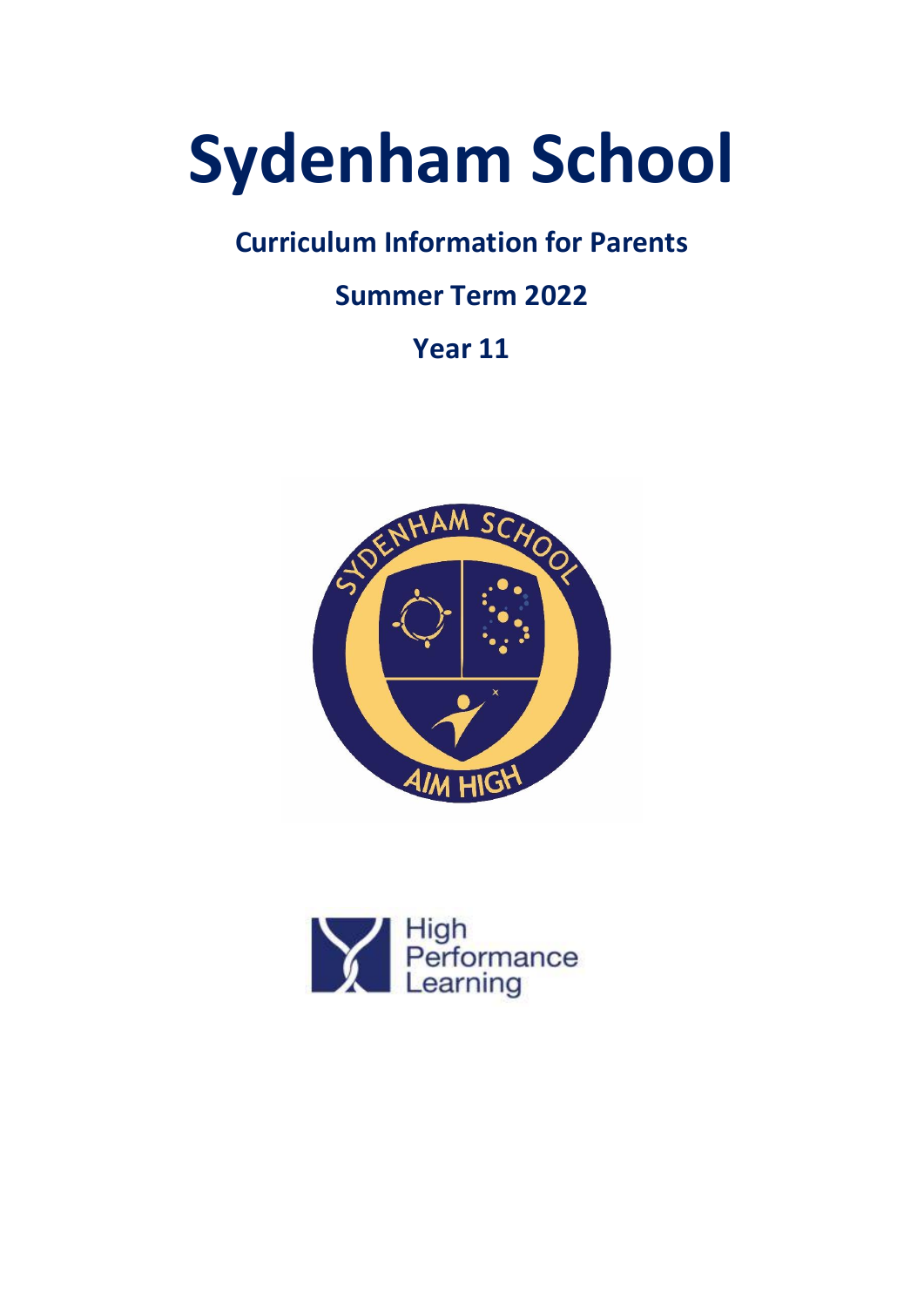## Contents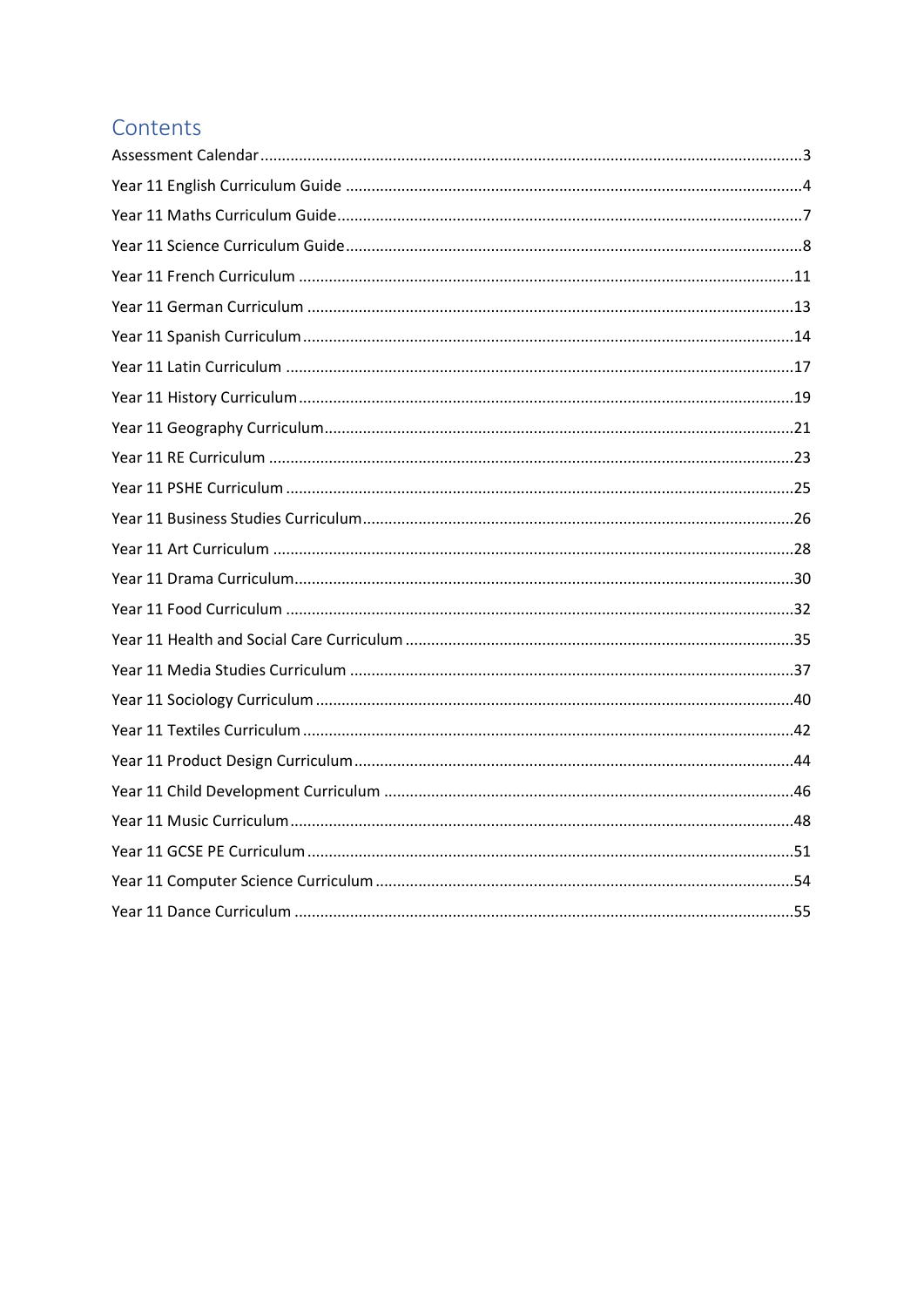## <span id="page-2-0"></span>Assessment Calendar

| Year 11 Assessment Week            | W/b 27 <sup>th</sup> September             |
|------------------------------------|--------------------------------------------|
| Year 11 Assessment Week            | W/b 4 <sup>th</sup> October                |
| Year 11 Mock Exams                 | $15^{\text{th}} - 26^{\text{th}}$ November |
| Year 11 Parents Evening            | 5 <sup>th</sup> January                    |
| Year 11 Speaking Mocks (Languages) | $W/b$ 31st January                         |
| Year 11 Mock Exams                 | $21^{st}$ February – $2^{nd}$ March        |
| Year 11 Speaking Exams (Languages) | Begin on 25 <sup>th</sup> April            |
| Summer Exams Begin                 | $18th$ May                                 |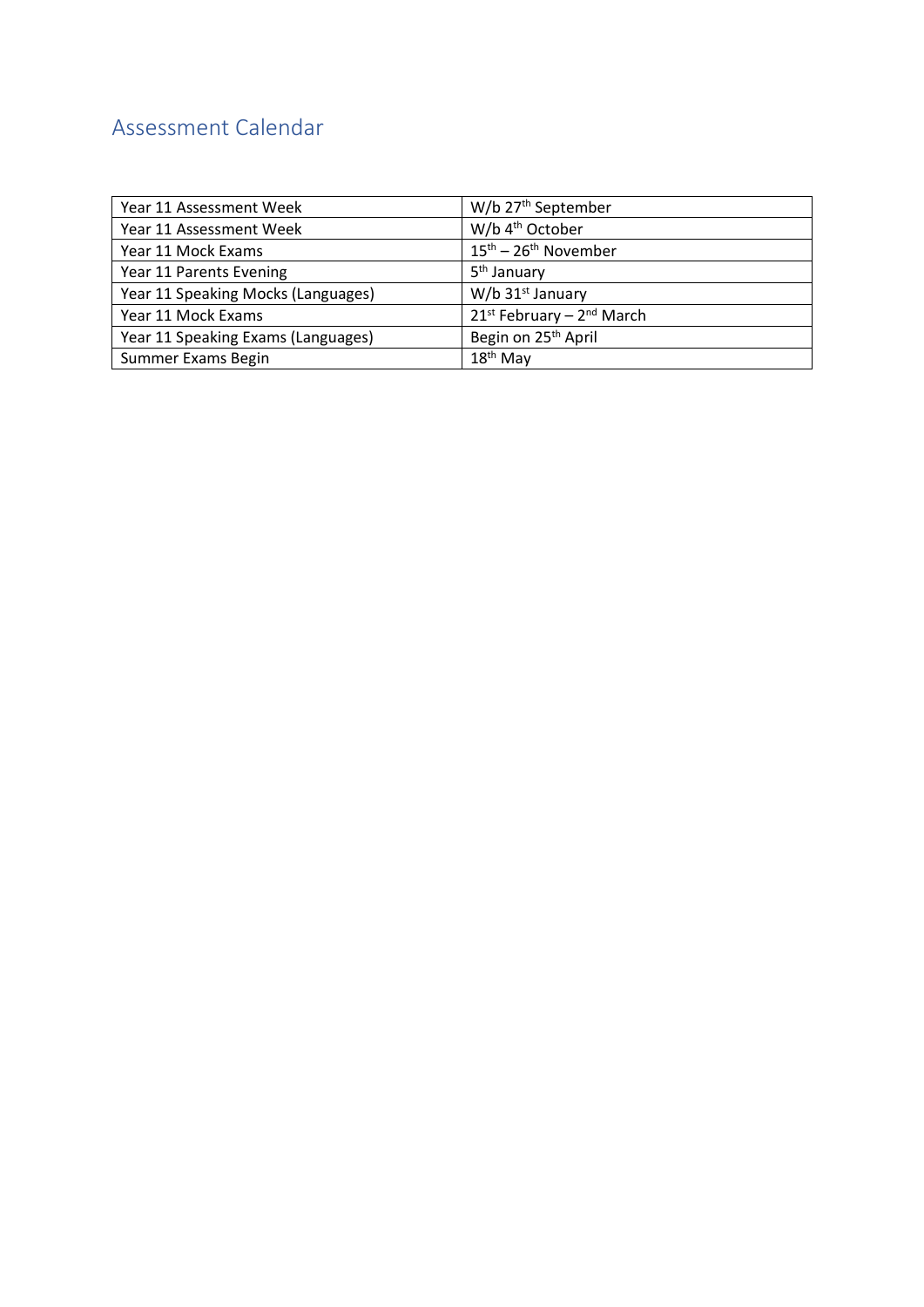## <span id="page-3-0"></span>Year 11 English Curriculum Guide

**Staffing:** Sarah Millar, Acting Curriculum Leader English and Media Faculty **Email: s**[.millar@sydenham.lewisham.sch.uk](mailto:s.millar@sydenham.lewisham.sch.uk)

#### **Exam Board:** AQA

#### **Assessment Overview:**

#### **AQA English Language (8700)**

Paper 1: Explorations in Creative Reading and Writing

- Section A: Reading (questions on one literary fiction extract)
- Section B: Writing (descriptive or narrative writing)
- Written exam, 1 hour 45 minutes, 80 marks available, 50% of GCSE.

Paper 2: Writers' Viewpoints and Perspectives

- Section A: Reading (questions on one non-fiction extract and one literary non-fiction extract)
- Section B: Writing (writing to present a viewpoint)
- Written exam, 1 hour 45 minutes, 80 marks available, 50% of GCSE.

#### **AQA English Literature (8702)**

Paper 1: 19<sup>th</sup> century novel and Modern Texts

- Students answer one question on *A Christmas Carol*. They will be required to write in detail about an extract from the novella and then write about the novella as a whole
- Students will answer one essay question from a choice of two on *An Inspector Calls*
- Written exam, 1 hour 40 minutes, 60 marks available.

Paper 2: Shakespeare and Unseen Poetry

- Section A Shakespeare: students will answer one question on *Macbeth*. They will be required to write in detail about an extract from the play and then write about the play as a whole
- Section B Unseen poetry: Students will answer one question on one unseen poem and one question comparing this poem with a second unseen poem focusing on methods only
- Written exam, 1 hour 45 minutes, 70 marks available.

#### **Subject Curriculum Intent:**

Students study a range of engaging and significant fiction and non-fiction as part of their preparation for exams in GCSE English Language and GCSE English Literature. The curriculum aims to support students to appreciate the depth and power of the English literary heritage and critically evaluate texts through close and careful examination of writers' methods (the ways writers make meaning) and purpose within the specific contexts in which the texts are produced and received. The course encourages personal and informed responses from students and encourages them to debate and challenge the interpretations of other readers building on the knowledge and skills they have developed through their Key Stage 3 study of English. Spoken language continues to underpin the development of students' reading and writing skills and students are supported to develop their speaking skills for a range of contexts confidently and competently.

#### **Curriculum Content Overview:**

**Autumn Term 1: Spring Term 1: Summer Term 1:**

| Spring T |  |  |
|----------|--|--|
|          |  |  |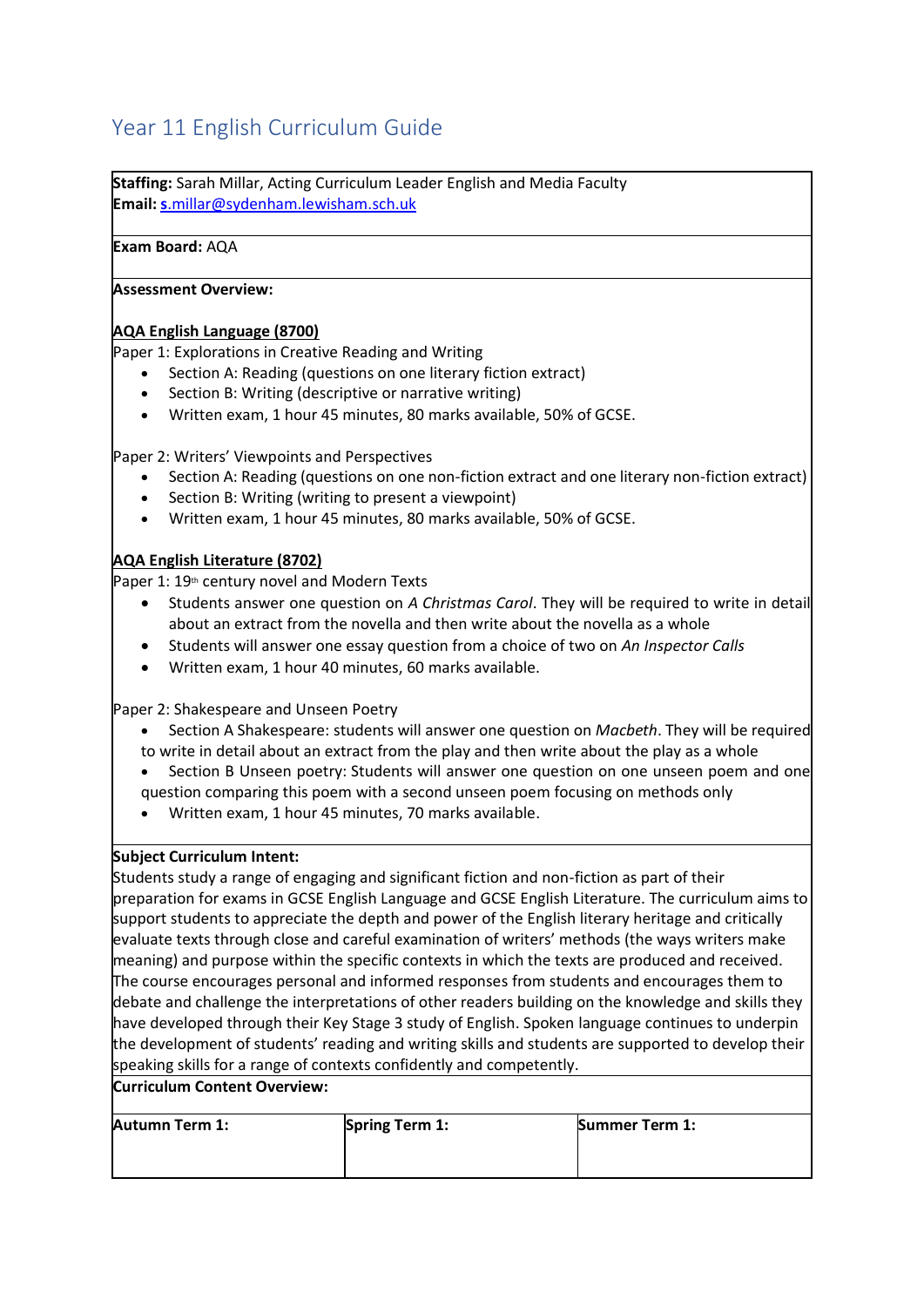| <b>GCSE English Literature Paper 2:</b><br>Shakespeare's Macbeth                                                                                                                                                                         | <b>GCSE English Literature Paper 1</b><br>Revision: An Inspector Calls and<br>A Christmas Carol                                                                                                                                                  | <b>GCSE English Language and GCSE</b><br>English Literature Revision<br>(specific to class needs)        |  |  |
|------------------------------------------------------------------------------------------------------------------------------------------------------------------------------------------------------------------------------------------|--------------------------------------------------------------------------------------------------------------------------------------------------------------------------------------------------------------------------------------------------|----------------------------------------------------------------------------------------------------------|--|--|
| <b>GCSE English Literature Paper 1</b><br>Revision: Dickens' A Christmas<br>Carol                                                                                                                                                        |                                                                                                                                                                                                                                                  |                                                                                                          |  |  |
| <b>GCSE English Literature Paper 2</b><br>Revision: Unseen Poetry                                                                                                                                                                        |                                                                                                                                                                                                                                                  |                                                                                                          |  |  |
| <b>GCSE English Language Paper 1</b><br>Revision                                                                                                                                                                                         | <b>GCSE English Language Paper 2</b><br>Revision                                                                                                                                                                                                 | <b>GCSE English Language and GCSE</b><br><b>English Literature Revision</b><br>(specific to class needs) |  |  |
| <b>Autumn Term 2:</b>                                                                                                                                                                                                                    | <b>Spring Term 2:</b>                                                                                                                                                                                                                            | Summer Term 2:                                                                                           |  |  |
| <b>GCSE English Literature Paper 2:</b><br>Shakespeare's Macbeth                                                                                                                                                                         | <b>GCSE English Literature Paper 2</b><br>Revision: Macbeth and Unseen<br>Poetry                                                                                                                                                                 | <b>Public Examinations</b>                                                                               |  |  |
| <b>GCSE English Literature Paper 1</b><br>Revision: Dickens' A Christmas<br>Carol                                                                                                                                                        |                                                                                                                                                                                                                                                  |                                                                                                          |  |  |
| <b>GCSE English Literature Paper 2</b><br>Revision: Unseen Poetry                                                                                                                                                                        |                                                                                                                                                                                                                                                  |                                                                                                          |  |  |
| <b>GCSE English Language Paper 1</b><br>Revision                                                                                                                                                                                         | <b>GCSE English Language Paper 1</b><br>Revision                                                                                                                                                                                                 |                                                                                                          |  |  |
| How will your child be assessed in the Summer Term?                                                                                                                                                                                      |                                                                                                                                                                                                                                                  |                                                                                                          |  |  |
| Knowledge checks<br>Exam questions and timed practice in lessons<br><b>GCSE</b> exams                                                                                                                                                    |                                                                                                                                                                                                                                                  |                                                                                                          |  |  |
|                                                                                                                                                                                                                                          | Summer Term Assessment Revision Topics (students will be given detailed checklists):                                                                                                                                                             |                                                                                                          |  |  |
| Dickens' A Christmas Carol                                                                                                                                                                                                               |                                                                                                                                                                                                                                                  |                                                                                                          |  |  |
| Priestley's An Inspector Calls<br>Shakespeare's Macbeth                                                                                                                                                                                  |                                                                                                                                                                                                                                                  |                                                                                                          |  |  |
| <b>Unseen Poetry</b>                                                                                                                                                                                                                     |                                                                                                                                                                                                                                                  |                                                                                                          |  |  |
| English Language Paper 1<br>English Language Paper 2                                                                                                                                                                                     |                                                                                                                                                                                                                                                  |                                                                                                          |  |  |
| What can you do to support your child in English?<br>Encourage your child to read for pleasure every day and to re-read all of their Literature<br>$\bullet$<br>texts                                                                    |                                                                                                                                                                                                                                                  |                                                                                                          |  |  |
|                                                                                                                                                                                                                                          | Discuss the plot of the texts and the writers' wider ideas with your child, including how and<br>to what extent these ideas are still relevant today<br>Encourage your child to make revision cards for their Literature texts focusing on plot, |                                                                                                          |  |  |
| characters, key events, context, methods and messages<br>Encourage your child to identify key quotations from their Literature texts and analyse these<br>in detail (zooming in on key words and techniques, and examining their effect) |                                                                                                                                                                                                                                                  |                                                                                                          |  |  |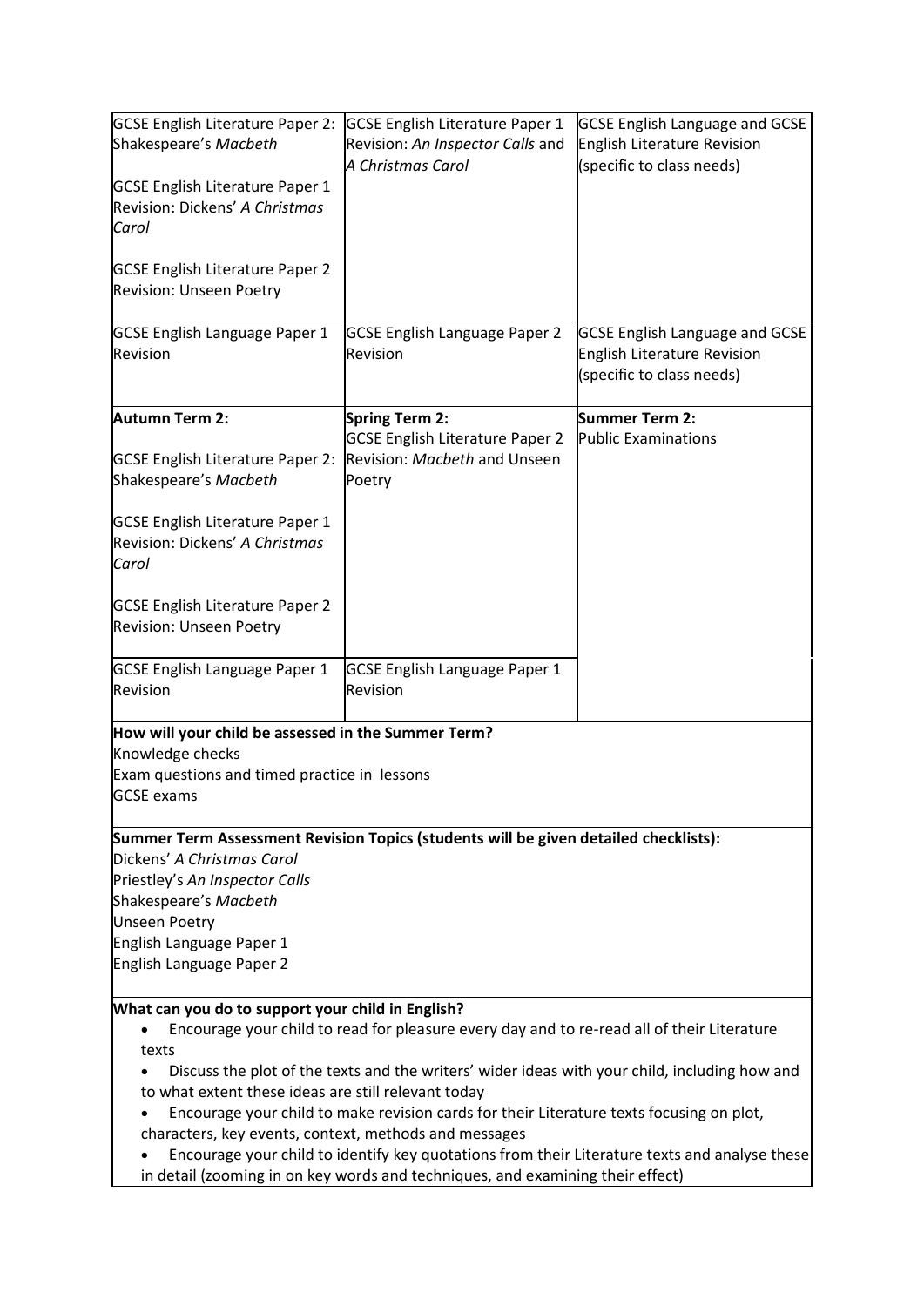• Encourage your child to practice planning and writing responses to exam questions, including in timed conditions

#### **Wider reading and useful websites or activities to support learning:**

- Oak National Academy resources: [English lessons for Key Stage 4 students -](https://classroom.thenational.academy/subjects-by-key-stage/key-stage-4/subjects/english) Oak National [Academy \(thenational.academy\)](https://classroom.thenational.academy/subjects-by-key-stage/key-stage-4/subjects/english)
- The British Library website (reading around texts and writers)
- Mr. Bruff (YouTube)
- BBC Bitesize
- Seneca Learning (students can create a free online account)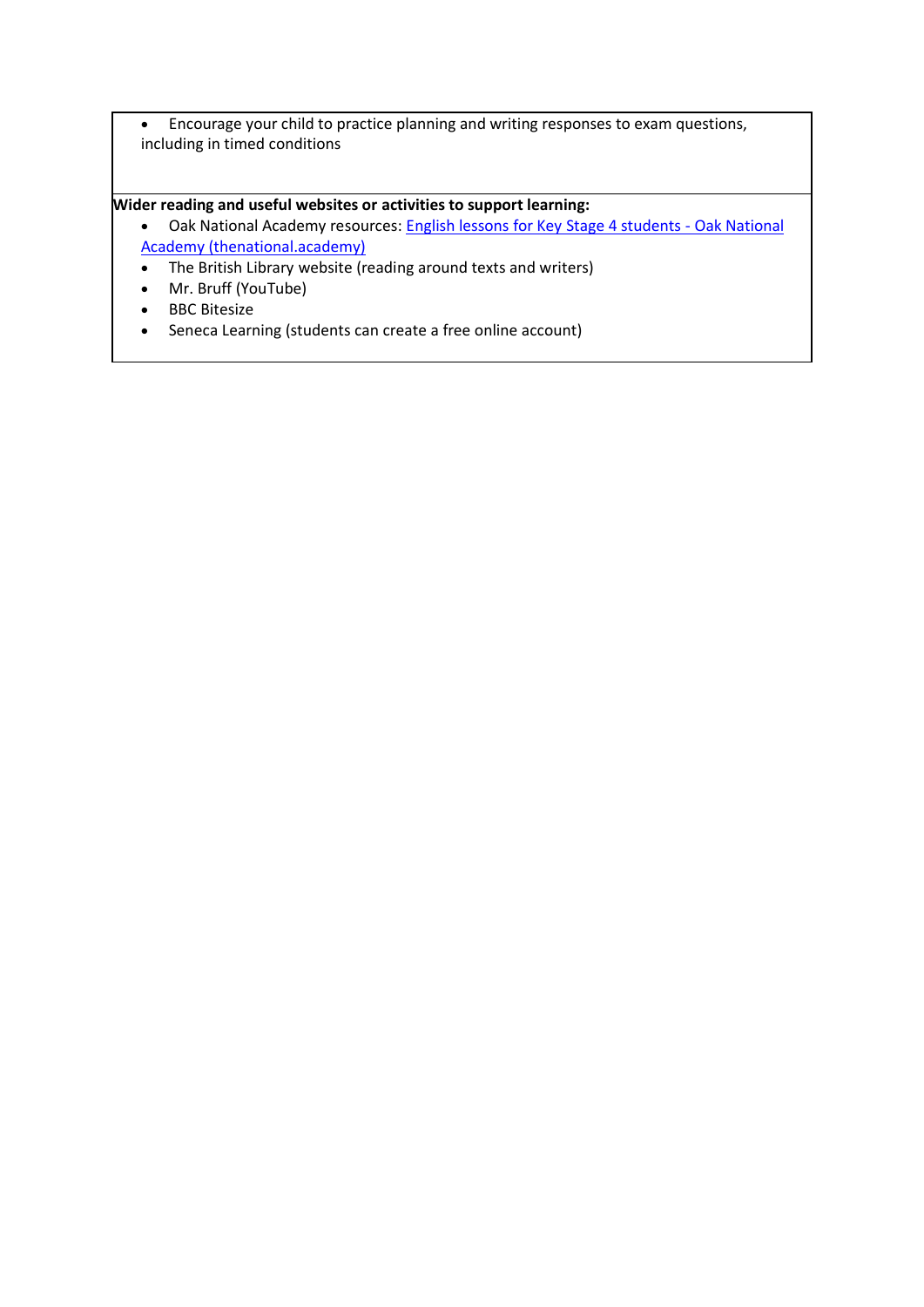## <span id="page-6-0"></span>Year 11 Maths Curriculum Guide

| <b>Staffing: Mark Freakes</b>                                                     |                                                                                             |                             |  |  |
|-----------------------------------------------------------------------------------|---------------------------------------------------------------------------------------------|-----------------------------|--|--|
| Email: m.freakes@sydenham.lewisham.sch.uk                                         |                                                                                             |                             |  |  |
| <b>Exam Board: Edexcel</b>                                                        |                                                                                             |                             |  |  |
| <b>Assessment Overview:</b>                                                       |                                                                                             |                             |  |  |
| Exam assessed                                                                     |                                                                                             |                             |  |  |
| Subject Curriculum Intent                                                         |                                                                                             |                             |  |  |
|                                                                                   | To ensure that all pupils become fluent in recall of mathematical facts and algorithms, are |                             |  |  |
|                                                                                   | able to reason mathematically and to combine these skills to then solve problems.           |                             |  |  |
| <b>Curriculum Content Overview:</b>                                               |                                                                                             |                             |  |  |
| Autumn Term 1:                                                                    | Spring Term 1:                                                                              | Summer Term 1:              |  |  |
| Revision                                                                          | Revision                                                                                    | Revision                    |  |  |
| Fortnightly past papers to                                                        | Fortnightly past papers to                                                                  | Fortnightly past papers to  |  |  |
| practice exam technique and                                                       | practice exam technique and                                                                 | practice exam technique and |  |  |
| identify learning gaps                                                            | identify learning gaps                                                                      | identify learning gaps      |  |  |
| Autumn Term 2:                                                                    | Spring Term 2:                                                                              |                             |  |  |
| Revision                                                                          | Revision                                                                                    |                             |  |  |
| Fortnightly past papers to                                                        | Fortnightly past papers to                                                                  |                             |  |  |
| practice exam technique and                                                       | practice exam technique and                                                                 |                             |  |  |
| identify learning gaps                                                            | identify learning gaps                                                                      |                             |  |  |
| How will your child be assessed in the Summer Term?                               |                                                                                             |                             |  |  |
| 3 x 90 minutes formal external exam                                               |                                                                                             |                             |  |  |
| <b>Summer Term Assessment Revision Topics</b>                                     |                                                                                             |                             |  |  |
|                                                                                   | Number, Algebra, Ratio and Proportion, Geometry and Measures, Probability and Statistics    |                             |  |  |
| What can you do to support your child in Mathematics?                             |                                                                                             |                             |  |  |
| Check they are using the HegartyMaths website on a regular basis for homework and |                                                                                             |                             |  |  |
| revision                                                                          |                                                                                             |                             |  |  |
|                                                                                   | Encourage them to attend Maths Clinic (Wednesday lunchtime) for extra support               |                             |  |  |
|                                                                                   | Wider reading and useful web-sites or activities to support learning:                       |                             |  |  |
| www.hegartymaths.com                                                              |                                                                                             |                             |  |  |
| www.corbettmaths.com                                                              |                                                                                             |                             |  |  |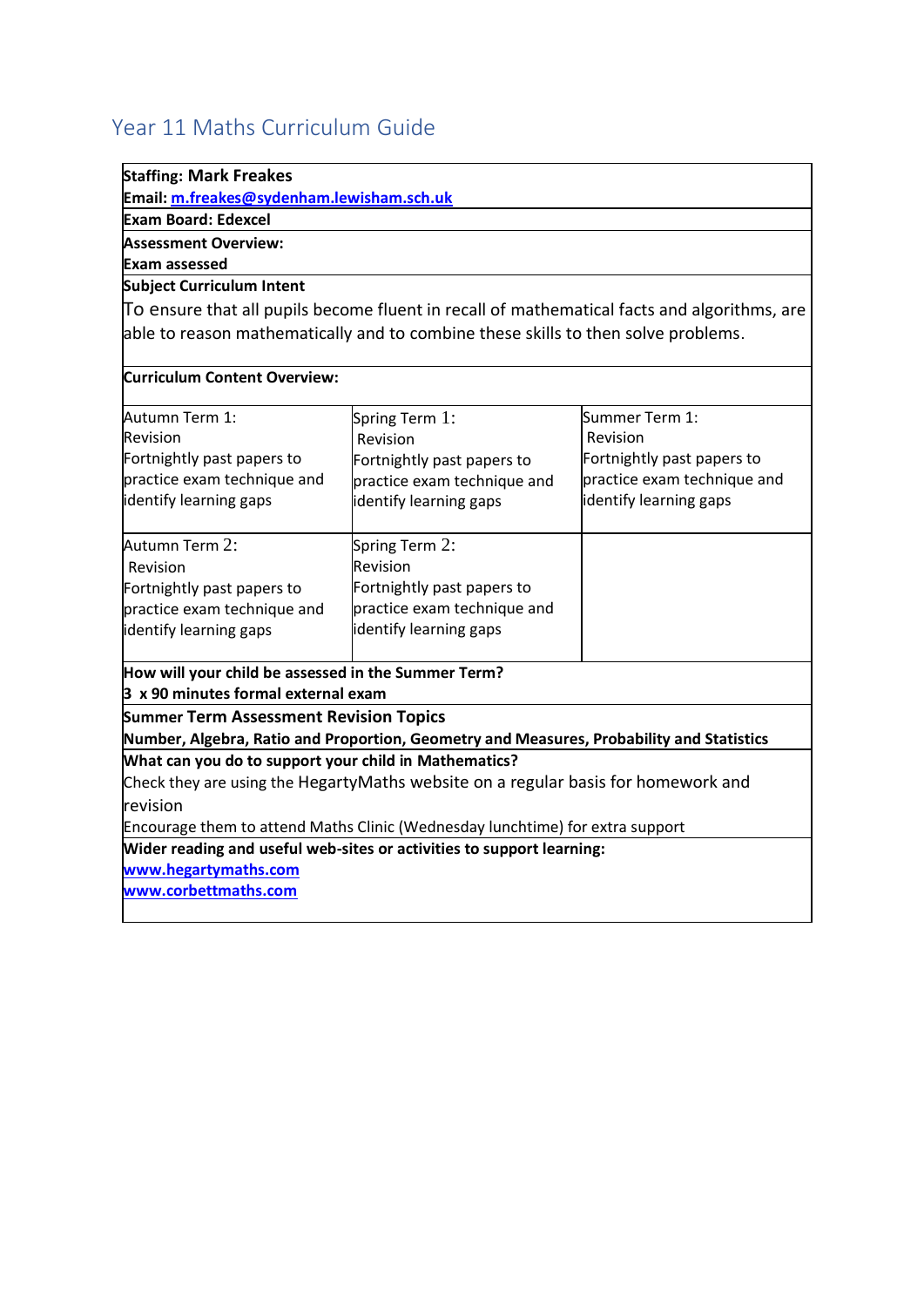## <span id="page-7-0"></span>Year 11 Science Curriculum Guide

#### **Staffing:**

Amy Vickers, Curriculum Leader Science [\(a.vickers@sydenham.lewisham.sch.uk\)](mailto:a.vickers@sydenham.lewisham.sch.uk) Sapna Reuben, Head of KS4 Science [\(s.reuben@sydenham.lewisham.sch.uk\)](mailto:s.reuben@sydenham.lewisham.sch.uk)

#### **Separate (Triple) Science**

**11X1** Sinead Furlong (Biology), Sapna Reuben (Chemistry), Sarah Pavely (Physics) **11Y1** Muneema Rafaa (Biology), Abimbola Bakare (Chemistry), Christopher Andrews (Physics)

#### **Combined Science**

**11X2** Brenda Jinadu and Solomon Wilson **11Y2** Ian Martin and Sapna Reuben **11X3** Kirsty Abbs and Ian Martin **11Y3** Sinead Furlong and Emma Wijnberg **11X4** Christopher Andrews and Brenda Jinadu **11Y4** Abimbola Bakare and Sarah Pavely **11X5** Antonia McDonald and Catherine Pang **11Y5** Christopher Andrews and Amy Vickers

**Exam Board:** Pearson Edexcel GCSE (9-1)

#### **Assessment Overview:**

- Assessment 1 Fortnight commencing 27<sup>th</sup> September 2021
- Assessment 2 (Mock exams) Fortnight commencing 15th November 2021
- Assessment 3 (Mock exams) Fortnight commencing 21st February 2021

#### **Subject Curriculum Intent:**

- To provide an accessible course that builds from the students' previous scientific knowledge from Key Stage 3, Year 9 and Year 10.
- To continue to encourage in students an interest in science to promote (whenever appropriate) the relevance of the subject to everyday life, and its vital importance in the modern world.
- To broaden the student's practical abilities and investigative skills by introducing a wide range of new analytical techniques, through the comprehensive teaching of Core Practicals.

#### **Curriculum Content Overview:**

All classes are taught on rotation, while they will cover the content listed below, they may complete it in a different order.

| <b>Separate Science</b> |                                 |                 |                                                         |
|-------------------------|---------------------------------|-----------------|---------------------------------------------------------|
| <b>Autumn Term 1</b>    |                                 |                 | <b>Autumn Term 2</b>                                    |
| SB9                     | Ecosystems & material cycles    | SB <sub>7</sub> | Animal coordination, control and<br><b>Ihomeostasis</b> |
| <b>SC20</b>             | Fuels                           | <b>SC22</b>     | Hydrocarbons                                            |
| <b>SC21</b>             | Earth & atmospheric science     | <b>SC23</b>     | Alcohols & carboxylic acids                             |
| SP7                     | Astronomy                       | <b>SP12</b>     | Magnetism & the motor effect                            |
| <b>SP10</b>             | <b>Electricity and circuits</b> | <b>SP13</b>     | Electromagnetic induction                               |
| SP11                    | Static electricity              |                 |                                                         |
|                         |                                 |                 |                                                         |

| <b>Spring Term 1</b><br><b>Spring Term 2</b> |  |
|----------------------------------------------|--|
|----------------------------------------------|--|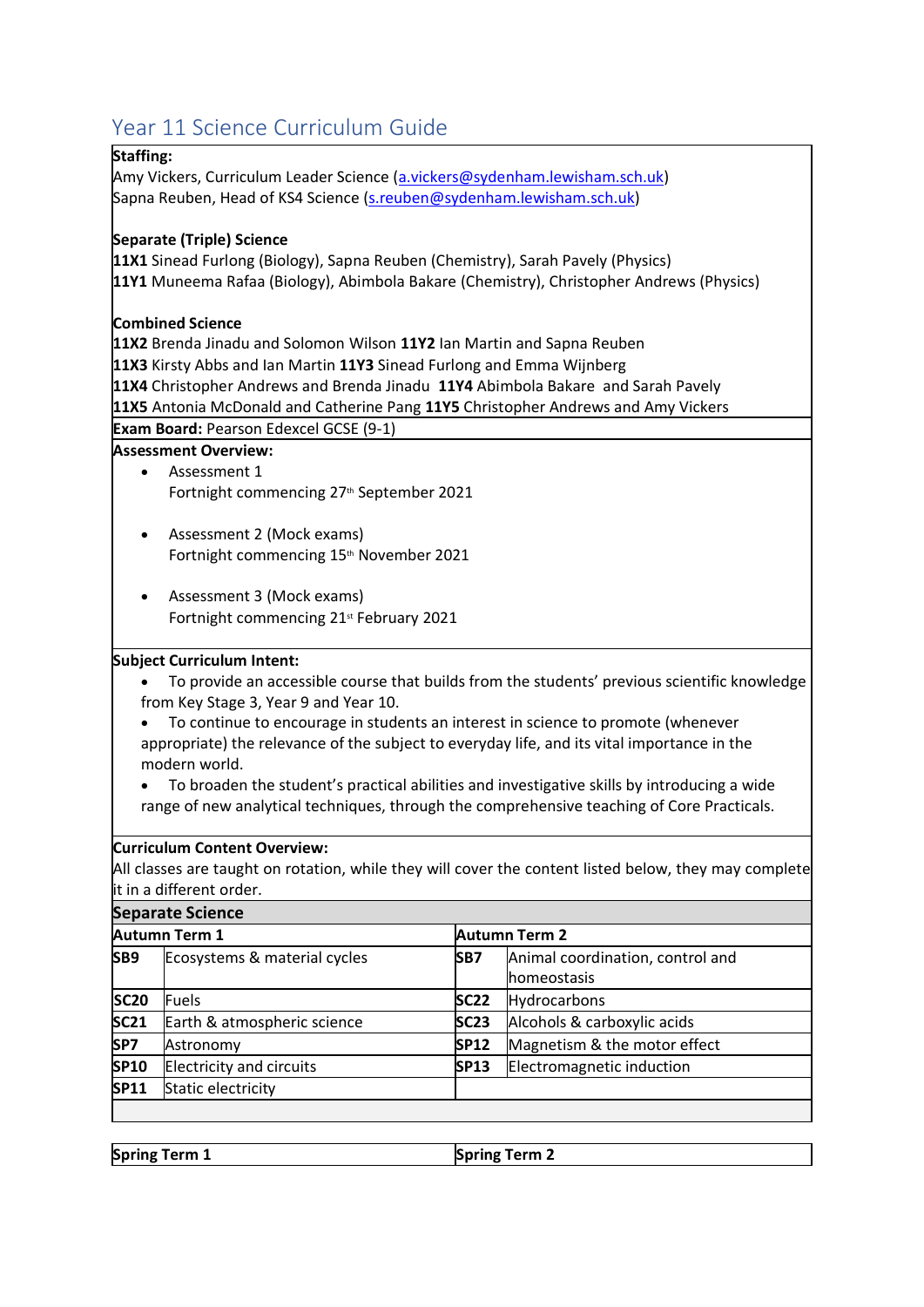| SB7            | Animal coordination, control and    |                                                                                      | SB8                              |                               | Exchange and transport in animals                                                                    |
|----------------|-------------------------------------|--------------------------------------------------------------------------------------|----------------------------------|-------------------------------|------------------------------------------------------------------------------------------------------|
|                | homeostasis cont.                   |                                                                                      |                                  |                               |                                                                                                      |
| <b>SC23</b>    | Alcohols & carboxylic acids cont.   |                                                                                      | <b>SC25</b>                      |                               | Qualitative analysis                                                                                 |
| <b>SC24</b>    | Polymers                            |                                                                                      | <b>SC26</b>                      |                               | Bulk and surface properties of matter                                                                |
| SP14           | Particle model                      |                                                                                      | <b>SP15</b>                      |                               | Forces and matter cont.                                                                              |
| <b>SP15</b>    | Forces and matter                   |                                                                                      |                                  |                               |                                                                                                      |
|                |                                     |                                                                                      |                                  |                               |                                                                                                      |
|                | Summer Term 1                       |                                                                                      |                                  | <b>Summer Term 2</b>          |                                                                                                      |
| SB8            |                                     | Exchange and transport in animals cont.                                              | Revision                         |                               |                                                                                                      |
| <b>SC26</b>    |                                     | Bulk and surface properties of matter                                                |                                  | <b>GCSE Exams - Dates TBC</b> |                                                                                                      |
|                | cont.                               |                                                                                      |                                  |                               |                                                                                                      |
|                |                                     |                                                                                      |                                  |                               |                                                                                                      |
|                |                                     |                                                                                      |                                  |                               |                                                                                                      |
|                | <b>Combined Science</b>             |                                                                                      |                                  |                               |                                                                                                      |
|                | Autumn Term 1                       |                                                                                      |                                  | Autumn Term 2                 |                                                                                                      |
| CB9            | Ecosystems & material cycles        |                                                                                      | CB7                              | Animal<br>homeostasis         | coordination,<br>control<br>and                                                                      |
| <b>CC16</b>    | <b>Fuels</b>                        |                                                                                      | <b>CP10</b>                      |                               | Magnetism & the motor effect                                                                         |
| <b>CC17</b>    | Earth and atmospheric Science       |                                                                                      | <b>CP11</b>                      |                               | Electromagnetic induction                                                                            |
|                |                                     |                                                                                      |                                  |                               |                                                                                                      |
|                | <b>Spring Term 1</b>                |                                                                                      |                                  | <b>Spring Term 2</b>          |                                                                                                      |
| CB8            | Exchange & transport in animals     |                                                                                      | Revision                         |                               |                                                                                                      |
| <b>CP12</b>    | Particle model                      |                                                                                      |                                  |                               |                                                                                                      |
| CP13           | Forces and matter                   |                                                                                      |                                  |                               |                                                                                                      |
|                |                                     |                                                                                      |                                  |                               |                                                                                                      |
|                | Summer Term 1                       |                                                                                      |                                  |                               |                                                                                                      |
| Revision       |                                     |                                                                                      | <b>Summer Term 2</b><br>Revision |                               |                                                                                                      |
|                |                                     |                                                                                      | <b>GCSE Exams - Dates TBC</b>    |                               |                                                                                                      |
|                | <b>GCSE Exams - Dates TBC</b>       |                                                                                      |                                  |                               |                                                                                                      |
|                |                                     |                                                                                      |                                  |                               |                                                                                                      |
|                |                                     | How will your child be assessed in the Summer Term?                                  |                                  |                               |                                                                                                      |
|                | Separate Science                    |                                                                                      |                                  |                               |                                                                                                      |
| $\bullet$      |                                     | 6 x 1 hour 45 minutes external exam (2 per science)                                  |                                  |                               |                                                                                                      |
|                |                                     |                                                                                      |                                  |                               |                                                                                                      |
|                | <b>Combined Science</b>             |                                                                                      |                                  |                               |                                                                                                      |
|                |                                     | 6 x 1 hour 10 minutes external exam (2 per science)                                  |                                  |                               |                                                                                                      |
|                |                                     | Summer Term Assessment Revision Topics (students will be given detailed checklists): |                                  |                               |                                                                                                      |
|                |                                     |                                                                                      |                                  |                               | For more detail, please refer to the Advance Notice Information. Not all specification points in the |
|                | units listed will be examined.      |                                                                                      |                                  |                               |                                                                                                      |
|                | Separate Science - Paper 1          |                                                                                      |                                  |                               |                                                                                                      |
| <b>Biology</b> |                                     | Chemistry                                                                            |                                  |                               | Physics                                                                                              |
|                | SB1, SB2, SB3, SB4, SB5             |                                                                                      |                                  |                               | SC5-7, SC8, SC9, SC10-11, SC13, SC14- SP1-2, SP3, SP4, SP5, SP6, SP7                                 |
|                |                                     | 16                                                                                   |                                  |                               |                                                                                                      |
|                | Separate Science - Paper 2          |                                                                                      |                                  |                               |                                                                                                      |
| <b>Biology</b> |                                     | Chemistry                                                                            |                                  |                               | Physics                                                                                              |
|                | SB1, SB6, SB7, SB8, SB9             | SC4, SC7, SC9, SC17-19, SC20-21,                                                     |                                  |                               | SP8-9, SP10-11, SP12-13, SC14-                                                                       |
|                |                                     | SC22-24, SC25-26                                                                     |                                  |                               | 15                                                                                                   |
|                | Combined Science - HIGHER - Paper 1 |                                                                                      |                                  |                               |                                                                                                      |
| Biology        |                                     | Chemistry                                                                            |                                  |                               | Physics                                                                                              |
|                | CB1, CB2, CB3, CB4, CB5             | CC5-7, CC8, CC9, CC10-11                                                             |                                  |                               | CP1-2, CP3, CP4, CP5, CP6                                                                            |
|                | Combined Science - HIGHER - Paper 2 |                                                                                      |                                  |                               |                                                                                                      |
| Biology        |                                     | Chemistry                                                                            |                                  |                               | Physics                                                                                              |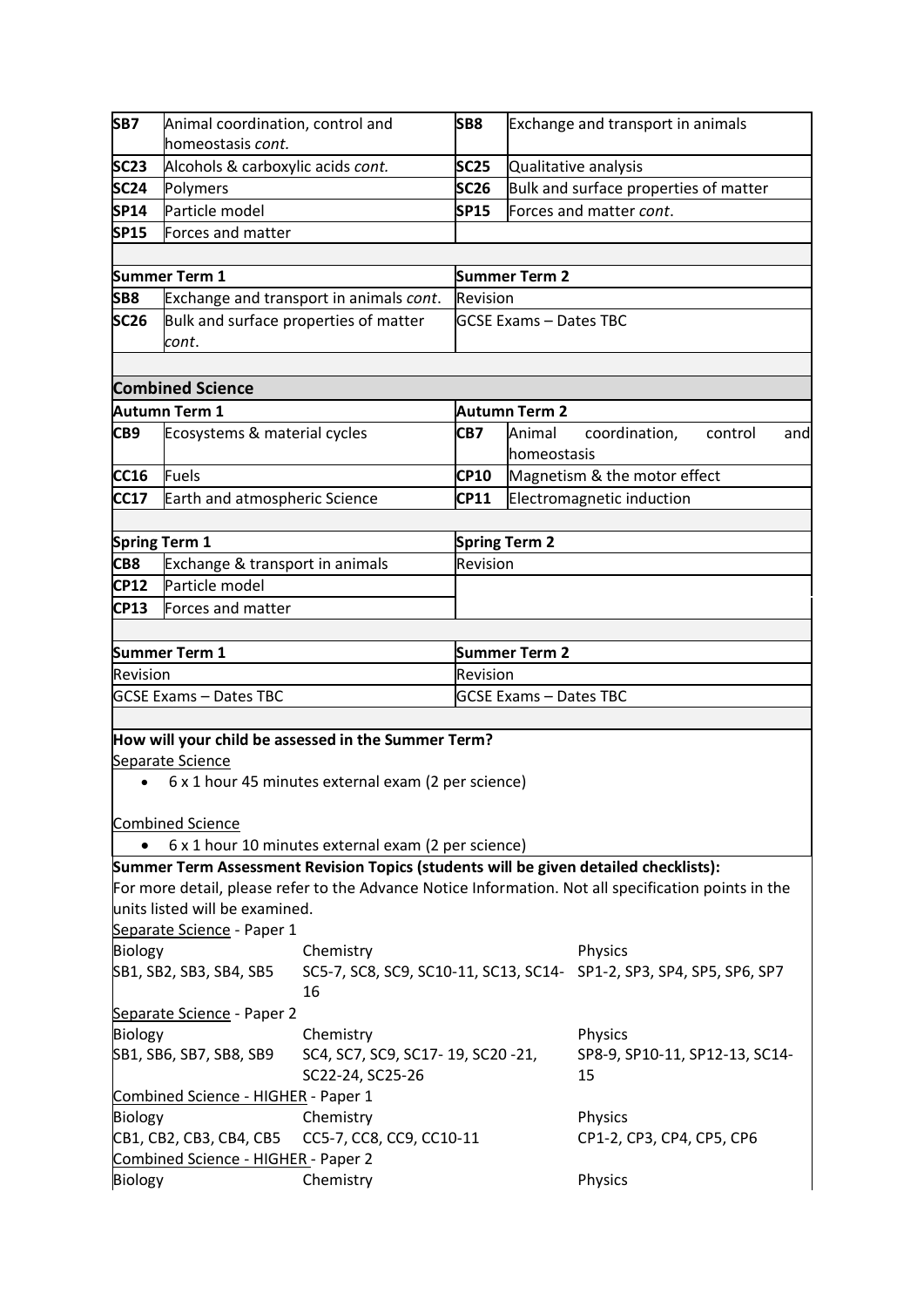|                                         | CB1, CB6, CB7, CB8, CB9 CC4, CC9, CC13-15, CC16-17                                           | CP7, CP9, CP10-11, CP12, |  |
|-----------------------------------------|----------------------------------------------------------------------------------------------|--------------------------|--|
| Combined Science - FOUNDATION - Paper 1 |                                                                                              |                          |  |
| Biology                                 | Chemistry                                                                                    | <b>Physics</b>           |  |
|                                         | CB1, CB2, CB3, CB4, CB5    CC1-2, CC3-4, CC5-7, CC8, CC.9, CC10    CP1-2, CP3, CP4, CP5, CP6 |                          |  |
| Combined Science - FOUNDATION - Paper 2 |                                                                                              |                          |  |
| Biology                                 | Chemistry                                                                                    | <b>Physics</b>           |  |
|                                         | CB1, CB6, CB7, CB8, CB9 CC4, CC5, CC9, CC13-15, CC16-17                                      | CP7, CP9, CP10, CP12     |  |

#### **What can you do to support your child in Science?**

- Encourage your child to read Science articles and news stories along with documentaries on platforms such as BBC iPlayer.
- Ask your child questions about what they have been learning in Science.
- Encourage your child to make revision cards for the texts they are studying.
- Ask your child about upcoming assessments, to make sure they have a full understanding of the expectations.

#### **Wider reading and useful websites or activities to support learning:**

- ActiveLearn.co.uk Student logins have been issued by teachers of the class.
- SamLearning.co.uk Student logins have been issued by teachers of the class.
- BBC Bitesize Science
- Revision guides, flashcards and practice question booklets are available to buy through ParentPay.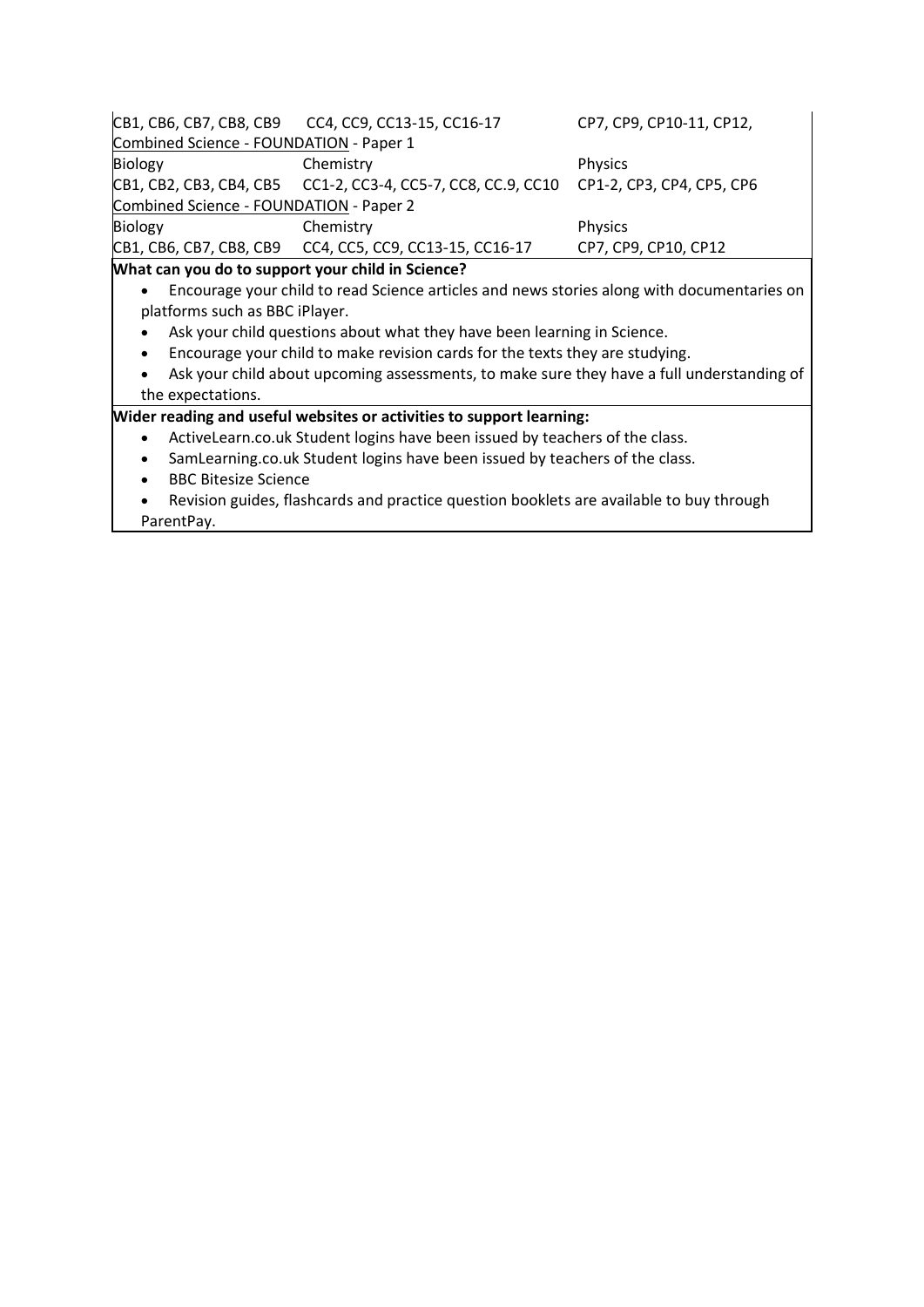## <span id="page-10-0"></span>Year 11 French Curriculum

#### **Staffing:** Danielle Walker

**Email:** [d.walker@sydenham.lewisham.sch.uk](mailto:Email:  d.walker@sydenham.lewisham.sch.uk)

#### **Exam Board:**

#### **Assessment Overview:**

Assessed formatively throughout learning using vocabulary tests, online independent work through <https://quizlet.com/> on different topics. Reading and listening past papers, writing assessments. These are carried out once a term.

#### **Subject Curriculum Intent**

The Language Faculty at Sydenham School believes that language learning is a life long skill. We are not just aiming to develop students into proficient linguists, but also into individuals who can look beyond the garden gate and demonstrate a cultural knowledge and understanding of the countries where the language they learn is spoken. We teach creatively and interactively and provide our students opportunities to become true global citizens.

Students are allowed to gain systematic knowledge of the vocabulary, grammar, and sound and spelling systems (phonics) of their new language, and how these are used by speakers of the language. Students then need to reinforce this knowledge in lessons and at home with extensive planned practice and use in order to build the skills needed for communication.

Students will become confident in understanding and producing the key sounds of the language they will study. Per year approximately 360 words are taught with systematic revisiting of vocabulary within a month, within a term, and within a year. The focus is to teach the most frequently used vocabulary of the language. Students will be taught high-frequency grammar functions which are revisited several times over KS3 and KS4, in particular features for persons, subjects, tenses and aspect and a range of key syntax (word order and relations between words). We develop High Performance Learners. Our practice is frequent, spaced, meaning and formfocused, and involves an element of struggle. Learning is carefully planned to support progression for all learners.

| Autumn Term 1:                                                              | Spring Term 1:                                                       | Summer Term 1:     |
|-----------------------------------------------------------------------------|----------------------------------------------------------------------|--------------------|
| Holidays, accommodation,<br>transport                                       | Social issues, environmental<br>issues.                              | <b>Exam period</b> |
| Talking in more than three<br>tenses                                        | Discussing fair trade, global<br>warming, extreme weather            |                    |
| Using the perfect tense to<br>describe a holiday                            | conditions.<br>Using complex grammar<br>phrases to write essays/     |                    |
| Autumn Term 2:                                                              | Spring Term 2:                                                       | Summer Term 2:     |
| Jobs, careers and ambitions<br><b>Further studies, future</b><br>employment | <b>Revison and feedback from</b><br><b>Mock exams</b><br>Foundation: | <b>Exam period</b> |

**Curriculum Content Overview:**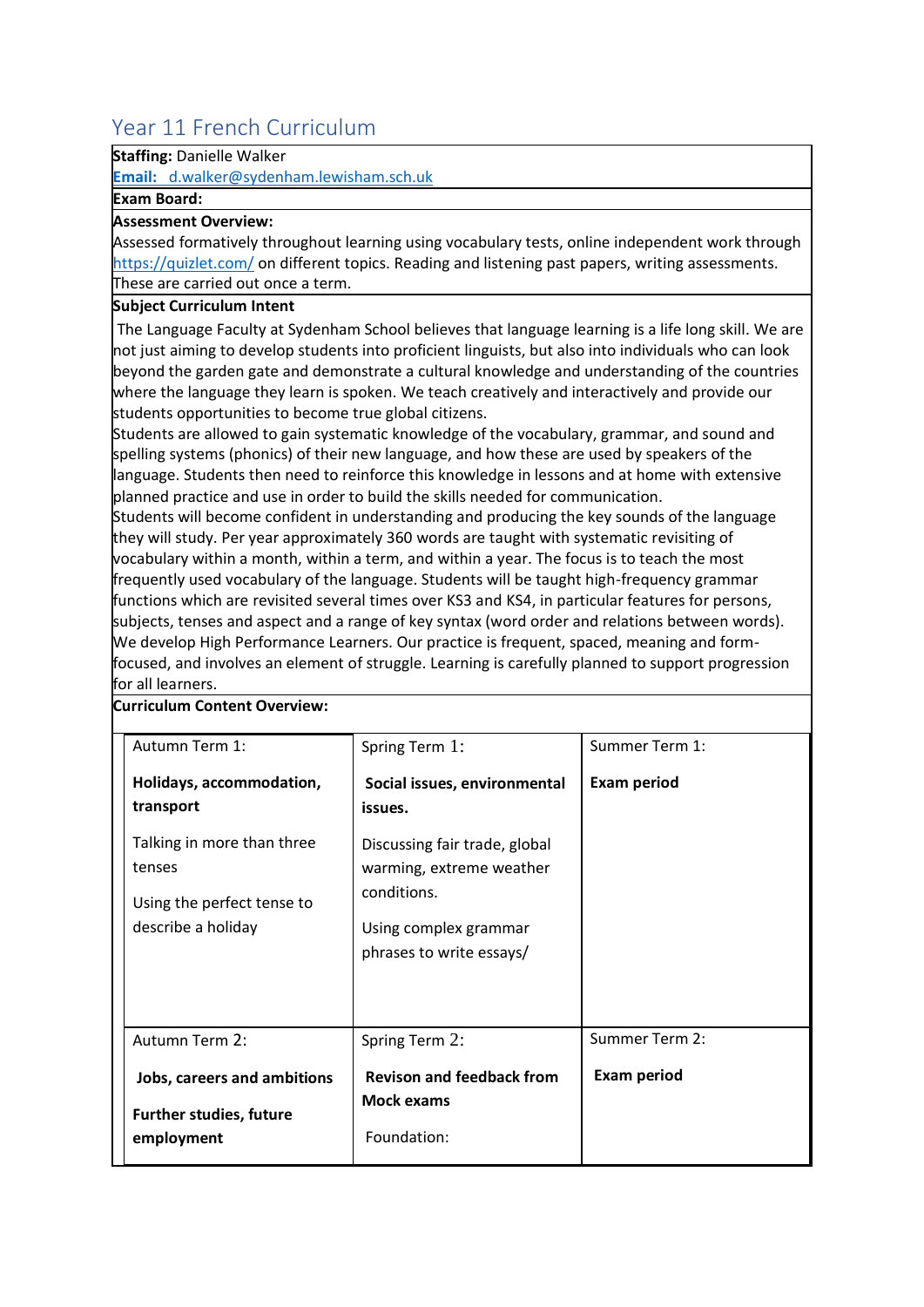| Using imperfect modal verbs                                                                 | Focus on consolidating three |  |  |  |
|---------------------------------------------------------------------------------------------|------------------------------|--|--|--|
|                                                                                             | tenses and completing 90     |  |  |  |
| Using the conditional tense to<br>describe what student would                               | word essay                   |  |  |  |
|                                                                                             |                              |  |  |  |
| like to do after finishing                                                                  |                              |  |  |  |
| secondary school                                                                            | Higher:                      |  |  |  |
|                                                                                             | Focus on using complex       |  |  |  |
|                                                                                             | grammar within a 150 word    |  |  |  |
|                                                                                             | essay                        |  |  |  |
|                                                                                             |                              |  |  |  |
| How will your child be assessed in the Summer Term?                                         |                              |  |  |  |
| They will be assessed through reading, listening, writing, speaking.                        |                              |  |  |  |
| Summer Term Assessment Revision Topics (students will be given detailed checklists):        |                              |  |  |  |
| All topic vocabulary and grammar focus                                                      |                              |  |  |  |
| What can you do to support your child?                                                      |                              |  |  |  |
| You can support by ensuring your child has an online account with Quizlet and monitor their |                              |  |  |  |
| progress by checking they have completed 'flashcards, learn, test, write, spell'            |                              |  |  |  |
| Wider reading and useful web-sites or activities to support learning:                       |                              |  |  |  |
| https://quizlet.com/                                                                        |                              |  |  |  |
| French lessons for Key Stage 4 students - Oak National Academy (thenational.academy)        |                              |  |  |  |
| https://www.memrise.com/                                                                    |                              |  |  |  |

<https://www.bbc.co.uk/bitesize/subjects/zc7xpv4>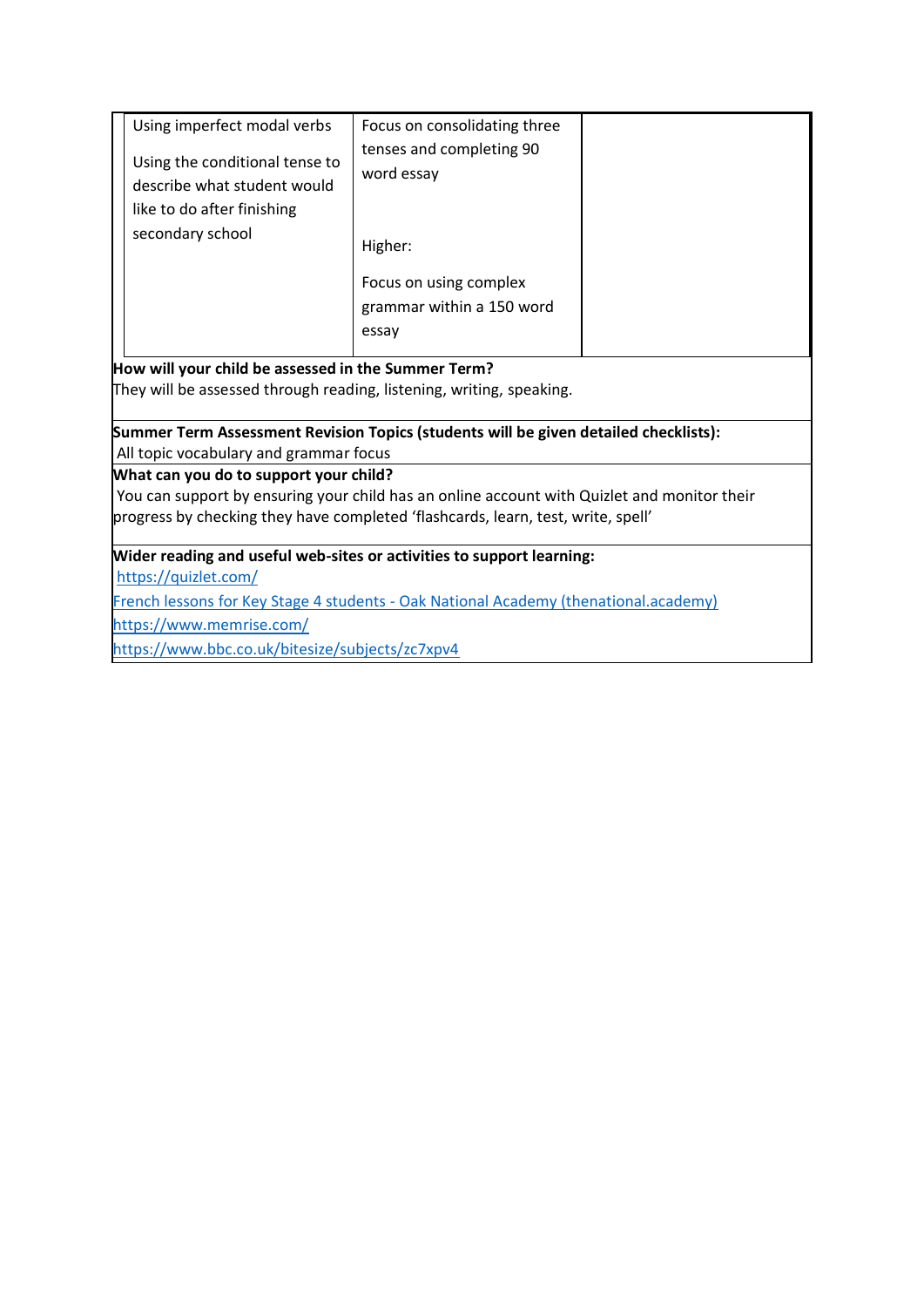## <span id="page-12-0"></span>Year 11 German Curriculum

#### **Staffing: Andrea Bauer, Danielle Walker,**

**Email[: a.bauer@sydenham.lewisham.sch.uk,](mailto:a.bauer@sydenham.lewisham.sch.uk) [d.walker@sydenham.lewisham.sch.uk](mailto:d.walker@sydenham.lewisham.sch.uk)**

#### **Exam Board: AQA**

#### **Assessment Overview:**

Assessed formatively throughout learning using vocabulary tests, online independent work through<https://quizlet.com/> on different topics. Reading and listening past papers, writing assessments. These are carried out once a term.

#### **Subject Curriculum Intent**

The Language Faculty at Sydenham School believes that language learning is a life long skill. We are not just aiming to develop students into proficient linguists, but also into individuals who can look beyond the garden gate and demonstrate a cultural knowledge and understanding of the countries where the language they learn is spoken. We teach creatively and interactively and provide our students opportunities to become true global citizens.

Students are allowed to gain systematic knowledge of the vocabulary, grammar, and sound and spelling systems (phonics) of their new language, and how these are used by speakers of the language. Students then need to reinforce this knowledge in lessons and at home with extensive planned practice and use in order to build the skills needed for communication.

Students will become confident in understanding and producing the key sounds of the language they will study. Per year approximately 360 words are taught with systematic revisiting of vocabulary within a month, within a term, and within a year. The focus is to teach the most frequently used vocabulary of the language. Students will be taught high-frequency grammar functions which are revisited several times over KS3 and KS4, in particular features for persons, subjects, tenses and aspect and a range of key syntax (word order and relations between words).

We develop High Performance Learners. Our practice is frequent, spaced, meaning and formfocused, and involves an element of struggle. Learning is carefully planned to support progression for all learners.

| Spring Term 1:                                            | Summer Term 1:     |
|-----------------------------------------------------------|--------------------|
| Social issues, environmental<br>issues.                   | <b>Exam period</b> |
| Discussing fair trade, global<br>warming, extreme weather |                    |
| Using complex grammar<br>phrases to write essays/         |                    |
|                                                           | conditions.        |

#### **Curriculum Content Overview:**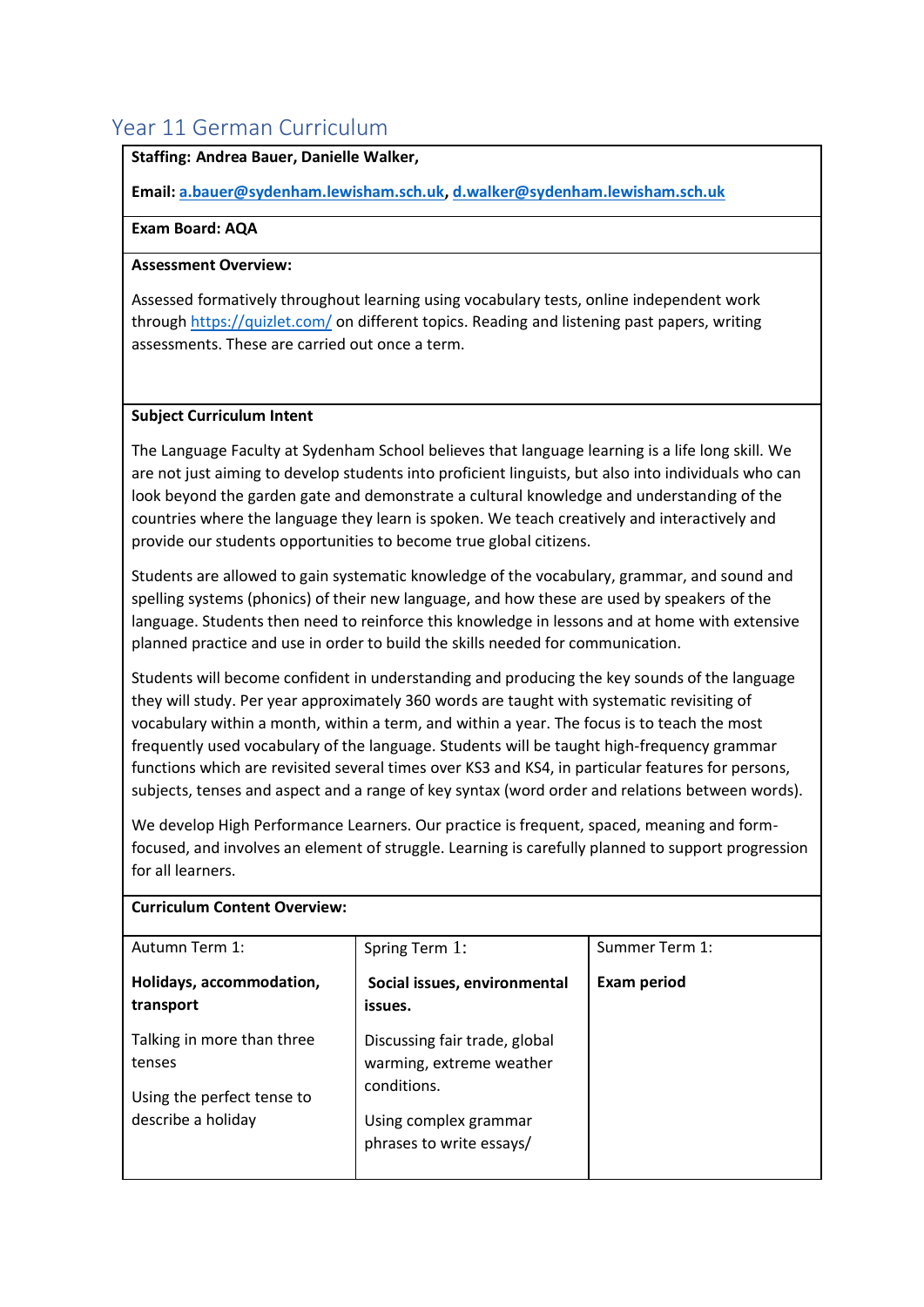| Autumn Term 2:                                                                                                                                 | Spring Term 2:                                                                                                                                    | Summer Term 2:     |
|------------------------------------------------------------------------------------------------------------------------------------------------|---------------------------------------------------------------------------------------------------------------------------------------------------|--------------------|
| <b>Jobs, careers and ambitions</b><br><b>Further studies, future</b><br>employment                                                             | <b>Revison and feedback from</b><br><b>Mock exams</b><br>Foundation:                                                                              | <b>Exam period</b> |
| Using imperfect modal verbs<br>Using the conditional tense to<br>describe what student would<br>like to do after finishing<br>secondary school | Focus on consolidating three<br>tenses and completing 90<br>word essay<br>Higher:<br>Focus on using complex<br>grammar within a 150 word<br>essay |                    |
| How will your child be assessed in the Summer Term?                                                                                            |                                                                                                                                                   |                    |

They will be assessed through reading, listening, writing, speaking.

**Summer Term Assessment Revision Topics** 

All assessments will have content from all topics.

#### **What can you do to support your child in Languages?**

You can support by ensuring your child has an online account with Quizlet and monitor their progress by checking they have completed 'flashcards, learn, test, write, spell'

#### **Wider reading and useful web-sites or activities to support learning:**

<https://quizlet.com/>

German lessons for Key Stage 4 students - [Oak National Academy \(thenational.academy\)](https://classroom.thenational.academy/subjects-by-key-stage/key-stage-4/subjects/german)

<https://www.memrise.com/>

<https://www.bbc.co.uk/bitesize/subjects/z426n39>

## <span id="page-13-0"></span>Year 11 Spanish Curriculum

**Staffing: Gina Ossa, Yolanda Arteaga, Nora Landaluce Email:** [g.ossa@sydenham.lewisham.sch.uk](mailto:g.ossa@sydenham.lewisham.sch.uk) [y.arteaga@sydenham.lewisham.sch.uk](mailto:y.arteaga@sydenham.lewisham.sch.uk) [n.landaluce@sydenham.lewisham.sch.uk](mailto:n.landaluce@sydenham.lewisham.sch.uk)

**Exam Board: AQA**

**Assessment Overview:** Assessed formatively throughout learning using vocabulary tests, online independent work through [https://quizlet.com](https://quizlet.com/join/NAypGaNMD) and past papers. These are carried out in regular intervals.

#### **Subject Curriculum Intent**

The Language Faculty at Sydenham School believes that language learning is a lifelong skill. We are not just aiming to develop students into proficient linguists, but also into individuals who can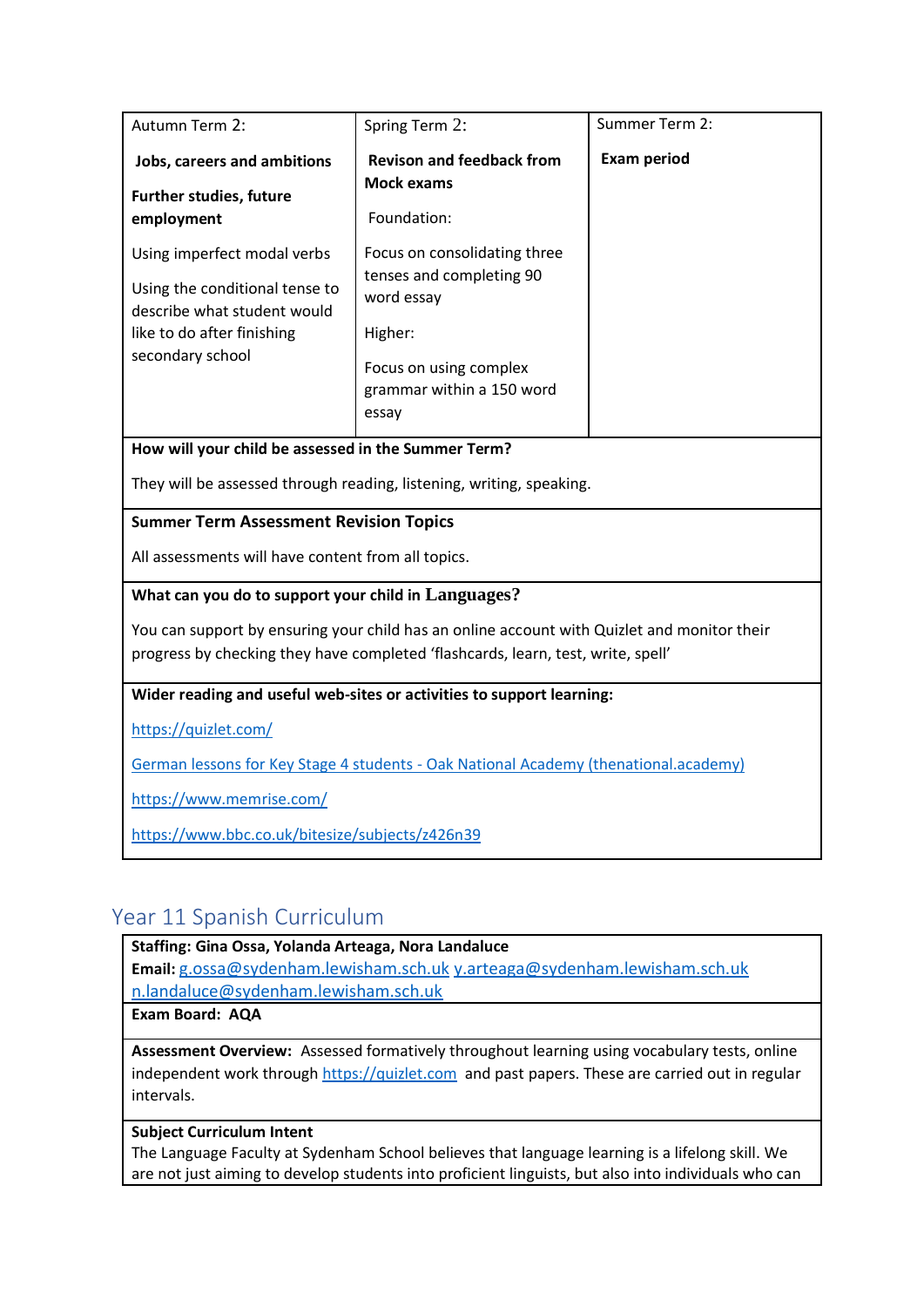look beyond the garden gate and demonstrate a cultural knowledge and understanding of the countries where the language they learn is spoken. We teach creatively and interactively and provide our students opportunities to become true global citizens.

Students can gain systematic knowledge of the vocabulary, grammar, and sound and spelling systems (phonics) of their new language, and how these are used by speakers of the language. Students then need to reinforce this knowledge in lessons and at home with extensive planned practice and use to build the skills needed for communication.

Students will become confident in understanding and producing the key sounds of the language they will study. Approximately 360 words are taught each year, with systematic revisiting of vocabulary within a month, within a term, and within a year. The focus is to teach the most frequently used vocabulary of the language. Students will be taught high-frequency grammar functions which are revisited several times over KS3 and KS4, in particular features for persons, subjects, tenses and aspect and a range of key syntax (word order and relations between words). We develop High Performance Learners. Our practice is frequent, spaced, meaning and formfocused, and involves an element of struggle. Learning is carefully planned to support progression for all learners.

#### **Curriculum Content Overview:**

| <b>Autumn Term 1:</b>              | <b>Spring Term 1:</b>             | <b>Summer Term 1:</b>             |
|------------------------------------|-----------------------------------|-----------------------------------|
| Talk about places and directions   | Talk about different jobs         | Talk about typical foods          |
|                                    | Present tense: two-verb           |                                   |
|                                    |                                   | Passive                           |
| Present tense hay vs ESTAR         | structures (TENER que, SOLER)     | Compare different festivals       |
| Indefinite articles                | Conditional                       | Present: Pronoun se and 3rd       |
| Describe the features of a region  | Talk about work experience        | person plural verbs               |
| Present tense: Se puede(n) +       | Past (preterite) vs Past          | Describe a special day            |
| infinitive                         | (imperfect)                       | Past (preterite) reflexive use of |
| Adjectival agreement               | Talk about the importance of      | verbs                             |
| Plan what to do Future tense       | learning languages                | Order in a restaurant             |
| Shop for clothes and presents      | Present (continuous) CONOCER vs   | Past (preterite) irregular verbs  |
| Present tense two-verb             | <b>SABER</b>                      | Absolute superlatives             |
| structures; GUSTAR-type,           | Apply for a summer job            | Talk about illness and injury     |
| PREFERIR, SOLER + infinitive       | Indirect object pronouns          | Past (perfect) reflexive use of   |
| Demonstrative adjectives           | <b>Using Usted</b>                | verbs: romperse, cortarse,        |
| Talk about pros and cons of        | Talk about gap years              | quemarse, OVS word order:         |
| where you live<br>Past (imperfect) | Conditional                       | DOLER, desde hace vs desde        |
| Past (perfect)                     | 24-hour clock                     | Talk about a music festival       |
| Conditional                        | Discuss plans for the future      | Two-verb structures: para +, al+, |
| Describe a visit in the past       | Two-verb structures QUERER,       | sin +, antes de +, después de +   |
| Past (preterite)                   | TENER la intención de, ESPERAR,   | infinitive                        |
| Past (imperfect)                   | PENSAR                            | Repaso Guided writing: A special  |
| Future                             | IR $a +$ infinitive               | event                             |
| Repaso Guided writing: Home        |                                   |                                   |
| town / region                      |                                   |                                   |
| <b>Autumn Term 2:</b>              | <b>Spring Term 2:</b>             | <b>Summer Term 2:</b>             |
| <b>Talk about typical foods</b>    | Subjunctive present after cuando  | <b>Revission and exams</b>        |
| <b>Passive</b>                     | (future meaning)                  |                                   |
| Compare different festivals        | Repaso Guided writing: Work       |                                   |
| Present: Pronoun se and 3rd        | and future plansPast habitual     |                                   |
| person plural verbs                | (imperfect) vs past completed     |                                   |
| Describe a special day<br>Past     | action (preterite)                |                                   |
| (preterite) reflexive use of verbs | Using three tenses together       |                                   |
| Order in a restaurant              | Talk about international sporting |                                   |
|                                    | events                            |                                   |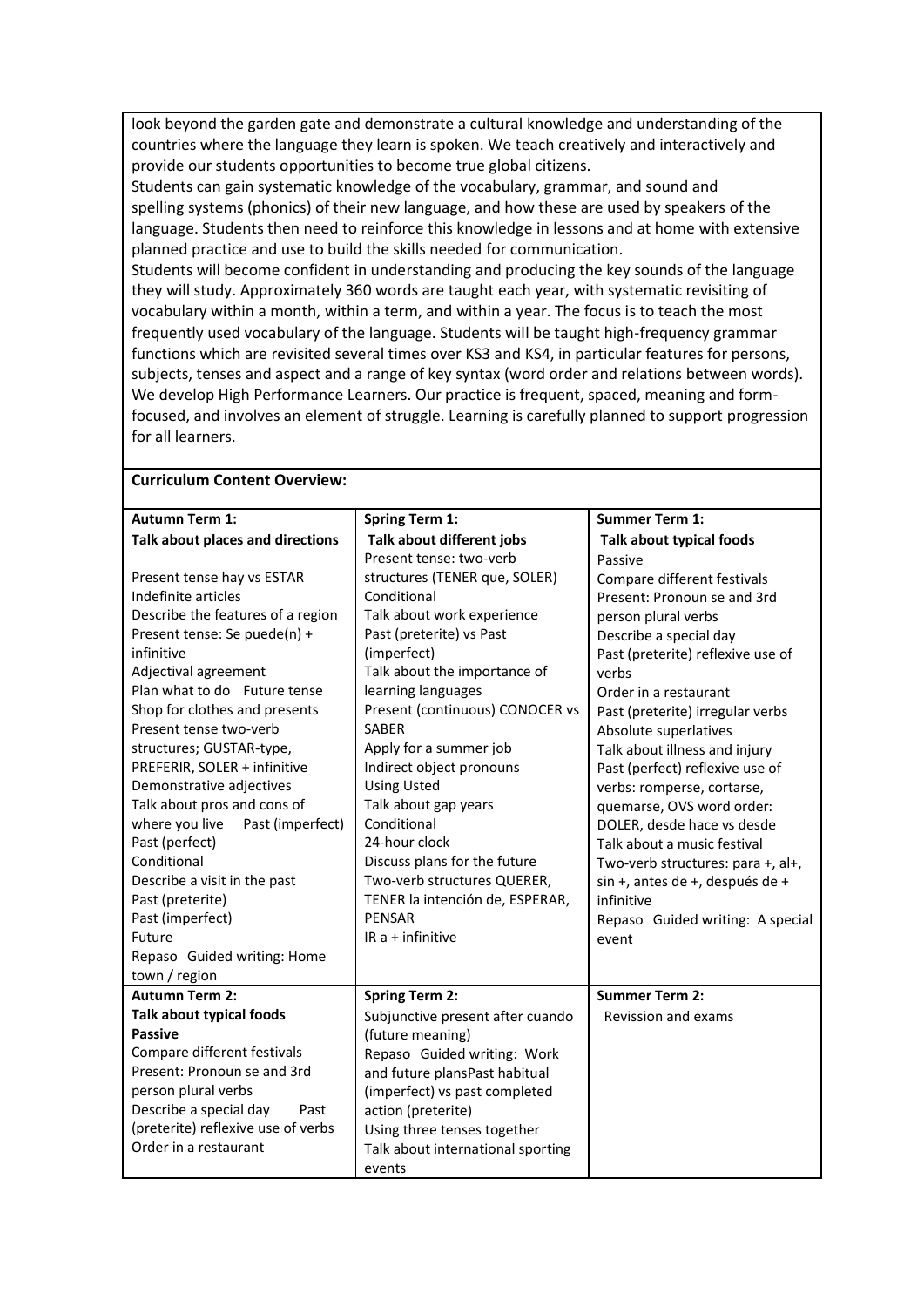| Past (preterite) irregular verbs  | 3rd person present singular vs    |  |
|-----------------------------------|-----------------------------------|--|
| Absolute superlatives             | plural                            |  |
| Talk about illness and injury     | Present perfect vs preterite      |  |
| Past (perfect) reflexive use of   | Present perfect vs pluperfect     |  |
| verbs: romperse, cortarse,        | Talk about natural disasters      |  |
| quemarse, OVS word order:         | Present vs Imperfect continuous   |  |
| DOLER, desde hace vs desde        | Imperfect continuous vs preterite |  |
| Talk about a music festival       | Repaso Guided writing: Social     |  |
| Two-verb structures: para +, al+, | and global issues                 |  |
| sin +, antes de +, después de +   |                                   |  |
| infinitive                        |                                   |  |
| Repaso Guided writing: A special  |                                   |  |
| event                             |                                   |  |

**How will your child be assessed in the Summer Term?**

Formal assessment following the board of examination specification in all abilities

#### **Summer Term Assessment Revision Topics: please note that some of the topics have been done in Y9 and 10**

#### **Theme 1: Identity and culture**

Topic 1: Me, my family and friends

Topic 2: Technology in everyday life

Topic 3: Free-time activities

Topic 4: Customs and festivals in Spanish-speaking countries/communities

#### **Theme 2: Local, national, international and global areas of interest**

#### Topic 1: Home, town, neighborhood and region

- Topic 2: Social issues
- Topic 3: Global issues
- Topic 4: Travel and tourism

#### **Theme 3: Current and future study and employment**

Topic 1: My studies

Topic 2: Life at school/college

Topic 3: Education post-16

Topic 4: Jobs, career choices and ambitions

#### **What can you do to support your child in Languages?**

- 1. Buy a revision guide
- 2. Encourage your child do revise vocabulary on their teacher class on Quizlet, at least 10 minutes daily some experts' advice 15.
- 3. Encourage your child to input questions and answers on QUIZELET for the speaking assessment on Quizlet and to their speaking and listening homework every two weeks

#### **Wider reading and useful web-sites or activities to support learning:**

- <https://www.bbc.com/bitesize/subjects/z4dqxnb> (Choose AQA specification and start revising!)
- <https://studyspanish.com/grammar>(unit one, two and six are particularly useful)
- <http://www.spanishlistening.org/>(watch videos and answer comprehension questions; transcript available)
- <https://spanishgcseonthenet.co.uk/>
- <https://languagesonline.org.uk/Hotpotatoes/index.html>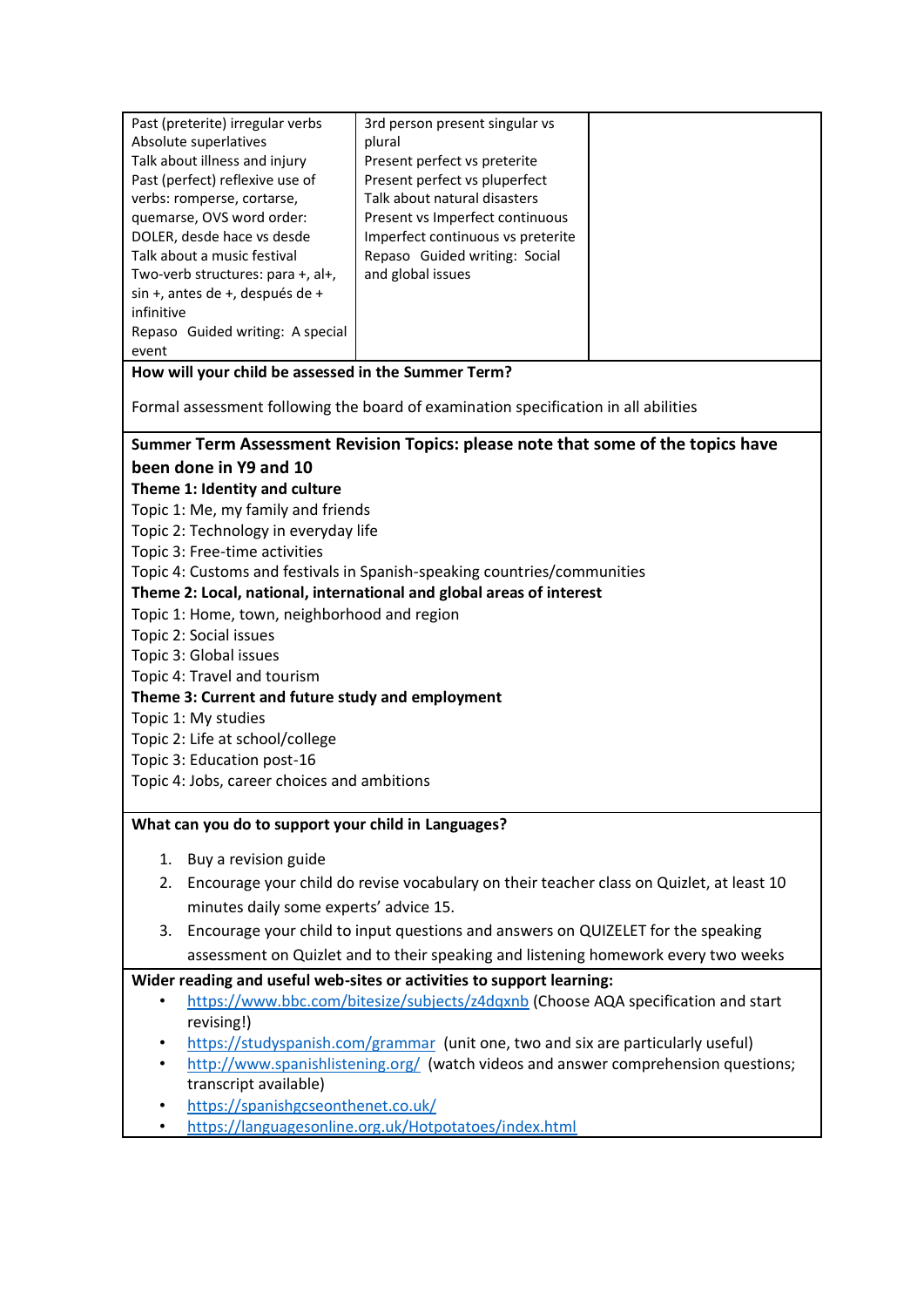## <span id="page-16-0"></span>Year 11 Latin Curriculum

#### **Staffing: Andrea Bauer**

#### **Email[: a.bauer@sydenham.lewisham.sch.uk](mailto:a.bauer@sydenham.lewisham.sch.uk)**

#### **Exam Board: eduqas**

**Assessment Overview:** Assessed formatively throughout learning using vocabulary tests, online independent work through [https://quizlet.com](https://quizlet.com/join/NAypGaNMD) and past papers. These are carried out in regular intervals.

#### **Subject Curriculum Intent**

**Curriculum Content Overview:**

The Language Faculty at Sydenham School believes that language learning is a life long skill. We are not just aiming to develop students into proficient linguists, but also into individuals who can look beyond the garden gate and demonstrate a cultural knowledge and understanding of the countries where the language they learn is spoken. We teach creatively and interactively and provide our students opportunities to become true global citizens.

We develop High Performance Learners. Our practice is frequent, spaced, meaning and formfocused, and involves an element of struggle. Learning is carefully planned to support progression for all learners.

| Autumn Term 1:                                              | Spring Term 1:                                                                                      | Summer Term 1:     |
|-------------------------------------------------------------|-----------------------------------------------------------------------------------------------------|--------------------|
| <b>Re-visit Grammar and</b><br>Vocabulary from Y7 - Y10     | <b>Revision Grammar and</b><br>Vocabulary from Y7 - Y10                                             | <b>Exam period</b> |
| Literature                                                  | Literature                                                                                          |                    |
| <b>Source Images</b><br>Horace: Omens good and bad          | Pliny: An alarming dream<br>comes true<br>Suetonius: Portents before<br>the murder of Julius Caesar |                    |
|                                                             | Virgil: Dido prepares a curse                                                                       |                    |
| Autumn Term 2:                                              | Spring Term 2:                                                                                      | Summer Term 2:     |
| <b>Revision Grammar and</b><br>Vocabulary from Y7 - Y10     | <b>Revision Grammar and</b><br>Vocabulary from Y7 - Y10                                             | <b>Exam period</b> |
| Literature                                                  | Revision Literature - all                                                                           |                    |
| Martial: Cures for bad dreams<br>Ovid: Dipsas the sorceress | sources and texts                                                                                   |                    |
| Petronius: A spooky story                                   | Roman Civilisation - Daily Life                                                                     |                    |
|                                                             |                                                                                                     |                    |
|                                                             | in a Roman town                                                                                     |                    |

They will be assessed through vocabulary tests and exam style questioning,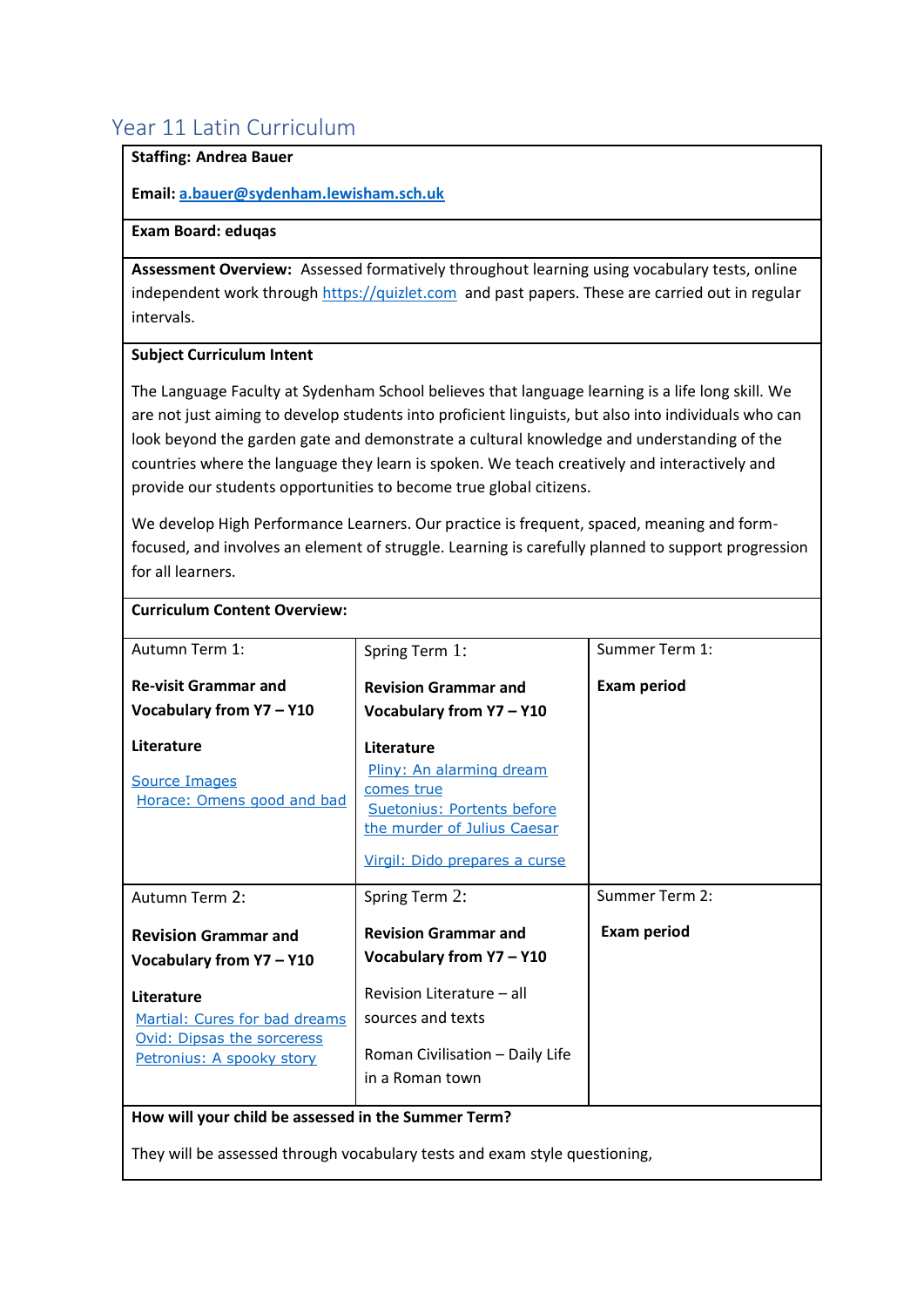#### **Summer Term Assessment Revision Topics**

All assessments will have content from all topics.

#### **What can you do to support your child in Languages?**

You can support by ensuring your child has an online account with Quizlet and monitor their progress by checking they have completed 'flashcards, learn, test, write, spell'

**Wider reading and useful web-sites or activities to support learning:**

[Quizlet](https://quizlet.com/join/NAypGaNMD)

[Eduqas GCSE Latin \(9-1\)](https://www.exams.cambridgescp.com/Array/eduqas-gcse-latin-9-1)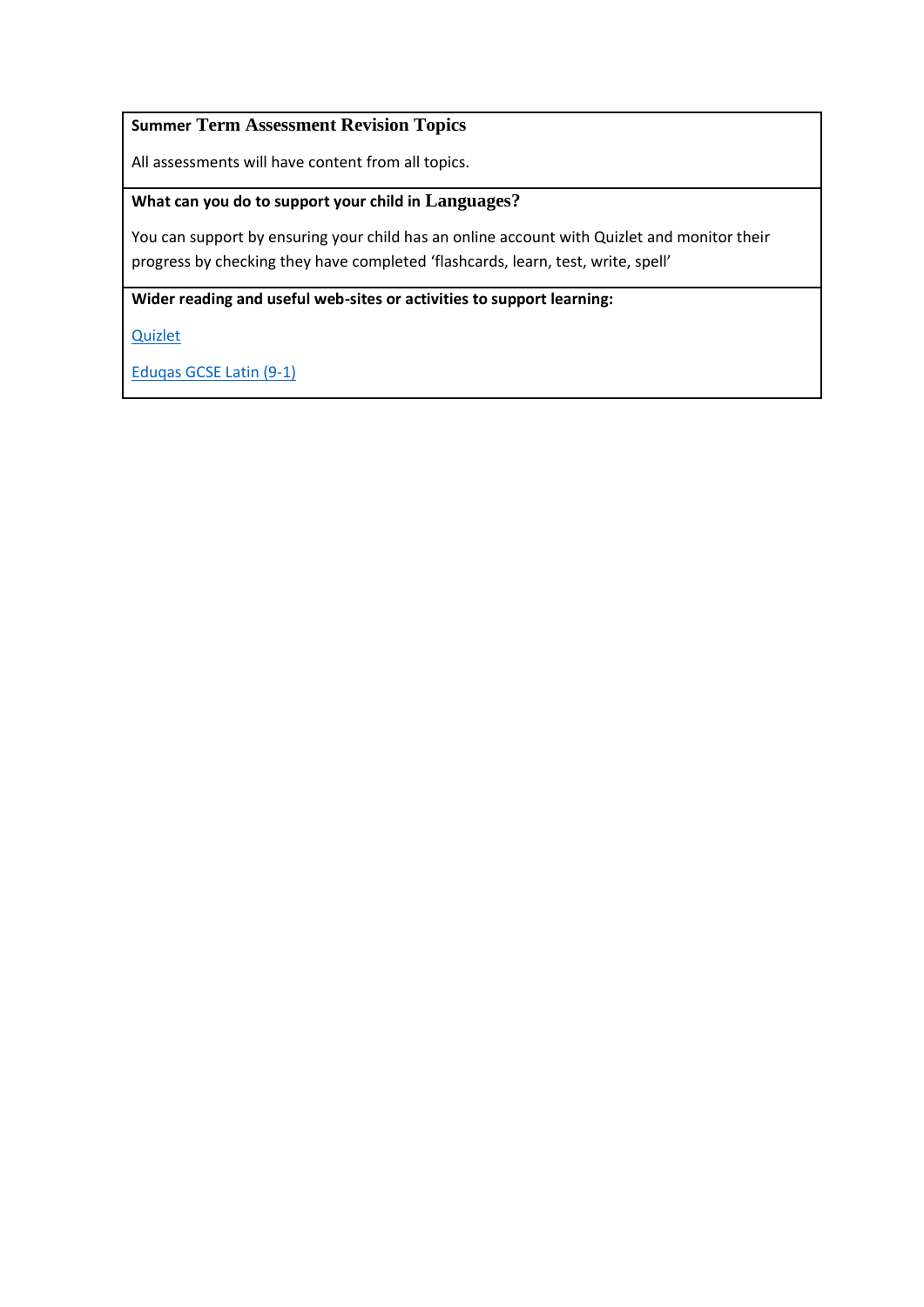## <span id="page-18-0"></span>Year 11 History Curriculum

**Staffing: Rachel Wylie, Jess Stoddart, Stuart Pickford, Josephine Alexander, Emma Quartey Email[: R.Wylie@sydenham.lewisham.sch.uk](mailto:R.Wylie@sydenham.lewisham.sch.uk)**

#### **Exam Board: EDEXCEL**

#### **Assessment Overview:**

Paper 1: Medicine through time c1250- Present

Paper 2: Early Elizabethan England

Paper 3: Weimar and Nazi Germany, 1918 -1939

#### **Subject Curriculum Intent**

Our history curriculum aims to provide students with a deep understanding of how the past has shaped the world we live in, equipping them to make sense of the dynamic environment of the twenty-first century.

Our curriculum will explore 'hidden histories' to enable students to explore the diversity of the past. Students learn how to use sources to discover and construct the past, igniting their curiosity. The history curriculum is rooted in subject discipline. The history curriculum empowers students to read, engage with and analyse historical scholarship, understanding that the past is also constructed. They are supported by strong substantive and disciplinary knowledge, enabling them to achieve academically.

Our history curriculum aims to encourage students to develop a chronological framework of British and world history to help them make sense of the knowledge they acquire. Through our history curriculum, students will expand their historical vocabulary and communicate their ideas in discussion, debates and in extended written work, demonstrating depth of historical thinking and argument.

We develop high performance learning by teaching historians to be analytical and critical thinkers, able to articulate the importance of freedom, democracy and the challenges faced to get there.

#### **Curriculum Content Overview:**

| Autumn Term 1:                                  | Spring Term 1: Weimar & Nazi Summer Term 1: Revision and |                             |
|-------------------------------------------------|----------------------------------------------------------|-----------------------------|
| Weimar & Nazi Germany, 1918- Germany, 1918-1939 |                                                          | <b>Exam Skills</b>          |
| 1939                                            | <b>Revision and Exam Skills</b>                          |                             |
| Autumn Term 2:                                  | Spring Term 2: Revision and                              | Summer Term 2: Public Exams |
| Weimar & Nazi Germany, 1918- Exam Sills         |                                                          |                             |
| 1939                                            |                                                          |                             |

#### **How will your child be assessed in the Summer Term?**

Exam Style Questions t o prepare studnets for the summer exames

#### **Summer Term Assessment Revision Topics (students will be given detailed checklists):**

Medicine through Time C1250 - Present

The British Sector of the Western Front: Injuries, treatment and trenches 1914-1918 Early Elizabethan England 1558 - 1588

#### **What can you do to support your child in History?**

Support quizzing on key historic terms and core knowledge

Look out for historic documentaries on TV to broaden your child's historic knowledge. Look out especially for anything on Elizabeth I or the rise of the Nazis for example Hitler's Circle of Evil Encourage your child to read widely; history is a written subject and reading helps with writing great history. Historic fiction is a good place to start.

**Wider reading and useful web-sites or activities to support learning:**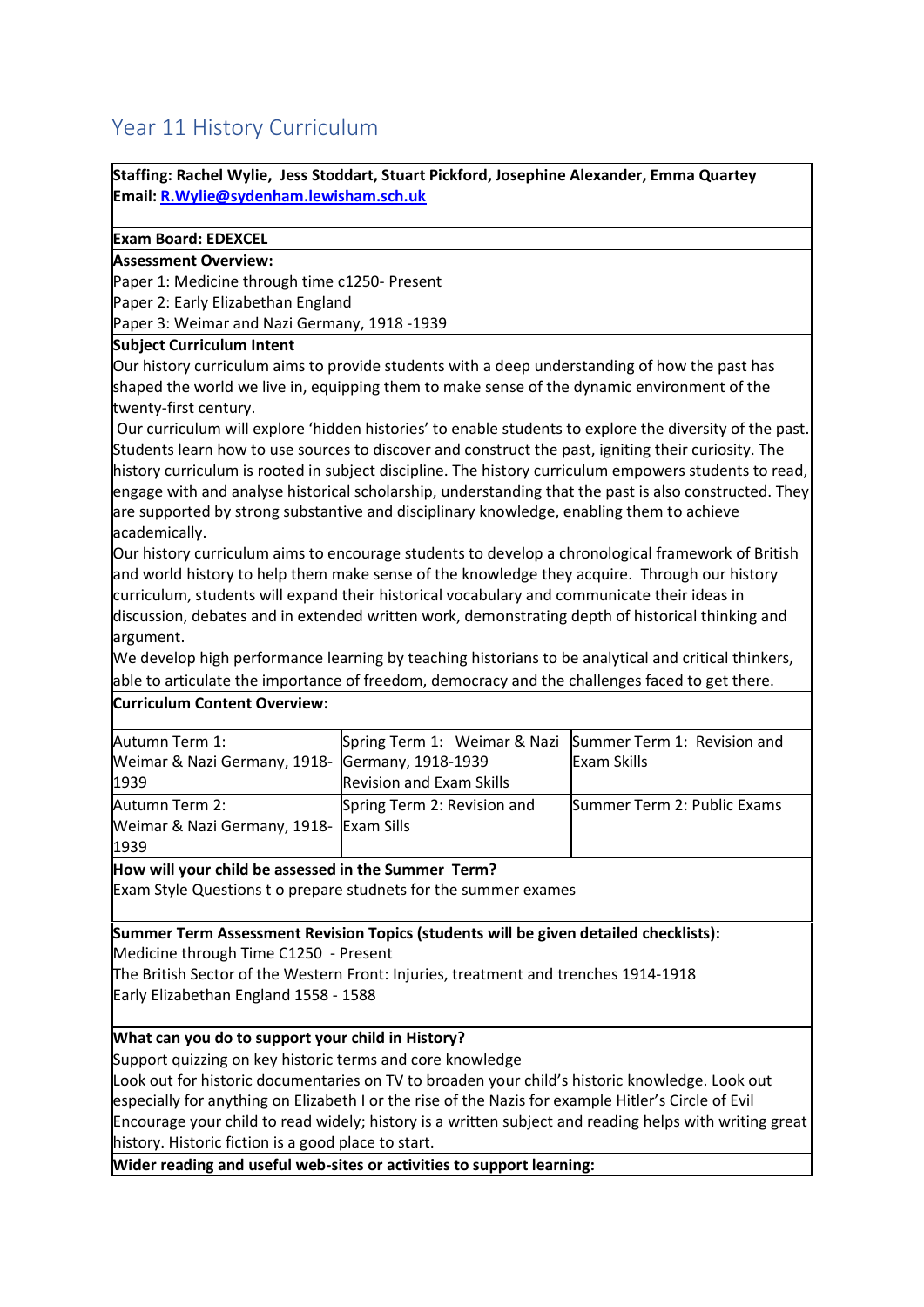[Weimar and Nazi Germany, 1918-39 -](https://www.bbc.co.uk/bitesize/guides/zt9v7hv/revision/1) BBC Bitesize [Medicine through time -](https://www.bbc.co.uk/bitesize/topics/zhphvcw) Video only - GCSE History Revision - BBC Bitesize [A summary of Elizabeth I -](https://www.bbc.co.uk/bitesize/guides/zcn4jxs/revision/1) Elizabeth I - KS3 History Revision - BBC Bitesize The Black Death by John Hatcher Time Travellers Guide to Elizabethan England by Ian Mortimer The Coming of the Third Reich by Richard Evans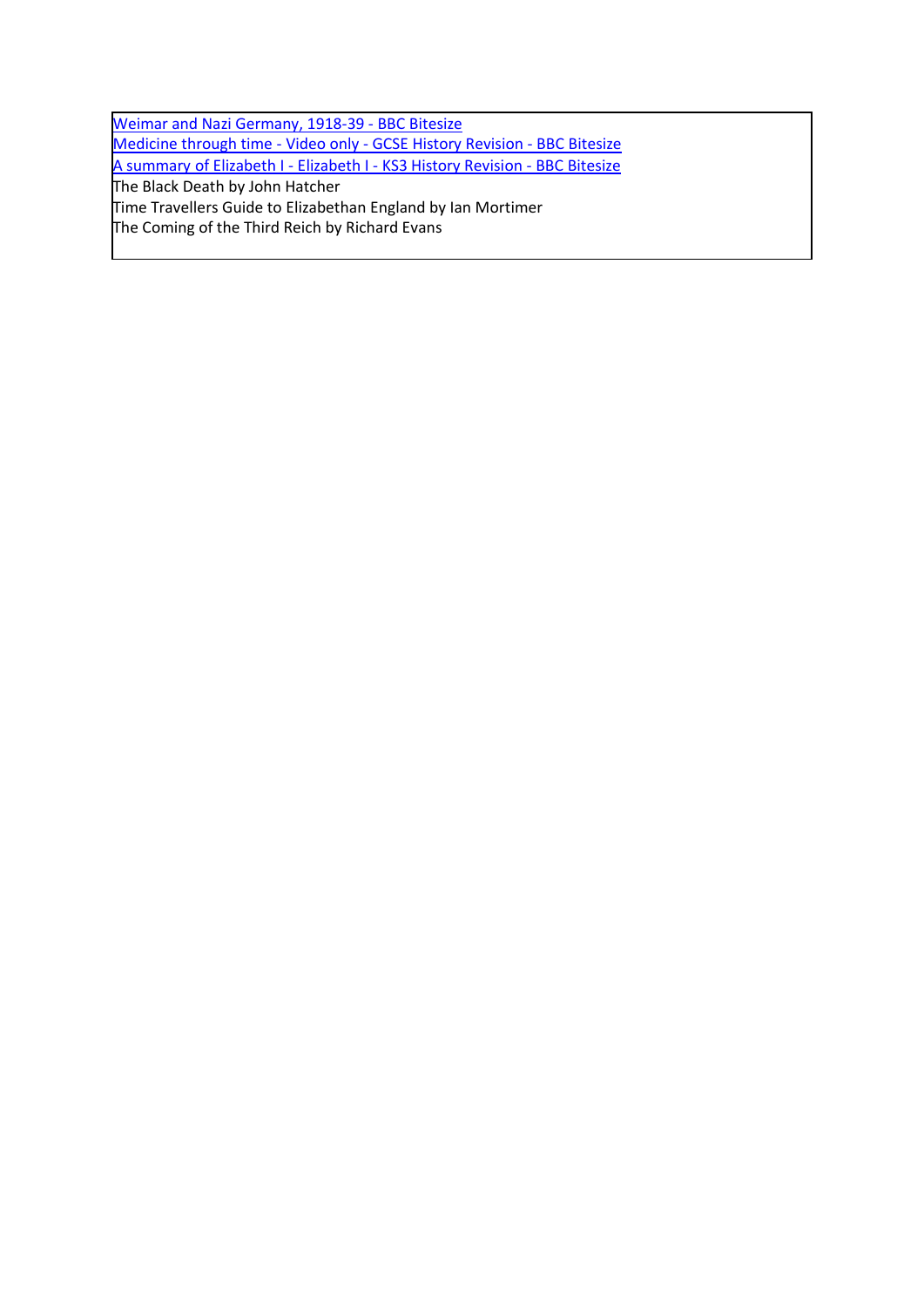## <span id="page-20-0"></span>Year 11 Geography Curriculum

**Staffing: Thomas Davidson, Caitlin Dunham, Deborah Gostling, Adam Dallimore-Levinson, George Ranson**

**Email[: t.davidson@sydenham.lewisham.sch.uk](mailto:t.davidson@sydenham.lewisham.sch.uk)**

**Exam Board: AQA**

**Assessment Overview:**

**Paper 1: Living with the Physical Environment (1hr 30 mins)**

**Paper 2: Challenges in the Human Environment (1hr 30 mins)**

**Paper 3: Geographical Applications (1hr 30 mins)**

**Subject Curriculum Intent:**

By the end of Year 11, students will have studied a broad range of topics that focus on some of geography's most fundamental concepts. Students will explore a range of issues and learn about both the natural world and human society. These issues will also support students to broaden their 'geographic literacy' - the ability to understand the world around us and to consider our place within it. 

During Year 11, Sydenham geographers will hone their core geographic skills such as critical thinking, data interpretation and extended writing with a focus on discussing major issues by using real-world examples, facts and figures. Year 11 is a chance for students to revisit and consolidate learning from across their GCSE before sitting their final exams.

We aim to provide all students with tools that enable them to engage in discussion and thought about our changing world, and their role within it, with the intention of preparing those students who wish to pursue A Level Geography.

#### **Curriculum Content Overview:**

| Autumn Term 1:                                                | Spring Term 1:     | Summer Term 1:                  |
|---------------------------------------------------------------|--------------------|---------------------------------|
| Weather Hazards and the Global Challenge of Resource Use - UK |                    | <b>Pre-release and Revision</b> |
| <b>Atmospheric Circulation Model</b>                          |                    |                                 |
| Autumn Term 2:                                                | Spring Term 2:     | Summer Term 2:                  |
| <b>Hot Deserts</b>                                            | Mocks and revision | <b>Revision &amp; Exams</b>     |
|                                                               |                    |                                 |

#### **How will your child be assessed in the Summer Term?**

- Between April and July, your child will work towards completing their GCSE exams
- The focus of work will be on revision and in-class assessment. This assessment will primarily be through the use of exam-style questions

**Summer Term Assessment Revision Topics (students will be given detailed checklists):**

- Revision during the Summer half-term will cover topics across the breadth of the GCSE specification, with specific focus on target topics, as identified by class teachers
- During this period, students will also be supported to engage with the 'issue evaluation', an exam component that requires students to explore and evaluate a current geographic issue.
- Information on this particular issue is released by exam boards over Easter and teachers will

#### spend time working on this with their classes during the Summer term

#### **What can you do to support your child in Geography?**

- Engage with your child around homework and retrieval (revision) of key knowledge. Quizzes and discussion are good ways to encourage students to test their understanding.
- Watch documentaries or films about the natural world. Geography is a broad so anything that focuses on the natural world or how our planet is changing would be relevant.
- Encourage your child to read widely; websites, books and magazines are all great places to learn about current global issues.

**Wider reading and useful web-sites or activities to support learning:**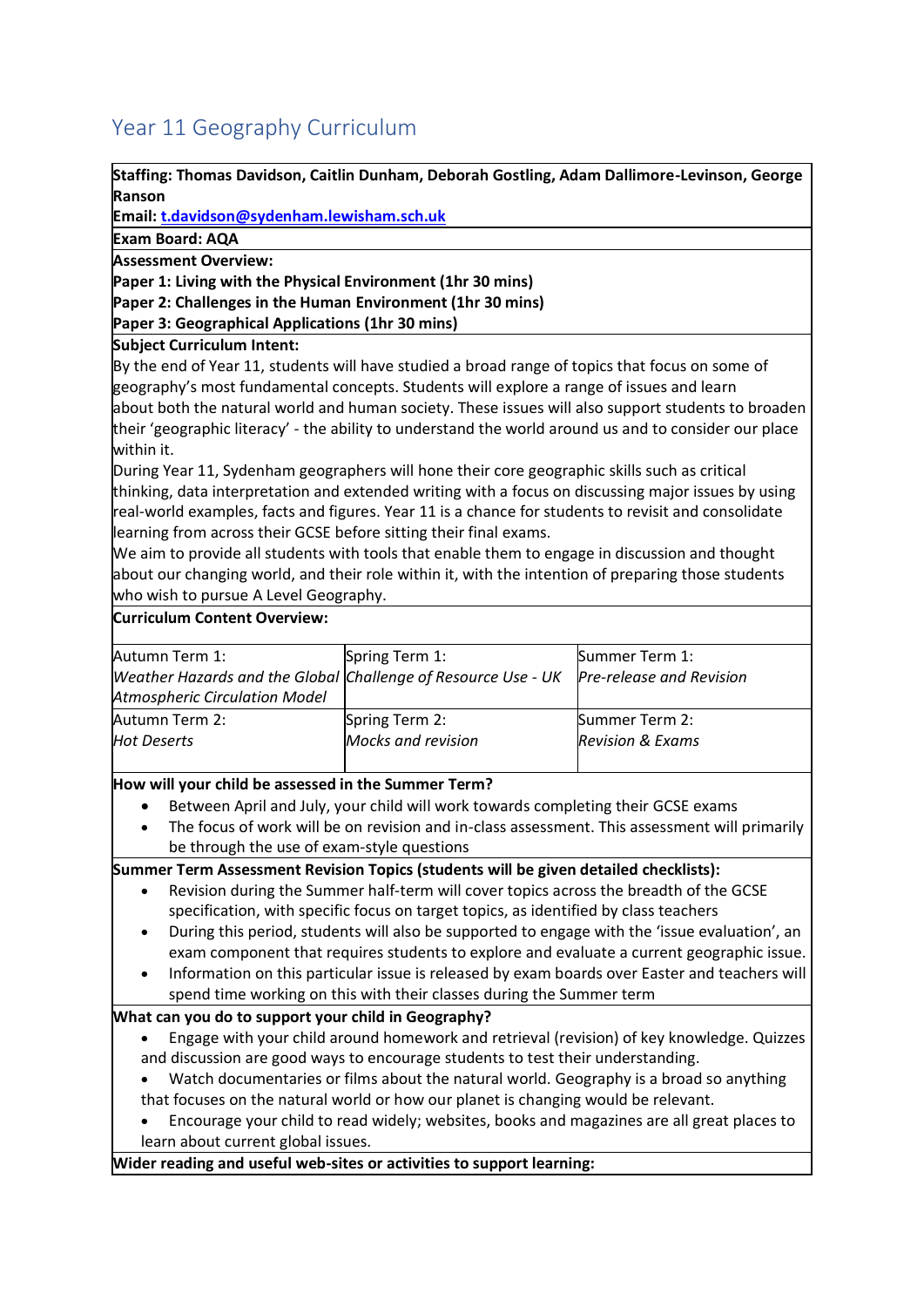- Seneca Learning
- News sites (i.e. BBC, Guardian, Vox)
- Internetgeography.net
- AQA Geography GCSE Past Papers (available online)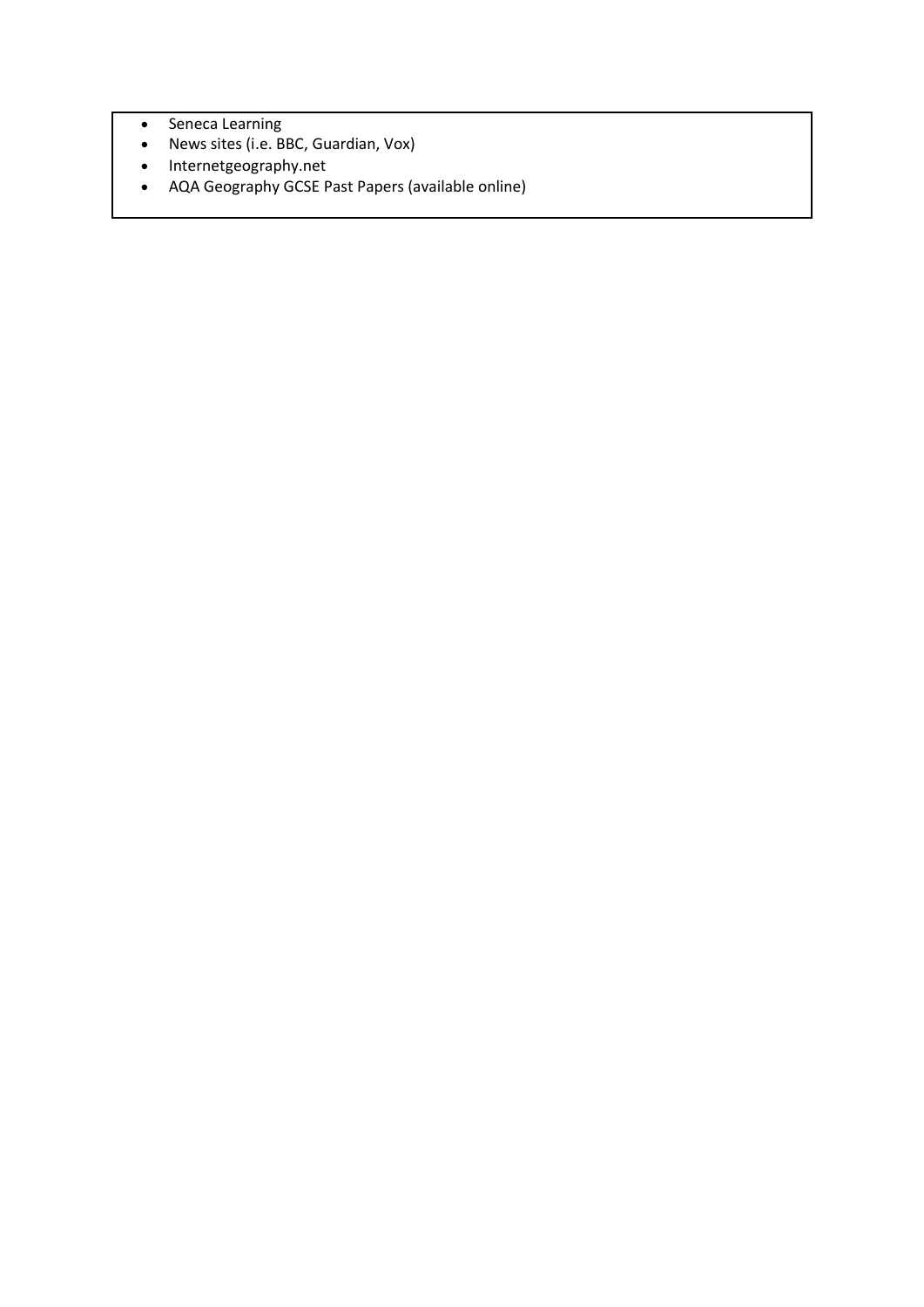## <span id="page-22-0"></span>Year 11 RE Curriculum

**Staffing:** Abigail Thirunavukarasu, Josephine Alexander, **Email:** [a.thirunavukarasu@sydenham.lewisham.sch.uk](mailto:a.thirunavukarasu@sydenham.lewisham.sch.uk) **Exam Board:** EDUQAS **Assessment Overview:** Paper 1: Christians Teachings and Beliefs 25% Paper 2: Islamic Teachings and Belief 25% Paper 3: Religion, Philosophy & Ethics (Relationships, Life and Death) 50% **Subject Curriculum Intent:** Throughout year 11 we aim to continue developing student understanding on Christian and Islamic beliefs in preparation for their GCSE examination in the summer term. Through this course we aim to enable that all students at Sydenham are given the opportunity to explore two of the six world religions whilst looking at religious scriptures to gain an in-depth understanding to religious viewpoints. The subject encourages students to develop as individuals. It gives students the opportunity to work out what they believe in and question why they do. It allows them to discuss their views on a range of ethical issues, from euthanasia to the death penalty. Importantly, it teaches students to empathise with those who hold opposing or different views to their own. It enables students to formulate their own understanding beyond GCSE as they are given the key skills to delve deeper within religion and themselves The academic benefits of students following Religious Studies courses have been well documented. A-Level Religious Studies is recognised as a 'Facilitating Subject' by Russell Group universities, as it

develops critical thinking amongst students. Wherever you work or live, religion plays a part in people's lives, by giving students the opportunity to study the subject, we empower them by giving the skills to evaluate and analyse the strengths and weaknesses on critical matters.

#### **Curriculum Content Overview:**

| Autumn Term 1:<br><b>Muslim Beliefs and Teachings</b>                      | Spring Term 1: Life after death | Summer Term 1:<br>Christianity/Exam prep |
|----------------------------------------------------------------------------|---------------------------------|------------------------------------------|
| Autumn Term 2: Muslim Beliefs Spring Term 2: Relationship<br>and Teachings |                                 | Summer Term 2: Exam prep                 |

#### **How will your child be assessed in the Summer Term?**

15 mark exam question

**Summer Term Assessment Revision Topics (students will be given detailed checklists):** Students will be looking at all for modules in prep for exam

#### **What can you do to support your child?**

- Use your child's glossary at the back of their books to support quizzing on key religious terms.
- Encourage your child to read the news on topics focused to religion as it could help them with their link to life
- Have conversations with your child about how religion affects everyday life.
- Use knowledge organiser to test key knowledge and religious questions

#### **Wider reading and useful web-sites or activities to support learning:** Relationships and lifestyle - [GCSE Religious Studies Revision -](https://www.bbc.co.uk/bitesize/topics/zwqvrdm) BBC Bitesize Islam - [GCSE Religious Studies Revision -](https://www.bbc.co.uk/bitesize/topics/z78sjhv) Eduqas - BBC Bitesize Study of Christianity - [GCSE Religious Studies Revision -](https://www.bbc.co.uk/bitesize/topics/zryqbdm) Eduqas - BBC Bitesize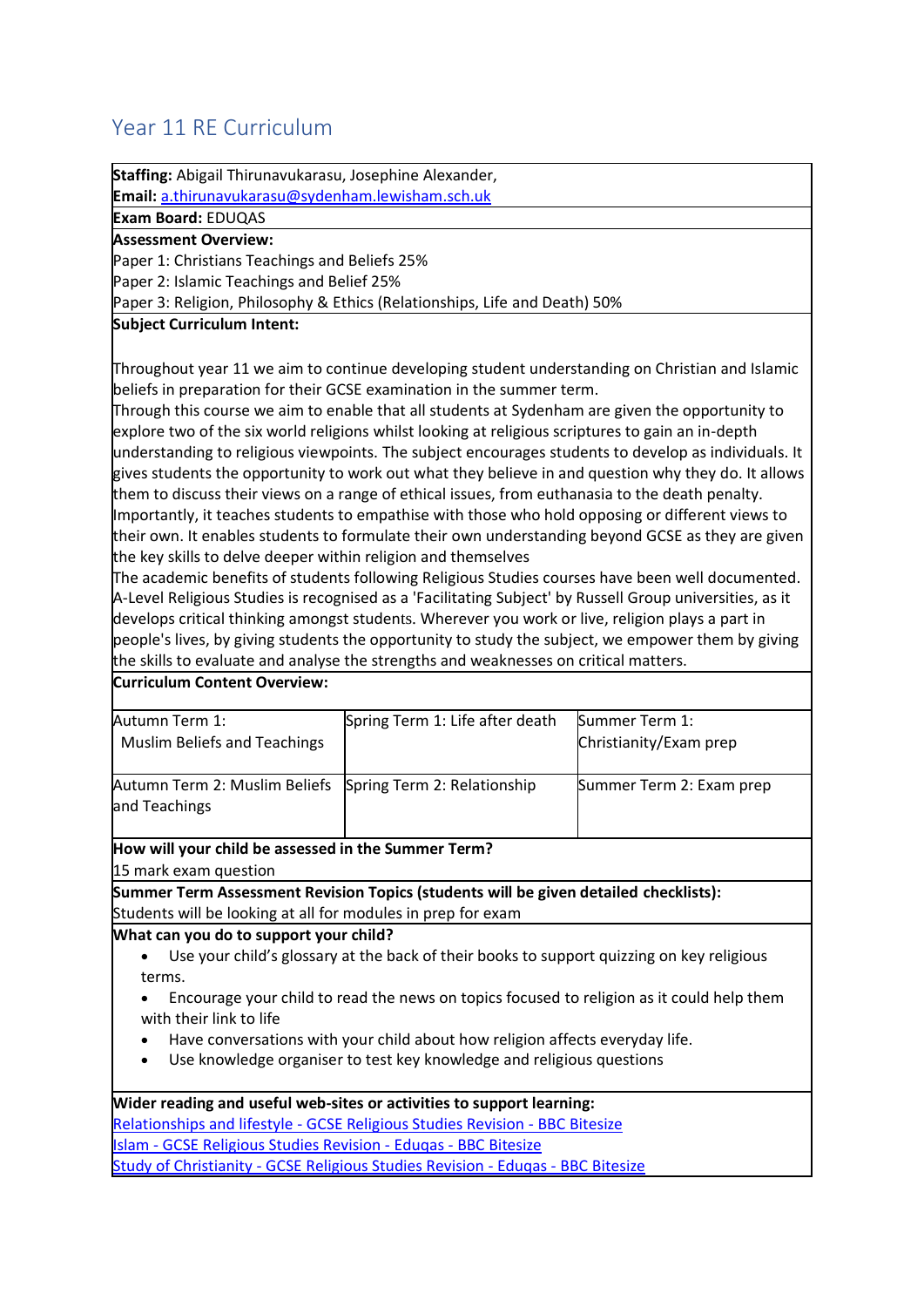[Matters of life and death -](https://www.bbc.co.uk/teach/class-clips-video/religious-studies-gcse-matters-of-life-and-death/zy24bqt) BBC Teach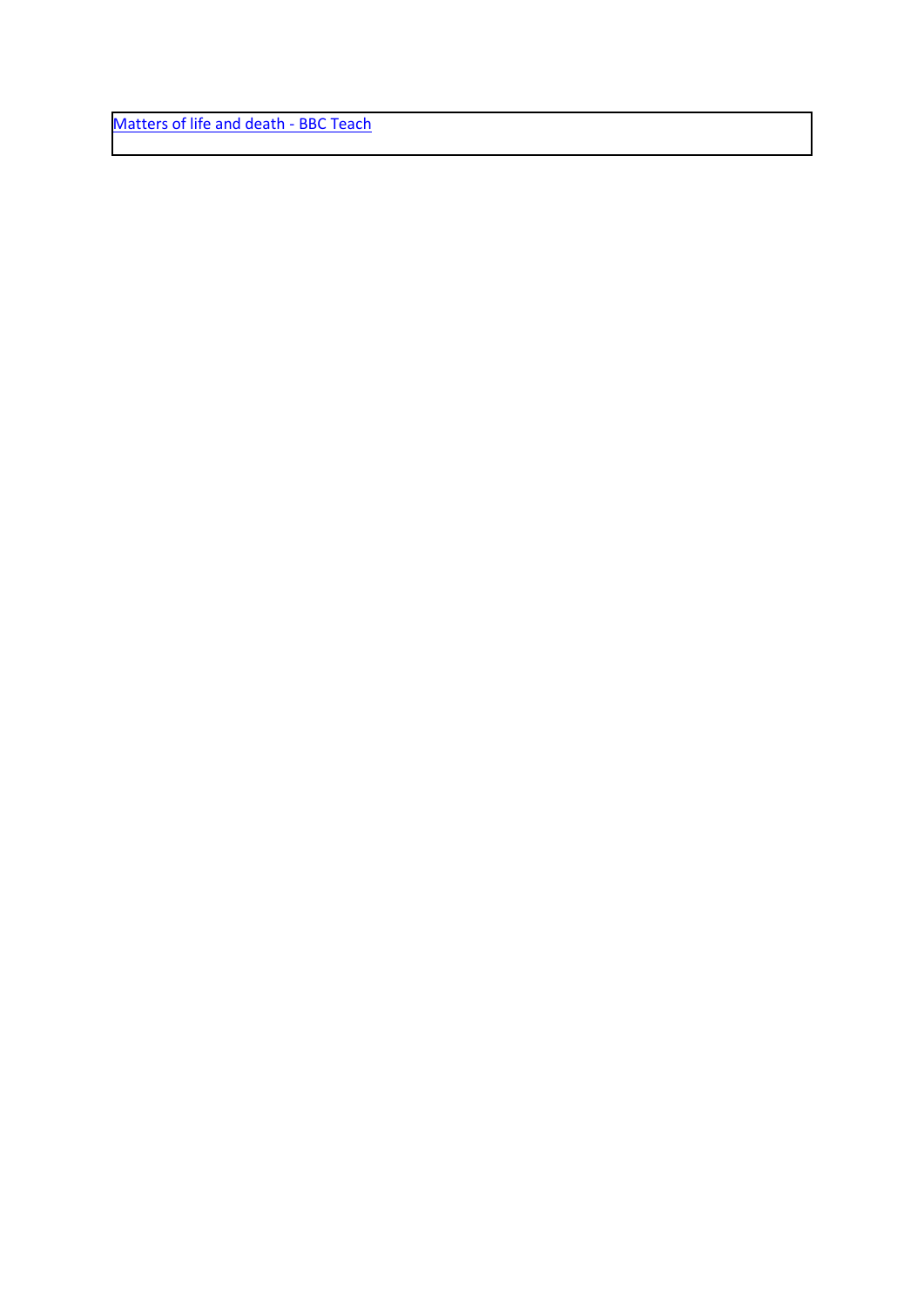## <span id="page-24-0"></span>Year 11 PSHE Curriculum

**Staffing:** Halicon Virgo-Furrs

**Email: h.virgo-furrs@sydenham.lewisham.sch.uk**

**Exam Board:** N/A

#### **Assessment Overview:** Effort Grades

#### **Subject Curriculum Intent**

The PSHE curriculum intent is to provide a safe environment where our students develop their confidence, sense of responsibility and resilience when faced with challenge. To deliver a curriculum which is accessible to all and that will maximize the outcomes for every child. Our PSHE curriculum equips students with relevant and meaningful content, which is supported through a strong emphasis on emotional literacy, nurturing mental and physical health.

We further enable through curriculum the development of students' respect, acceptance, and celebration of the diversity of modern society. It helps them to understand how they are developing personally and socially, and tackles many of the moral, social, and cultural issues that are part of growing up. Our students will have a more in-depth understanding of the importance of relationships, health, and well-being, connecting to the wider world and the impact this has on their everyday lives.

We develop High Performance Learners by teaching students how to use meta-cognition in a wide range of thinking approaches and transfer knowledge from one circumstance to another. To show concern for society in their ability to empathize with those less fortunate, to show and respect diversity as a key part of our society. To work collaboratively, to listen to the views of others and show willingness to work in teams.

| <b>Curriculum Content Overview:</b>    |                                                                                          |                   |
|----------------------------------------|------------------------------------------------------------------------------------------|-------------------|
| Autumn Term 1:                         | Spring Term 1:                                                                           | Summer Term 1:    |
|                                        | Independence                                                                             | <b>GSCE EXAMs</b> |
| Building for the future                |                                                                                          |                   |
| Autumn Term 2:                         | Spring Term 2:                                                                           | Summer Term 2:    |
| Next steps                             | <b>Exam Preparation</b>                                                                  |                   |
| Mock exam Preparation                  | Communication in relationships                                                           |                   |
|                                        | How will your child be assessed in the Summer Term? Classwork                            |                   |
|                                        | Summer Term Assessment Revision Topics (students will be given detailed checklists): N/A |                   |
| What can you do to support your child? |                                                                                          |                   |

GCSE exams

#### **Wider reading and useful web-sites or activities to support learning:**

- **Newsround:** [Watch Newsround -](https://www.bbc.co.uk/newsround/news/watch_newsround) CBBC Newsround
- **BBC Bitesize:** [KS3 PSHE and Citizenship -](https://www.bbc.co.uk/bitesize/subjects/ztvg9j6) BBC Bitesize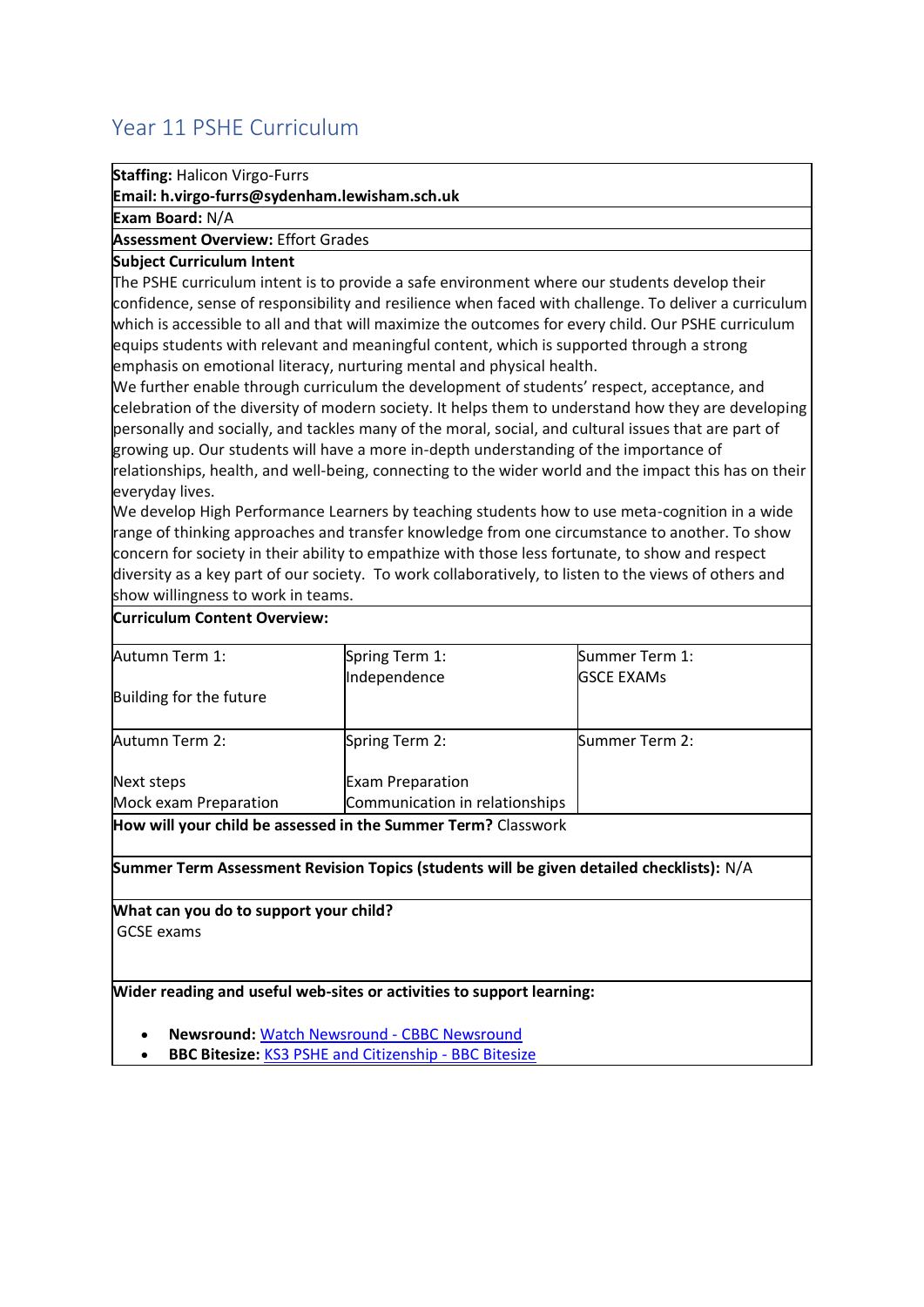## <span id="page-25-0"></span>Year 11 Business Studies Curriculum

#### **Staffing: H. Heidari**

**Email: h.heidari@sydenham.lewisham.sch.uk**

**Exam Board: Edexcel**

#### **Assessment Overview:**

**Autumn 1:** Making operational Decision **Autumn 2:**Making Financial Decisions **Spring 1:**Making Human Resources Decisions

**Assessment Week: Component 1 Exam Paper (short version) Spring 2:**Revision – Theme 1 & Theme 2 **Summer 1:** Revision Theme 1 & Theme 2

**Assessment Week: Theme 2 Exam Paper (longer version) Summer 2: GCSE Exams**

#### **Subject Curriculum Intent:**

Business will help you to develop understanding of:

- Business concepts
- Business terminology
- Business objectives
- The integrated nature of business activity
- The impact of business on individuals and wider society

By studying this subject, you will have the opportunity to apply knowledge and understanding to contemporary business issues ranging from small local businesses to national and global context. As a result, you will develop the skills and confidence to think commercially and creatively and be able to draw on evidence to make informed business decisions and solve problems.

Through the class activities and examinations, you develop analytical skills which will enable you to develop well – argued, evidenced, balanced, and structured arguments enabling you to demonstrate the depth and breadth of your knowledge. Furthermore, you will develop quantitative skills relevant to business and business performance.

Business is a unique subject as it allows you to apply skills learned from other subjects such as English, Mathematics and/ or science, art etc. directly to this subject.

**Curriculum Content Overview:**

| Autumn Term 1: Making           | Spring Term 1: Making Human                               | Summer Term 1: Revision |
|---------------------------------|-----------------------------------------------------------|-------------------------|
| Operational Decisions -         | <b>Resources Decisions</b>                                | Theme 2                 |
| (Managing Quality, The Sales    |                                                           |                         |
| Process)                        |                                                           |                         |
| Autumn Term 2: Making           | Spring Term 2: Revision Theme 1 Summer Term 2: GCSE Exams |                         |
| Financial Decisions - (Business |                                                           |                         |
| Calculations & Understanding    |                                                           |                         |
| <b>Business Performance)</b>    |                                                           |                         |
|                                 |                                                           |                         |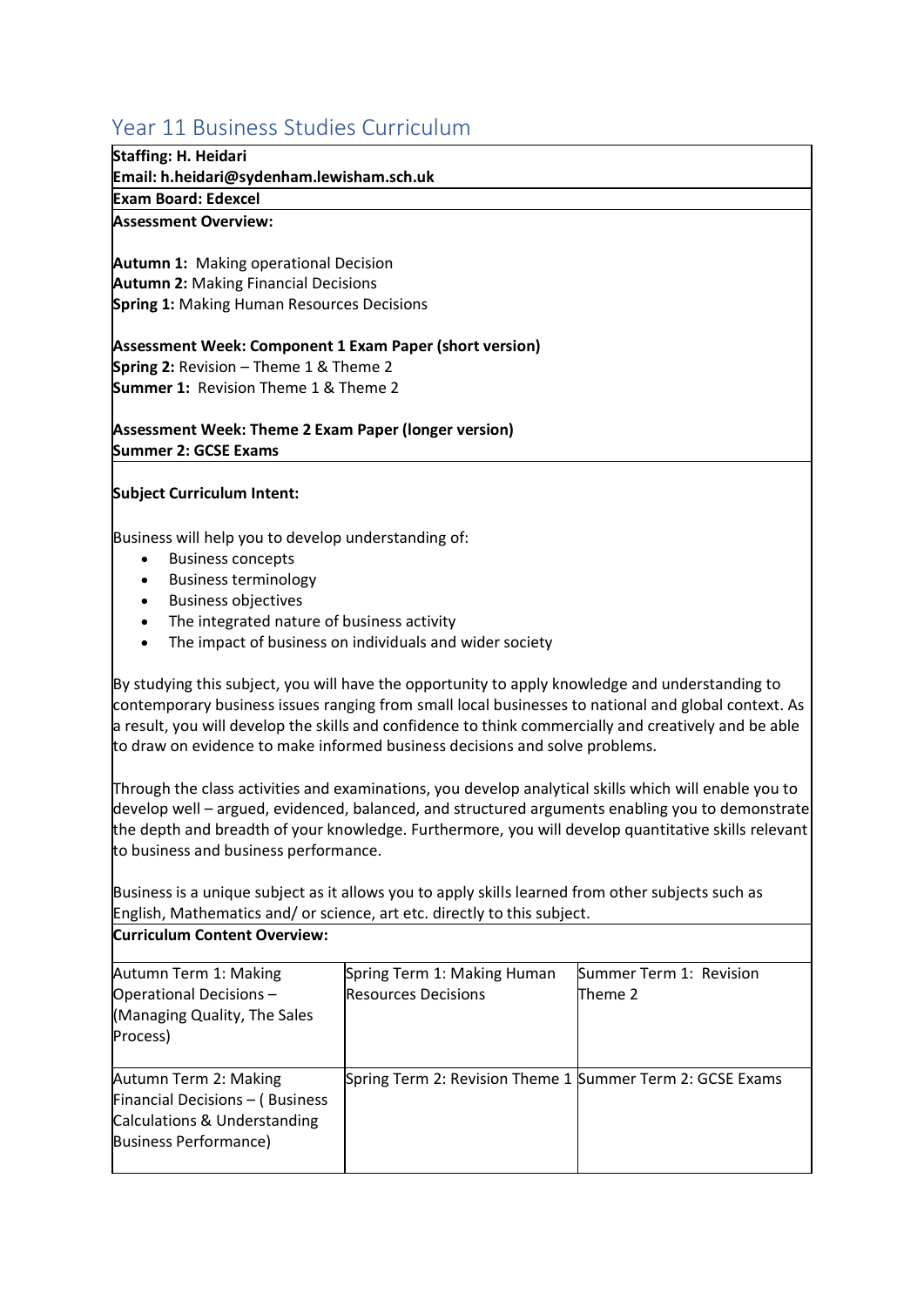**How will your child be assessed in the Summer Term?** GCSE exam

**Summer Term Assessment Revision Topics (students will be given detailed checklists):** Students to use revision checklists to prepare for exam

**What can you do to support your child?**

Ask your child to summarise the key ideas from a lesson; ask them to teach you a key idea/concept.

- Watch news about business and world affairs
- Read newspapers including The Financial Times (will help your child to get into the habit of gathering detailed analysis of business news).

Discuss specific business news and ask your child to explain the meanings in the text using business language points; discuss how different businesses maybe affected differently, how this event affects society in different ways. 

**Wider reading and useful web-sites or activities to support learning:**

[GCSE Business -](https://www.bbc.co.uk/bitesize/examspecs/z98snbk) Edexcel - BBC Bitesize

BBC News (Business News)

Yahoo Finance

Financial Times (copies should be available in the library)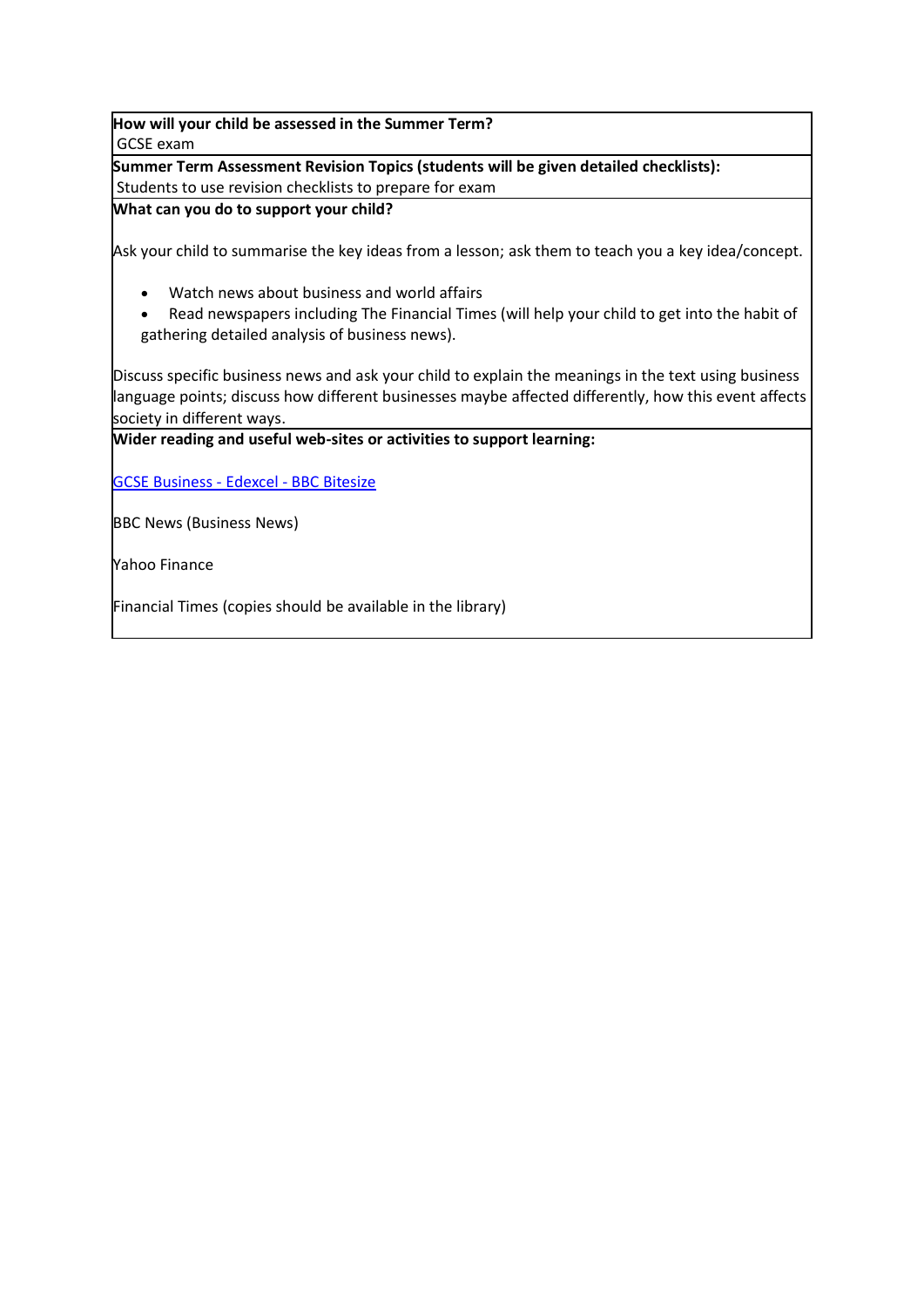## <span id="page-27-0"></span>Year 11 Art Curriculum

**Staffing:** C. Henderson, S. Bailey, M.Edwards, K.Slipper, L.Griffiths **Email: C**.Henderson@sydenham.lewisham.sch.uk

#### **Exam Board: OCR**

#### **Assessment Overview: Fine Art**

#### **Assessment Objective 1 Develop**

Develop a diverse range of ideas through investigations informed by artists' work and other sources, demonstrating analytical and cultural understanding.

#### **Assessment Objective 2 Refine**

Refine work through experimenting and selecting appropriate resources, media, materials, techniques and processes.

#### **Assessment Objective 3 Record**

Selecting and recording from sources is purposeful, relevant and clear. Assured use of visual/other forms, consistent command of skills, techniques. Any specialist terms are expressed accurately.

#### **Assessment Objective 4 Present**

A personal and meaningful final outcome showing knowledge and understanding to realise intentions. Connections made between visual and other elements.

#### **Subject Curriculum Intent:**

In GCSE Art students will develop their art skills to record ideas through photography, drawing, painting, and printing. Students develop the techniques needed for visual expression. They will learn the skills needed to represent accurate observations of the Urban environment and portraits. Student's knowledge is deepened through learning about art history and the work of contemporary artists.

Students are expected to create a portfolio of art work and final outcomes for examination in Year 11.

#### **Curriculum Content Overview:**

| <b>Autumn Term 1:</b>                                                                | Spring Term 1:                                                                                        | <b>Summer Term 1:</b> |
|--------------------------------------------------------------------------------------|-------------------------------------------------------------------------------------------------------|-----------------------|
| Portfolio development towards                                                        | Refine all outcomes to a personal GCSE Art Exhibition for parents                                     |                       |
| developed personalised                                                               | and meaningful realisation,                                                                           | carers and students   |
| outcomes through photography,                                                        | connecting colour, form, and                                                                          | <b>TBC</b>            |
| painting, printing and drawing                                                       | compositional elements to                                                                             |                       |
| skills.                                                                              | express own ideas. Deadline for                                                                       |                       |
|                                                                                      | exam portfolio 31 <sup>st</sup> March.                                                                |                       |
|                                                                                      |                                                                                                       |                       |
|                                                                                      |                                                                                                       |                       |
| <b>Autumn Term 2:</b>                                                                | <b>Spring Term 2:</b>                                                                                 | <b>Summer Term 2:</b> |
|                                                                                      | Bridging tasks for A'Level and a                                                                      |                       |
| Portfolio development towards                                                        | chance to experiment with                                                                             |                       |
| developed personalised                                                               | screenprint, collage and                                                                              |                       |
| outcomes through photography, monoprinting.                                          |                                                                                                       |                       |
| painting, printing and drawing                                                       |                                                                                                       |                       |
| skills.                                                                              |                                                                                                       |                       |
|                                                                                      |                                                                                                       |                       |
| How will your child be assessed in the Summer Term?                                  |                                                                                                       |                       |
|                                                                                      | All exam work will have been completed by the Exam deadline $31^{st}$ March. There will be no further |                       |
| assessment just opportunities to experiment with printing media.                     |                                                                                                       |                       |
| Summer Term Assessment Revision Topics (students will be given detailed checklists): |                                                                                                       |                       |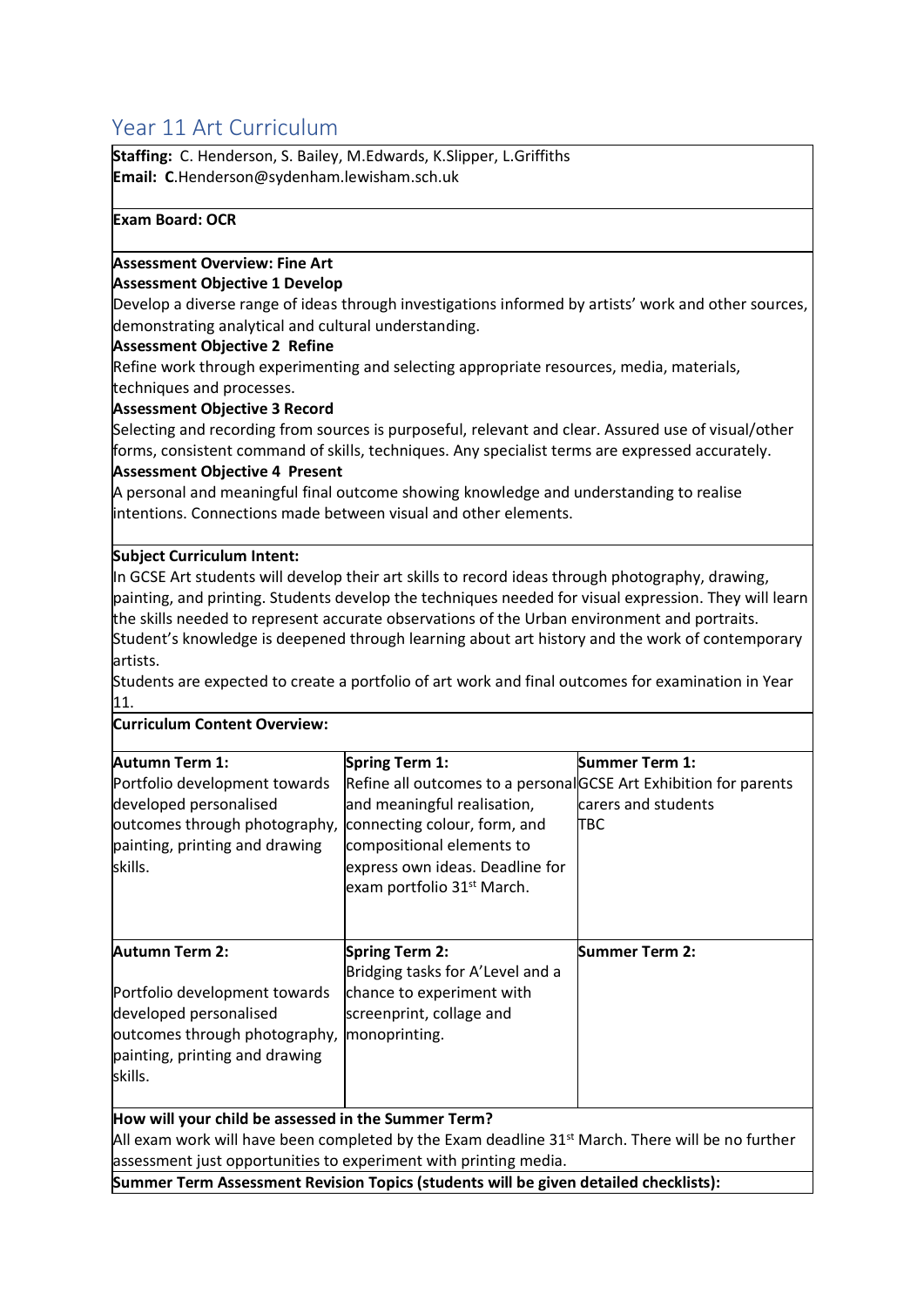Students will experiment with printing media and those going onto A' Level there will be opportunities for bridging tasks.

#### **What can you do to support your child in Art?**

- Encourage your child complete at least two hours of homework to refine and complete tasks fully.
- Ask your child to explain the techniques and processes they use and why?
- Discuss the ideas and links in your child's work.
- Encourage your child to make use of online tutorials and to discuss how they are developing precision in their work.
- Ensure your child meets the coursework deadlines.

#### **Wider reading and useful websites or activities to support learning: Microsoft Sway tutorials**

- [Year 10 Urban Tone Drawing \(office.com\)](https://sway.office.com/FF85BINxZ4aZyYOF)
- [Advanced Colour Theory 1 \(office.com\)](https://sway.office.com/Gwp4BOnxoTDMmFZo)
- [Advanced Colour Theory 2 \(office.com\)](https://sway.office.com/CbBTudCwog17FP8r)
- BBC iPlayer [Britain's Best Young Artist -](https://www.bbc.co.uk/iplayer/episode/m0014984/britains-best-young-artist-series-1-2-street-art) Series 1: 2. Street Art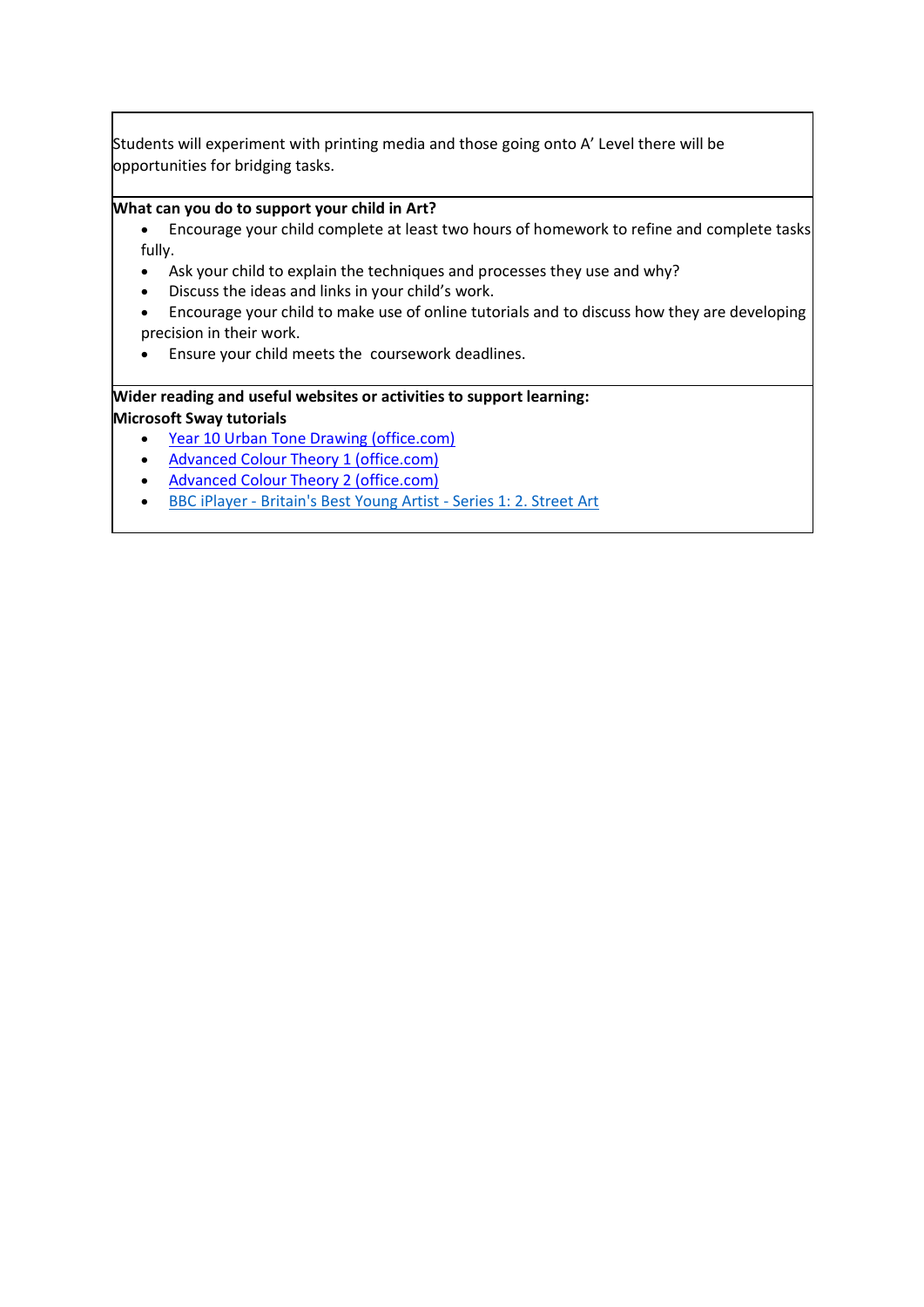## <span id="page-29-0"></span>Year 11 Drama Curriculum

| <b>Staffing: Maylene Catchpole and Sian Morrison</b>                                                                                                                                                                                                                                                                                                                                                                                                                                                                                                                                                                                                  |                                                                                                                                                                                                                             |                                           |  |
|-------------------------------------------------------------------------------------------------------------------------------------------------------------------------------------------------------------------------------------------------------------------------------------------------------------------------------------------------------------------------------------------------------------------------------------------------------------------------------------------------------------------------------------------------------------------------------------------------------------------------------------------------------|-----------------------------------------------------------------------------------------------------------------------------------------------------------------------------------------------------------------------------|-------------------------------------------|--|
|                                                                                                                                                                                                                                                                                                                                                                                                                                                                                                                                                                                                                                                       | <b>Subject/Faculty Leader: Maylene Catchpole</b>                                                                                                                                                                            |                                           |  |
| Email: m.catchpole@sydenham.lewisham.sch.uk                                                                                                                                                                                                                                                                                                                                                                                                                                                                                                                                                                                                           |                                                                                                                                                                                                                             |                                           |  |
| <b>Exam board: Pearson Edexcel</b>                                                                                                                                                                                                                                                                                                                                                                                                                                                                                                                                                                                                                    |                                                                                                                                                                                                                             |                                           |  |
| <b>Subject Curriculum Intent:</b>                                                                                                                                                                                                                                                                                                                                                                                                                                                                                                                                                                                                                     |                                                                                                                                                                                                                             |                                           |  |
| Year 11 begins with students completing a final draft of their portfolio based on the practical<br>assessment for component 1. Students them select monologues or duologues for component 2<br>and begin applying their knowledge to their chosen text extracts as a performer or designer.<br>Using deliberate practice students then prepare work for examination in the Sprig term.<br>Throughout the year students revise their knowledge of the set text for component 3 and<br>practice exam style questions using exemplar materials and support guides. Component 3 is then<br>sat in the summer term.<br><b>Curriculum Content Overview:</b> |                                                                                                                                                                                                                             |                                           |  |
| <b>Autumn Term 1 and 2:</b>                                                                                                                                                                                                                                                                                                                                                                                                                                                                                                                                                                                                                           | <b>Spring Term 1 and 2:</b>                                                                                                                                                                                                 | <b>Through the Year</b>                   |  |
| <b>Component 1</b>                                                                                                                                                                                                                                                                                                                                                                                                                                                                                                                                                                                                                                    | <b>Component 2 exploration</b>                                                                                                                                                                                              | Practice exam style<br>questions on Teams |  |
| <b>Complete component</b><br>1 written portfolio<br><b>Autumn term 2</b><br><b>Component 3</b><br>Set text study with key<br>examination practice<br>questions                                                                                                                                                                                                                                                                                                                                                                                                                                                                                        | <b>Text in Performance</b><br>In depth character<br>analysis exploring<br>motivation and status.<br>Interpretation of<br>$\bullet$<br>chosen play text<br>Performance skills<br>looking at audience<br>impact.<br>Character |                                           |  |
| Component 3 - LIVE theatre<br>analysis preparation<br>In depth analysis of a                                                                                                                                                                                                                                                                                                                                                                                                                                                                                                                                                                          | interpretation and<br>communication of<br>intent                                                                                                                                                                            |                                           |  |
| range of LIVE<br>productions<br>Interpretation of a<br>range of play texts<br>suitable for<br>component<br>2 exploring historical<br>and social context.                                                                                                                                                                                                                                                                                                                                                                                                                                                                                              | <b>Summer Term</b><br>Component 1 Portfolio<br>deadline 15 <sup>th</sup> May<br>2022<br>Component 3 written<br>exam - Theatre<br>makers in Practice.<br>19th May 2022                                                       |                                           |  |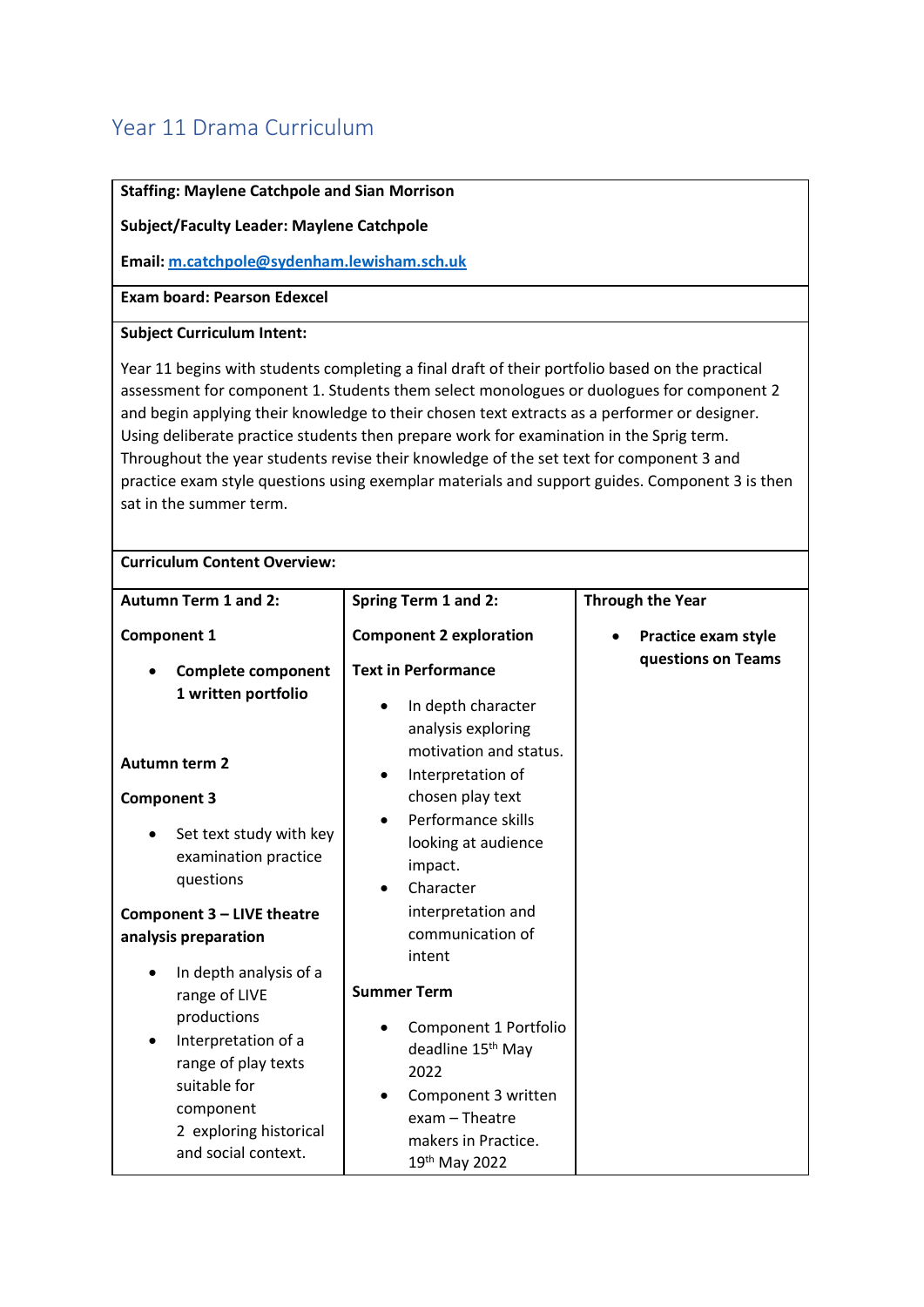- Performance skills looking at audience impact
- Set text The Crucible • LIVE theatre
	- production- Small Island

#### **How will your child be assessed in the Summer Term?**

- Component 1 Portfolio Deadline is 15<sup>th</sup> May 2022
- The Component 3 written paper is on 19<sup>th</sup> May 2022 and worth 40%.

**Summer Term Assessment Revision Topics (students will be given detailed checklists):**

- Set text the Crucible
- Key exam terminology
- Exam question structure
- LIVE theatre analysis and evaluation –Production Small Island

#### **What can you do to support your child in Drama?**

- Support your child by asking them about their drama learning
- Encourage your child to practice learning lines at home where appropriate
- Engage with homework via classcharts and Teams
- Support you child using Teams for independent study
- Facilitate your child to visit the theatre or watch filmed theatre performances online (The school have a subscription to Digital Theatre plus -see link below)
- Encourage your child to read a wide range of books including play texts (this helps with their imagination and creativity as well as their understanding of genre)

**Wider reading and useful web-sites or activities to support learning:**

**Digital Theatre [www.edu.digitaltheatreplus.org](http://www.edu.digitaltheatreplus.org/)**

**BBC bitesize drama** [GCSE Drama -](https://www.bbc.co.uk/bitesize/examspecs/zkvm2sg) Edexcel - BBC Bitesize

Set text reading for component 3 (DNA/ The Crucible)

GCSE drama revision guides

Practice questions using forms on Teams

Revision guides and material on Teams

Exemplar material and student support guides on Teams

GCSE drama glossary of key terms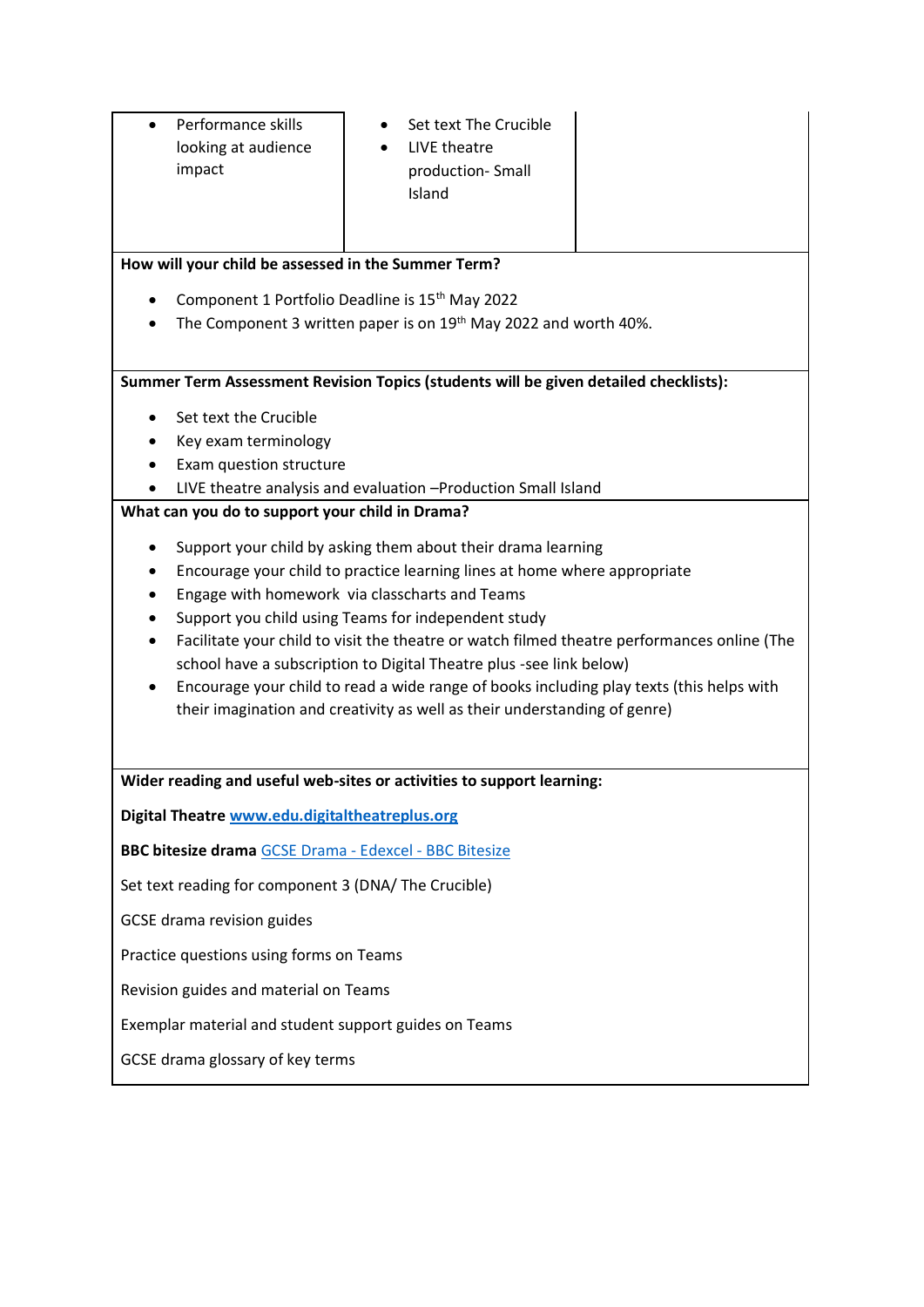## <span id="page-31-0"></span>Year 11 Food Curriculum

**Staffing:** Ms. Thompson

**Email: a**.thompson@sydenham.lewisham.sch.uk

**Exam Board:** WJEC Eduqas (course code 601/8093/6)

#### **Assessment Overview:**

Baseline test

Questions based on stimulus material.

Structured, short and extended response questions to assess content related to food preparation and nutrition - Low-stakes quizzes and tests- GCSE Model questions – Link to aspects of the 6 Core topics.

Planning work being assessed by the teacher for practical and experimental activities.

Practical and Experimental activities being monitored by the teacher and assessed on criteria of Technical skills shown, working safely, time management, quality control when working and quality of finish.

#### **Subject Curriculum Intent:**

We aim to foster an environment in which students are equipped with the knowledge, understanding and skills required to cook and apply the principles of food science, nutrition, and

healthy eating. The focus is on creating a balance between practical and theoretical knowledge and understanding; thus, enabling students to demonstrate effective and safe cooking skills by planning, preparing, and cooking a variety of food commodities whilst using different cooking techniques and equipment.

#### **Curriculum Content Overview:**

| Autumn Term 1:                                     | Spring Term 1:                  | Summer Term 1:                    |
|----------------------------------------------------|---------------------------------|-----------------------------------|
| <b>Food commodities</b>                            |                                 | <b>Written Exam Preparation</b>   |
| <b>Review Food Commodities</b>                     | <b>NEA2 COURSEWORK</b>          |                                   |
| Fruits and Vegetables-                             |                                 | Exam Preparation power point-     |
| provenance and growth                              | <b>NEA2 Power point</b>         | written exam advice               |
| Variety and Nutrition of Fruit and advice/guidance |                                 |                                   |
| Vegetables - Seasonality                           |                                 | Revision and practice for written |
| Writing time plan                                  | Section (a) Trial and testing.  | paper                             |
| <b>Introducing NEA 1-</b>                          | Selecting a menu and making     | Walking talking mocks             |
| A scientific food                                  | dovetailed time plan for        |                                   |
| investigation (task set by                         | <b>lpractical Exam.</b>         |                                   |
| WJEC board and issue to                            |                                 |                                   |
| students in 1 <sup>st</sup> half of the            | <b>Written Exam Preparation</b> |                                   |
| Autumn Term) which will                            |                                 |                                   |
| assess students' knowledge,                        |                                 |                                   |
| skills and understanding in                        |                                 |                                   |
| relation to scientific                             |                                 |                                   |
| principles underlying the                          |                                 |                                   |
| preparation and cooking of                         |                                 |                                   |
| food.                                              |                                 |                                   |
| <b>NEA1 COURSEWORK</b>                             |                                 |                                   |
| These assessments will be                          |                                 |                                   |
| based on a choice of tasks                         |                                 |                                   |
| released by WJEC annually                          |                                 |                                   |
| Section (a) Research and                           |                                 |                                   |
| plan the task; propose a                           |                                 |                                   |
| hypothesis, create a plan of                       |                                 |                                   |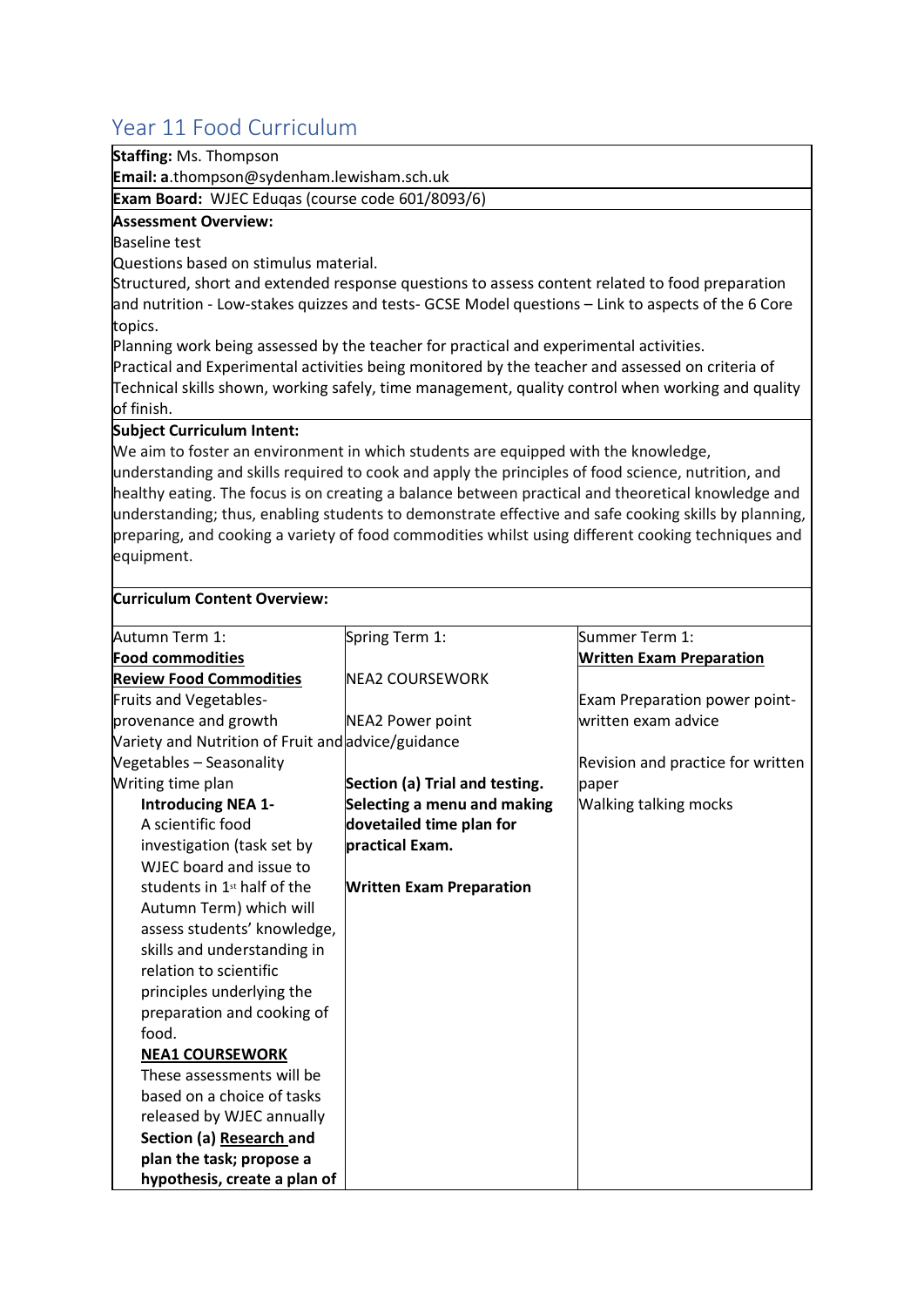| action, or an educated<br>prediction of what the<br>outcome will be.<br>Section (b) Investigate the<br>working characteristics and<br>the functional and the<br>chemical properties of<br>ingredients through<br>practical experimentation.<br>Use findings to achieve a<br>particular result.<br>Photographic evidence is<br>essential. |                                                                   |  |
|------------------------------------------------------------------------------------------------------------------------------------------------------------------------------------------------------------------------------------------------------------------------------------------------------------------------------------------|-------------------------------------------------------------------|--|
| Autumn Term 2:                                                                                                                                                                                                                                                                                                                           | Spring Term 2:                                                    |  |
| <b>NEA1 COURSEWORK</b>                                                                                                                                                                                                                                                                                                                   | <b>NEA2 COURSEWORK</b>                                            |  |
| Section (c) Analyse and                                                                                                                                                                                                                                                                                                                  | <b>NEA2 Power point</b>                                           |  |
| evaluate the task; analyse the<br>data and results, compare and                                                                                                                                                                                                                                                                          | advice/guidance                                                   |  |
| draw conclusions from the                                                                                                                                                                                                                                                                                                                | Section (b) Show casing your                                      |  |
| results you have collected.                                                                                                                                                                                                                                                                                                              | technical skills: This is where you                               |  |
| <b>Explain whether your</b>                                                                                                                                                                                                                                                                                                              | must show your examiner that                                      |  |
| prediction was proven and                                                                                                                                                                                                                                                                                                                | you can carry out your chosen                                     |  |
| document the reasons or the                                                                                                                                                                                                                                                                                                              | recipes successfully and                                          |  |
| success or failure of the                                                                                                                                                                                                                                                                                                                | competently, finishing up with                                    |  |
| investigation.                                                                                                                                                                                                                                                                                                                           | excellent presentation skills and                                 |  |
| GCSE Model question - Link to                                                                                                                                                                                                                                                                                                            | well-cooked dishes.                                               |  |
| Principles of nutrition in GCSE                                                                                                                                                                                                                                                                                                          |                                                                   |  |
|                                                                                                                                                                                                                                                                                                                                          | Section (c) Analyse and evaluate                                  |  |
| GCSE Model question - GCSE                                                                                                                                                                                                                                                                                                               | the task; in this section you will                                |  |
| Model question - Link to                                                                                                                                                                                                                                                                                                                 | need to show that you are able                                    |  |
| Principles of nutrition and Diet                                                                                                                                                                                                                                                                                                         | to evaluate the technical skills                                  |  |
| and good health in GCSE.                                                                                                                                                                                                                                                                                                                 | that you have selected and                                        |  |
|                                                                                                                                                                                                                                                                                                                                          | demonstrated during your                                          |  |
| <b>Written Exam Preparation</b><br><b>Review- Cooking food</b>                                                                                                                                                                                                                                                                           | cooking, and that you can use                                     |  |
|                                                                                                                                                                                                                                                                                                                                          | sensory descriptors and consider<br>the taste, texture, aroma and |  |
| <b>NEA 2 Practical EXAM Guide</b>                                                                                                                                                                                                                                                                                                        | appearance of your dishes.                                        |  |
| These assessments will be                                                                                                                                                                                                                                                                                                                | <b>Written Exam Preparation</b>                                   |  |
| based on a choice of tasks                                                                                                                                                                                                                                                                                                               |                                                                   |  |
| released by WJEC annually)                                                                                                                                                                                                                                                                                                               | Exam Preparation power point-                                     |  |
|                                                                                                                                                                                                                                                                                                                                          | written exam advice                                               |  |
| <b>NEA2 COURSEWORK</b>                                                                                                                                                                                                                                                                                                                   | Revision and practice for written                                 |  |
| <b>NEA2 Power point</b>                                                                                                                                                                                                                                                                                                                  | paper                                                             |  |
| advice/guidance - Section (a)                                                                                                                                                                                                                                                                                                            | <b>Walking talking mocks</b>                                      |  |
| Research, trialling and testing,                                                                                                                                                                                                                                                                                                         |                                                                   |  |
| selecting a menu and making                                                                                                                                                                                                                                                                                                              |                                                                   |  |
| dovetailed time plan.                                                                                                                                                                                                                                                                                                                    |                                                                   |  |
|                                                                                                                                                                                                                                                                                                                                          |                                                                   |  |
|                                                                                                                                                                                                                                                                                                                                          |                                                                   |  |
|                                                                                                                                                                                                                                                                                                                                          |                                                                   |  |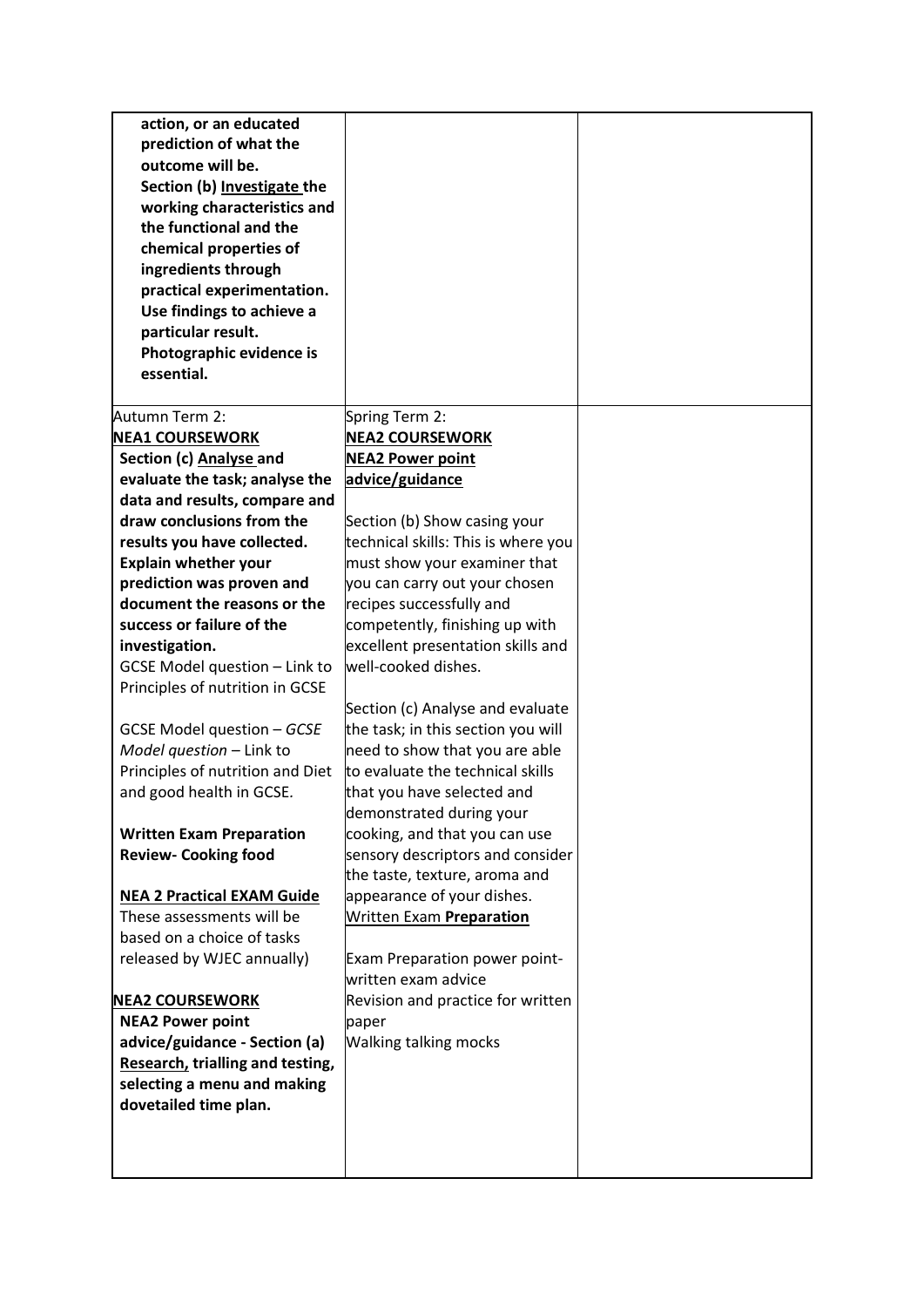#### **How will your child be assessed in the Summer Term?**

Assessment will be based on Mock exams 50%

50% NEA 2 SECTION A.

#### **Summer Term Assessment Revision Topics (students will be given detailed checklists):**

- Factors that influence food choices

- Methods of Cooking
- Eatwell Guide
- **Poultry**
- Egg Cookery
- Genetically Modified Foods
- Food Packaging
- Sensory analysis
- Food Storage
- Food Terminologies

Theory revision list will be handed out in class as well as being uploaded to Class Charts and Teams.

#### **What can you do to support your child in Food Preparation and Nutrition?**

Be aware of deadlines and check work occasionally to assess that it is at an appropriate standard Discuss what has been happening in class and ask if they are having difficulties. Encourage your child to ask Ms. Thompson for help if they need it.

Familiarise yourself with school systems like Teams and Class Charts so that you can further support your child in online assignments etc.

Contact Ms. Thompson if you have any queries or concerns.

#### **Wider reading and useful websites or activities to support learning:**

- [https://www.nutrition.org.uk/nutritionscience/nutrients-food-and](https://www.nutrition.org.uk/nutritionscience/nutrients-food-and-ingredients/protein.html)[ingredients/protein.html](https://www.nutrition.org.uk/nutritionscience/nutrients-food-and-ingredients/protein.html)
- <https://www.nutrition.org.uk/healthyliving/healthyeating/protein.html>
- <https://www.nutrition.org.uk/nutritioninthenews/headlines/eatwell.html>
- www.BBC bitesize.co.uk/foodpreparation
- [www.nutrition.org.uk](http://www.nutrition.org.uk/)
- [www.foodafactoflife.org.uk](http://www.foodafactoflife.org.uk/)
- [www.nutrition.training](http://www.nutrition.training/)
- [https://www.nutrition.org.uk/nutritionscience/nutrients-food-and-ingredients/minerals](https://www.nutrition.org.uk/nutritionscience/nutrients-food-and-ingredients/minerals-and-trace-elements.html)[and-trace-elements.html](https://www.nutrition.org.uk/nutritionscience/nutrients-food-and-ingredients/minerals-and-trace-elements.html)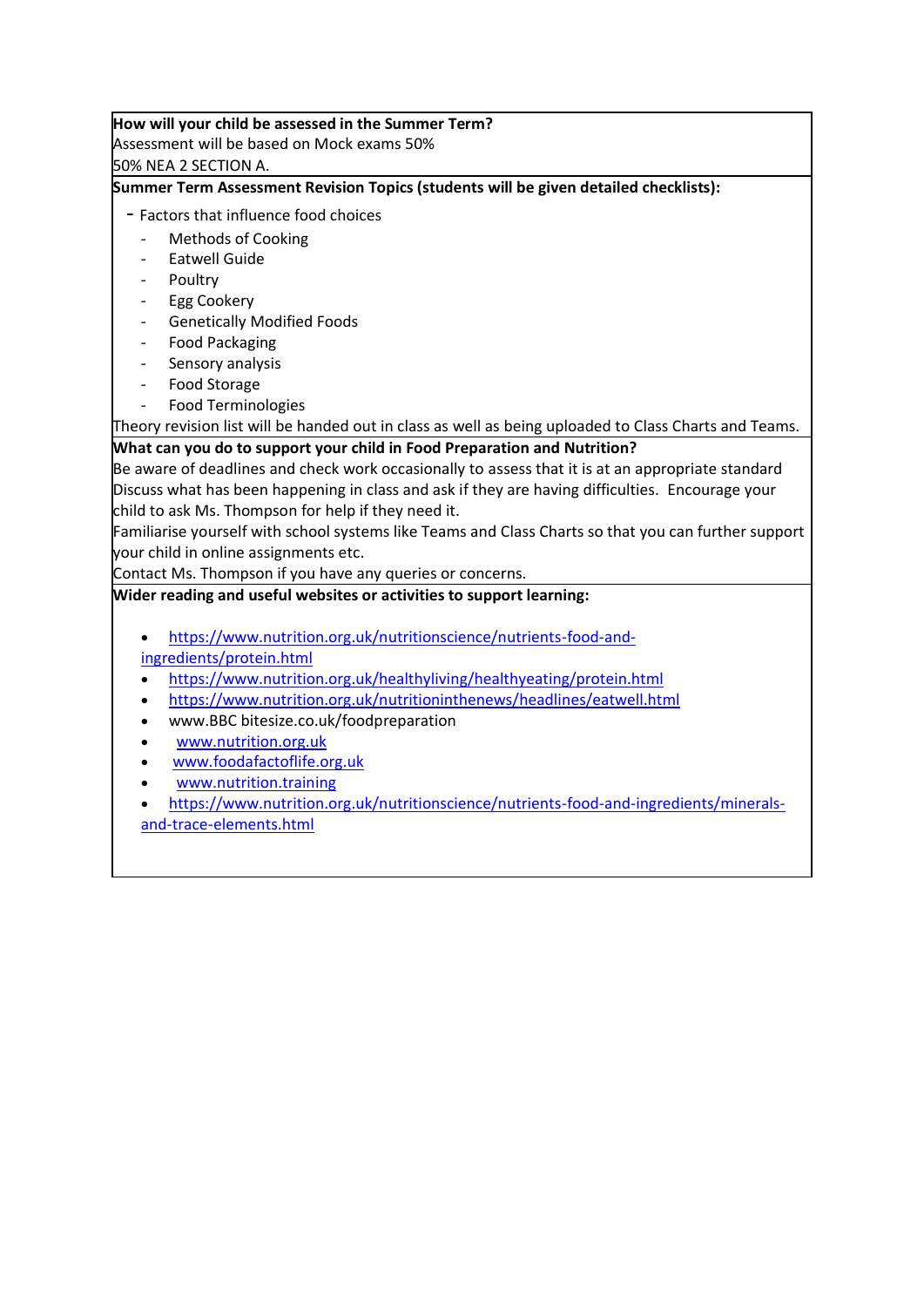## <span id="page-34-0"></span>Year 11 Health and Social Care Curriculum

**Staffing:** Ms Napp & Ms Shirfield **Email: m.napp@sydenham.lewisham.sch.uk**

**Exam Board:** OCR Cambridge Nationals

#### **Assessment Overview:**

Year 11 units covered:

Unit R021-Essesnitial Values of care for use with individuals in care settings(Exam unit Unit R025-Human Lifespan Development

Autumn 1: R021: L01 Supporting Individuals to maintain their rights (part 1)

R025: L01-The Life stages of development from young people to adulthood The Life stages of development from young people to adolescence (Coursework)

Autumn 2: R021: L01 Supporting Individuals to maintain their rights (part 2)R025: l02-The ageing process in older adulthood

Spring 1: R021: The importance of the values of care R025: L03-Medical Conditions that affect progress through the life stages Assessment Week: R021

Spring 2: R021: Legislation and the Impact on care settingsR025: L04-Creating Support Plan Summer 1: REVISION

Summer Term 2:R021 EXTERNAL EXAM –Retake opportunity (Thursday 16th June 2022)

#### **Subject Curriculum Intent:**

Health and Social Care studies encourages learners to think creatively, innovatively, analytically, logically and critically to develop independence and confidence in using skills that would be relevant to the health and social care sector and more widely. The curriculum will assess the application of Health and Social Care through their practical use. It will provide learners with essential knowledge, transferable skills and tools to improve their learning in other subjects with the aim of enhancing their employability when they leave education, contributing to both their personal development and future economic well-being. Cambridge Nationals in Health and Social Care will equip learners with sound specialist knowledge and skills for everyday use. They will also challenge all learners, including high attaining learners, by introducing them to demanding material and skills, encouraging

independence and creativity; providing tasks that engage with the most taxing aspects of the National Curriculum (including Values of Care and the current legislation requirements and the importance of softer skills such as communication skills to ensure individuals right to independence and dignity).The subject incorporates the use of the hands-on approach for both teaching and learning and aims to appropriately support with the way young people use new technology and underpins a highly valid approach to the assessment of their skills. The qualification design incorporates a range of units that enable learners the freedom to explore more deeply the things that interest them as well as providing good opportunity to enhance their learning in a range of curriculum areas.

#### **Curriculum Content Overview:**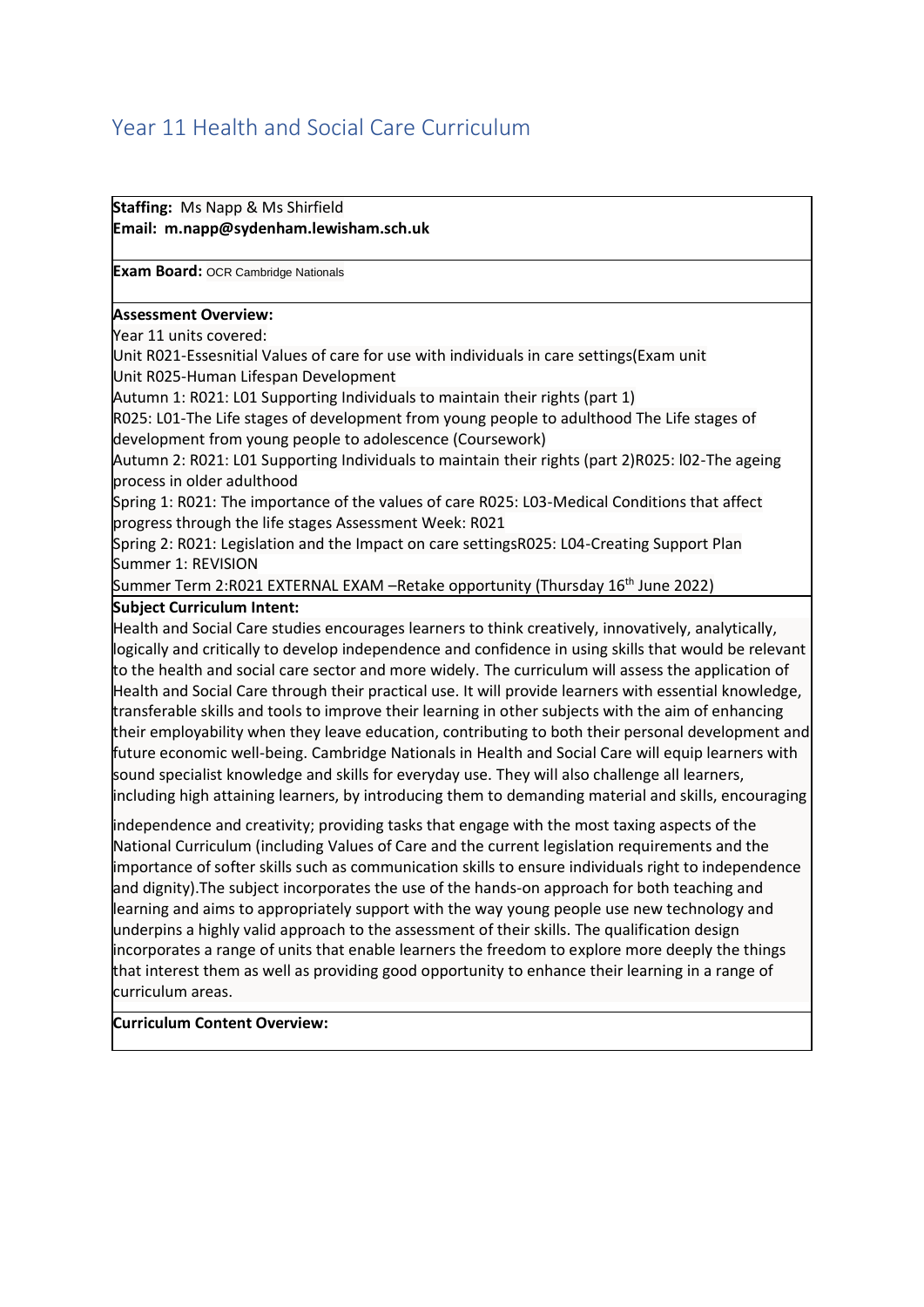| Autumn Term 1:                                                      | Spring Term 1:                                                                       | Summer Term 1:                              |  |  |
|---------------------------------------------------------------------|--------------------------------------------------------------------------------------|---------------------------------------------|--|--|
| R021: RECAP L01 Supporting                                          | R021:                                                                                | Revision/Coursework completion              |  |  |
| Individuals to maintain their                                       | L01- Supporting Individuals to                                                       |                                             |  |  |
| rights                                                              | maintain their rights                                                                |                                             |  |  |
|                                                                     | L02- The importance of care                                                          |                                             |  |  |
| RECAP L02-The importance of                                         | values and how they are applied                                                      |                                             |  |  |
| care values and how they are                                        |                                                                                      |                                             |  |  |
| applied                                                             | R025: L03-Medical Conditions                                                         |                                             |  |  |
|                                                                     | that affect progress through the                                                     |                                             |  |  |
| R025: L01-The Life stages of                                        | life stages                                                                          |                                             |  |  |
| development from young people                                       |                                                                                      |                                             |  |  |
| to adulthood                                                        |                                                                                      |                                             |  |  |
| Autumn Term 2:                                                      | Spring Term 2:                                                                       | Summer Term 2:                              |  |  |
| R021:                                                               | R021:                                                                                | R021 EXTERNAL EXAM -Retake                  |  |  |
| LO3- Legislation impacts on care                                    | L03- Legislation impacts on care                                                     | opportunity (Thursday 16 <sup>th</sup> June |  |  |
| settings                                                            | settings                                                                             | 2022)                                       |  |  |
| L04- Personal hygiene, safety,                                      | L04- Personal hygiene, safety,                                                       |                                             |  |  |
| and security                                                        | and security                                                                         |                                             |  |  |
|                                                                     |                                                                                      |                                             |  |  |
|                                                                     |                                                                                      |                                             |  |  |
|                                                                     | R025: L02-The ageing process in R025: L04-Creating Support Plans                     |                                             |  |  |
| older adulthood                                                     |                                                                                      |                                             |  |  |
| How will your child be assessed in the Summer Term?                 |                                                                                      |                                             |  |  |
|                                                                     | R021-External examination 10/1/22 (Please note External exam Retakes are on 16/6/22) |                                             |  |  |
| R025- Coursework assignments for L03 and L04                        |                                                                                      |                                             |  |  |
|                                                                     |                                                                                      |                                             |  |  |
|                                                                     | Summer Term Assessment Revision Topics (students will be given detailed checklists): |                                             |  |  |
| R021: All Lo's                                                      |                                                                                      |                                             |  |  |
| L01- Supporting Individuals to maintain their rights                |                                                                                      |                                             |  |  |
| L02- The importance of care values and how they are applied         |                                                                                      |                                             |  |  |
| L03- Legislation impacts on care settings                           |                                                                                      |                                             |  |  |
| L04- Personal hygiene, safety, and security                         |                                                                                      |                                             |  |  |
|                                                                     |                                                                                      |                                             |  |  |
| R025-                                                               |                                                                                      |                                             |  |  |
| L03-Medical Conditions that affect progress through the life stages |                                                                                      |                                             |  |  |
| L04- Creating support plans                                         |                                                                                      |                                             |  |  |
|                                                                     |                                                                                      |                                             |  |  |
|                                                                     | What can you do to support your child?                                               |                                             |  |  |
|                                                                     | You can support your child in managing their coursework deadlines                    |                                             |  |  |
|                                                                     | Help them to access the wider reading and learning available on our Teams platform   |                                             |  |  |
|                                                                     | Wider reading and useful websites or activities to support learning:                 |                                             |  |  |
| Websites www.ageuk.org.uk                                           |                                                                                      |                                             |  |  |
| www.alzheimers.org.ukwww                                            |                                                                                      |                                             |  |  |
| autism.org.uk                                                       |                                                                                      |                                             |  |  |
| www.banardos.org.uk                                                 |                                                                                      |                                             |  |  |
| www.mencap.org.uk                                                   |                                                                                      |                                             |  |  |
| www.nhs.ukwww.nhs.uk/conditions                                     |                                                                                      |                                             |  |  |
| www.mind.org.uk                                                     |                                                                                      |                                             |  |  |
| www.makaton.org                                                     |                                                                                      |                                             |  |  |
| www.rnib.org.uk                                                     |                                                                                      |                                             |  |  |
|                                                                     |                                                                                      |                                             |  |  |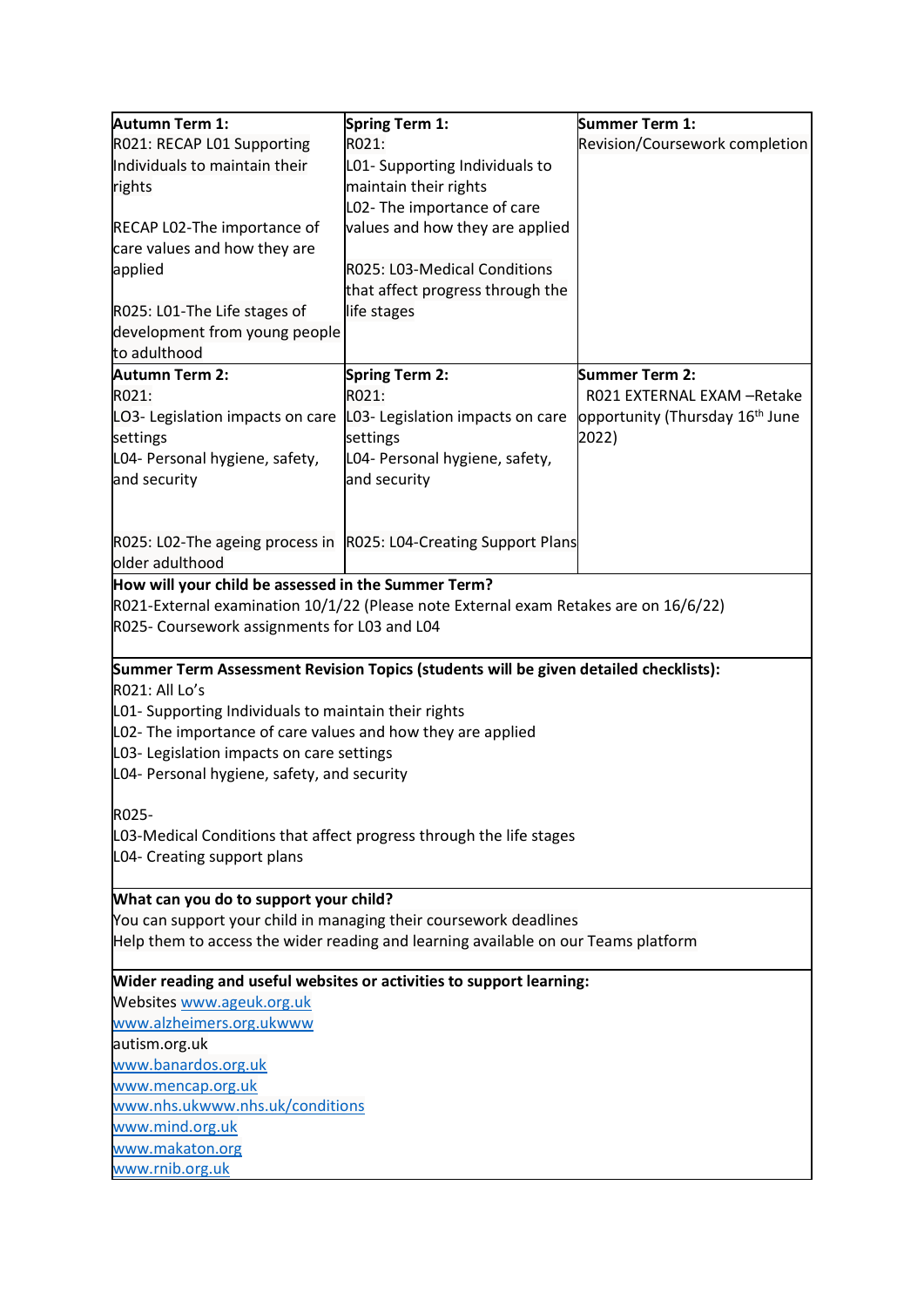[www.scie.org.uk](http://www.scie.org.uk/)

Books

Fisher, A Blackmore, C., McKie, S Riley, M., Seamons, S. and Tyler, M (2012) Applied AS Health & Social Care Student Book for OCR. Oxford

Butler, S. J. (2004) Hearing and sight loss-A Handbook for Professional Carers, Age Concern England. Moss, B. (2015) Communication Skills in Health and Social Care (3rdedition), Sage Publications Ltd Moonie, N., Aldworth, ., Billingham, M. and Talman, H (2010) BTEC Level 3 National Health & Social Care Book 1. Pearson.

Lindon, J. (2012) Equality and Inclusion in Early Childhood (2ndedn), Linking Theory and Practice

## <span id="page-36-0"></span>Year 11 Media Studies Curriculum

**Staffing: L Marcus**

**Email[: l.marcus@sydenham.lewisham.sch.uk](mailto:l.marcus@sydenham.lewisham.sch.uk)**

**Exam Board: Eduqas (part of WJEC)**

**Assessment Overview:** 

**Autumn 1: Component 2 Assessment Task on Situation Comedy Texts (The IT Crowd and Friends)**

**Autumn 2: Component 2 Mock Exam on Situation Comedy Texts (The IT Crowd and Friends)**

**Spring 1: Component 2 Assessment Task on Rio by Duran Duran or Roar by Kay Perry**

**Spring 2: Component 2 Mock Exam on Situation Comedy Texts (The IT Crowd and Friends) and Music Video (Rio by Duran Duran)**

**Summer 1: Practice Component 2 Exam on Situation Comedy Texts (The IT Crowd and Friends) and Music Video Texts (Roar by Katy Perry and Freedom by Pharell Williams)/Music Websites (Katy Perry)**

**Summer 2: Formal GCSE Exams – Component 1 and Component 2.**

#### **Subject Curriculum Intent:**

Media Studies will help you to develop skills that you'll be able use in your other subjects such as critical thinking, analysis, research, planning, practical skills, time management, essay writing skills and more. As a GCSE Media Studies student, you will analyse how media products like TV programmes use images, sounds, language, and representations to create meaning. You will learn about the media industry and how the industry affects how media products are made. You will investigate media audiences, exploring who are the people who watch, read and consume the products, and consider how different people might be affected by media products differently, and why. In your practical work, you'll also be able to apply what you've learned about the media to the production of your own media products.

**Curriculum Content Overview:**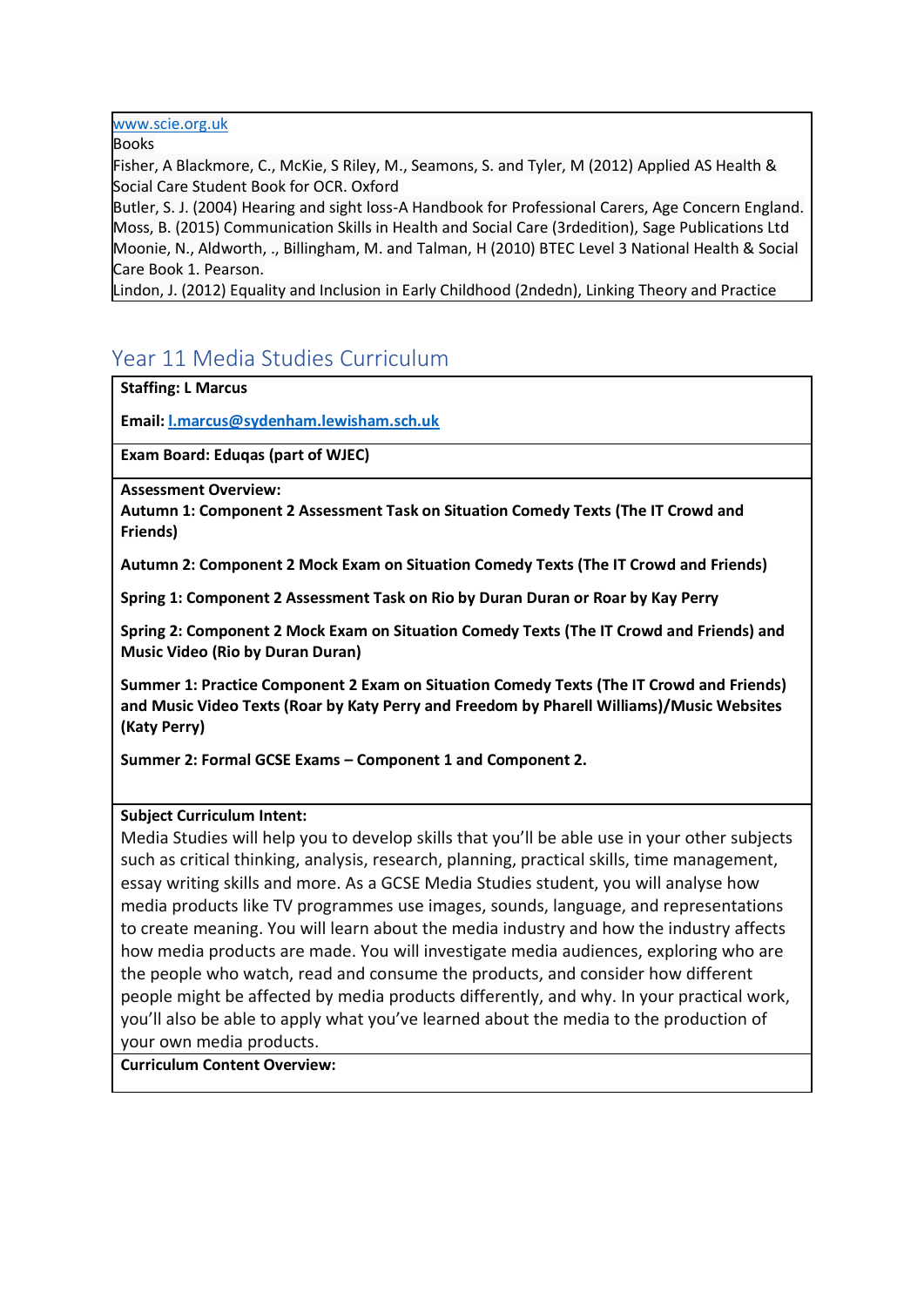| <b>Autumn Term 1:</b><br>Component 3: Non-examined<br>Assessment (coursework).<br>Production of DVD cover, film<br>poster and written Statement<br>of Aims.<br>Component 2: Music Video -<br>Rio by Duran Duran                                                                                                                                                                                                                                                                                                                                              | <b>Spring Term 1:</b><br>Component 2: Music Videos<br>and online texts (websites). As<br>Autumn Term 2.        | <b>Summer Term 1:</b><br>Revision for Component 1 and<br>Component 2 exams |
|--------------------------------------------------------------------------------------------------------------------------------------------------------------------------------------------------------------------------------------------------------------------------------------------------------------------------------------------------------------------------------------------------------------------------------------------------------------------------------------------------------------------------------------------------------------|----------------------------------------------------------------------------------------------------------------|----------------------------------------------------------------------------|
| <b>Autumn Term 2:</b><br>Component 3: Non-examined<br>Assessment (coursework).<br>Production of DVD cover, film<br>poster and written Statement<br>of Aims.<br>Component 2: Music Videos<br>and online texts - Roar by Katy<br>Perry and Freedom by Pharell<br>Williams                                                                                                                                                                                                                                                                                      | <b>Spring Term 2:</b><br><b>Component 2: Music Videos</b><br>and online texts (websites). As<br>Autumn Term 2. | <b>Summer Term 2:</b><br><b>Formal GCSE exams</b>                          |
| How will your child be assessed in the Summer Term?                                                                                                                                                                                                                                                                                                                                                                                                                                                                                                          |                                                                                                                |                                                                            |
| Practice questions on the Component 1 set texts for the adapted GCSE exam in 2022:<br>Media Language in print adverts for Quality Street and This Girl Can.<br>٠<br>Representation in the Pride magazine front cover and an unseen lifestyle magazine text.<br>٠<br>Representation - how social/cultural contexts affect representations in the Pride<br>magazxine front cover and an unseen lifestyle magazine text.<br>Media Industries in the Spectre film poster and website.<br>٠<br>Media Audiences in the Fortnite video game (website).<br>$\bullet$ |                                                                                                                |                                                                            |
| Component 2 Practice Exam Paper:<br>Media Language and Media Contexts - Situation Comedy (The IT Crowd and Friends)<br>٠<br>Representation - Music Videos (Roar by Katy Perry and Freedom by Pharell Williams)<br>٠<br>Media Industries - Music Website (Katy Perry)<br>$\bullet$<br>Component 3: Non-examined Assessment (DVD Cover, Film Poster and written Statement of                                                                                                                                                                                   |                                                                                                                |                                                                            |
| Aims) - Final mark.                                                                                                                                                                                                                                                                                                                                                                                                                                                                                                                                          |                                                                                                                |                                                                            |

**Summer Term Assessment Revision Topics (students will be given detailed checklists):** Component 1:

- Media Language in print adverts for Quality Street and This Girl Can.
- Representation in the Pride magazine front cover and an unseen lifestyle magazine text.
- Representation how social/cultural contexts affect representations in the Pride magazine front cover and an unseen lifestyle magazine text.
- Media Industries in the Spectre film poster and website.
- Media Audiences in the Fortnite video game (website).

Component 2:

- Media Language and Media Contexts Situation Comedy (The IT Crowd and Friends)
- Representation Music Videos (Roar by Katy Perry and Freedom by Pharell Williams)
- Media Industries Music Website (Katy Perry)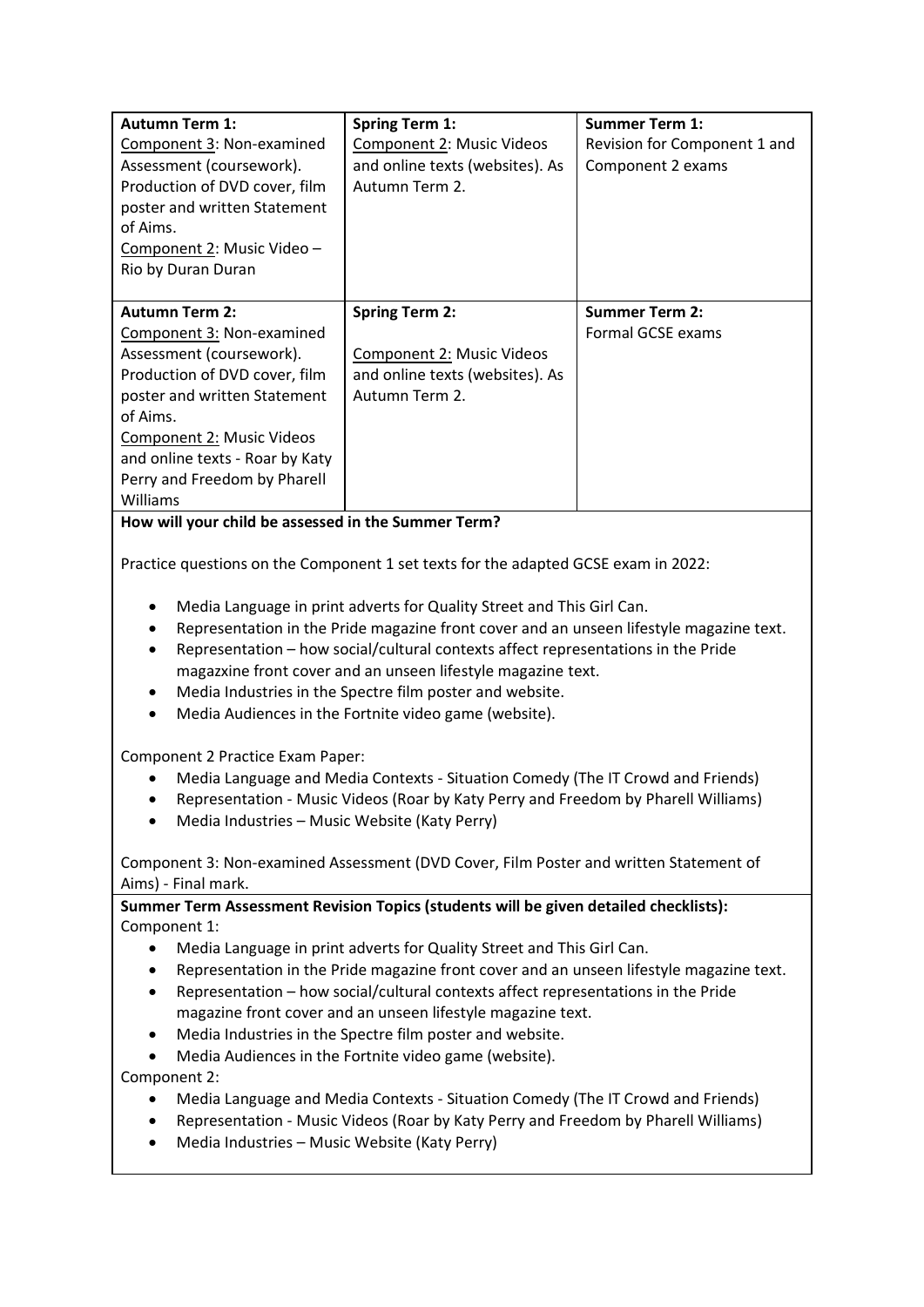#### **What can you do to support your child in Media?**

Ask your child to summarise the key ideas from a lesson; ask them to teach you a key idea/concept; look at examples of print texts (magazine front cover/newspaper front page/print advert/film poster, as well as the home page of a website) and ask your child to explain the meanings in the text using media language points; look at examples of moving image texts (extract from a TV programme/film trailer/music video) and ask your child to explain the meanings in the text using media language points; discuss how different groups in society may interpret a media text in different ways.

**Wider reading and useful websites or activities to support learning:** <https://www.bbc.co.uk/bitesize/subjects/ztnygk7>

[https://www.eduqas.co.uk/qualifications/media-studies-gcse/#tab\\_overview](https://www.eduqas.co.uk/qualifications/media-studies-gcse/#tab_overview)

[https://www.youtube.com/results?search\\_query=mrs+fisher+gcse+media](https://www.youtube.com/results?search_query=mrs+fisher+gcse+media)

WJEC/EDUQAS GCSE MEDIA STUDIES: REVISION GUIDE (ILLUMINATE PUBLISHING)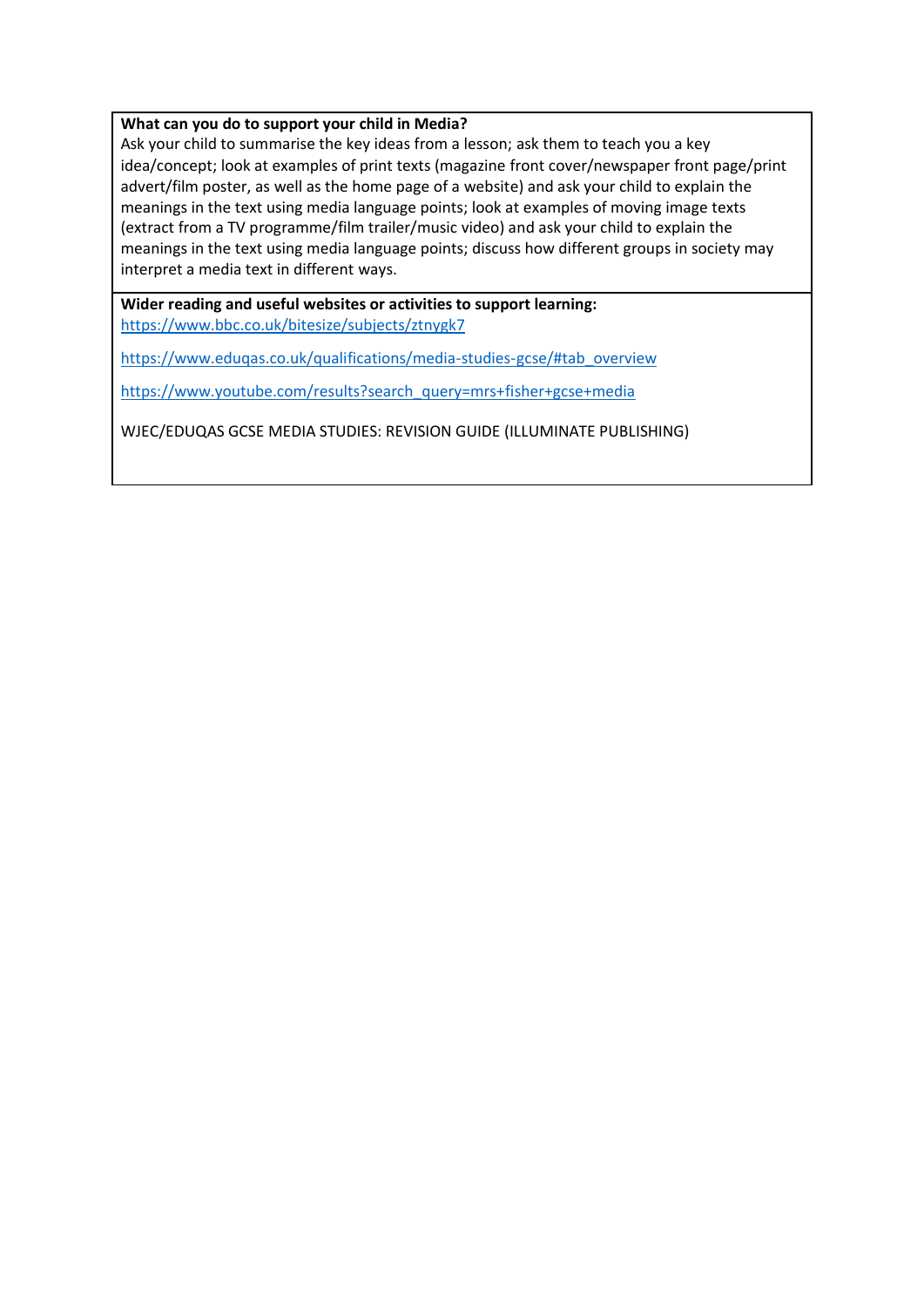## <span id="page-39-0"></span>Year 11 Sociology Curriculum

#### Staffing:

H Altinok Email: h.altinok@sydenham.lewisham.sch.uk J Begum Email: J.Begum@sydenham.lewisham.sch.uk

#### Exam Board: AQA

Assessment Overview:

- Autumn 1: Social Stratification
- Autumn 2: Social Stratification

Assessment Week: Mock paper (short version)

- Spring 1: Social Stratification
- Spring 2: Revision

Assessment Week: Exam Paper on Paper 2

- Summer 1: Revision
- Summer 2: Revision

Assessment week: SUMMER GCSE ASSESMENT

Subject Curriculum Intent

Topic: Education

- Different views of the role and functions of education.
- The functionalist perspective of Durkheim on education as the transmission of norms and values and Parsons on achieved status and the operation of schools on meritocratic principles.
- Different views of the correspondence principle on the relationship between education and capitalism as developed from a Marxist perspective by Bowles and Gintis.
- Factors affecting educational achievement.
- The work of Halsey on class-based inequalities and Ball on parental choice and competition between schools.
- Processes within schools affecting educational achievement.
- The work of Ball on teacher expectations and Willis on the creation of counter school cultures.

Topic: Crime and deviance

- The social construction of concepts of crime and deviance and explanations of crime and deviance.
- The work of Merton on the causes of crime from a functionalist perspective and Becker from an interactionist perspective.
- Formal and informal methods of social control.
- The work of Heidensohn on female conformity in male dominated patriarchal societies.
- Factors affecting criminal and deviant behaviour and ways in which criminal and deviant behaviour have generated public debate.
- The work of Albert Cohen on delinquent subcultures and Carlen on women, crime and poverty.
- The usefulness of the main sources of data on crime, the collection of official data on crime, patterns and trends in crime figures and the 'dark figure'.

| Curriculum Content Overview: |                       |                       |
|------------------------------|-----------------------|-----------------------|
| Autumn Term 1:               | Spring Term 1:        | <b>Summer Term 1:</b> |
| Social Stratification        | Social Stratification | Revision              |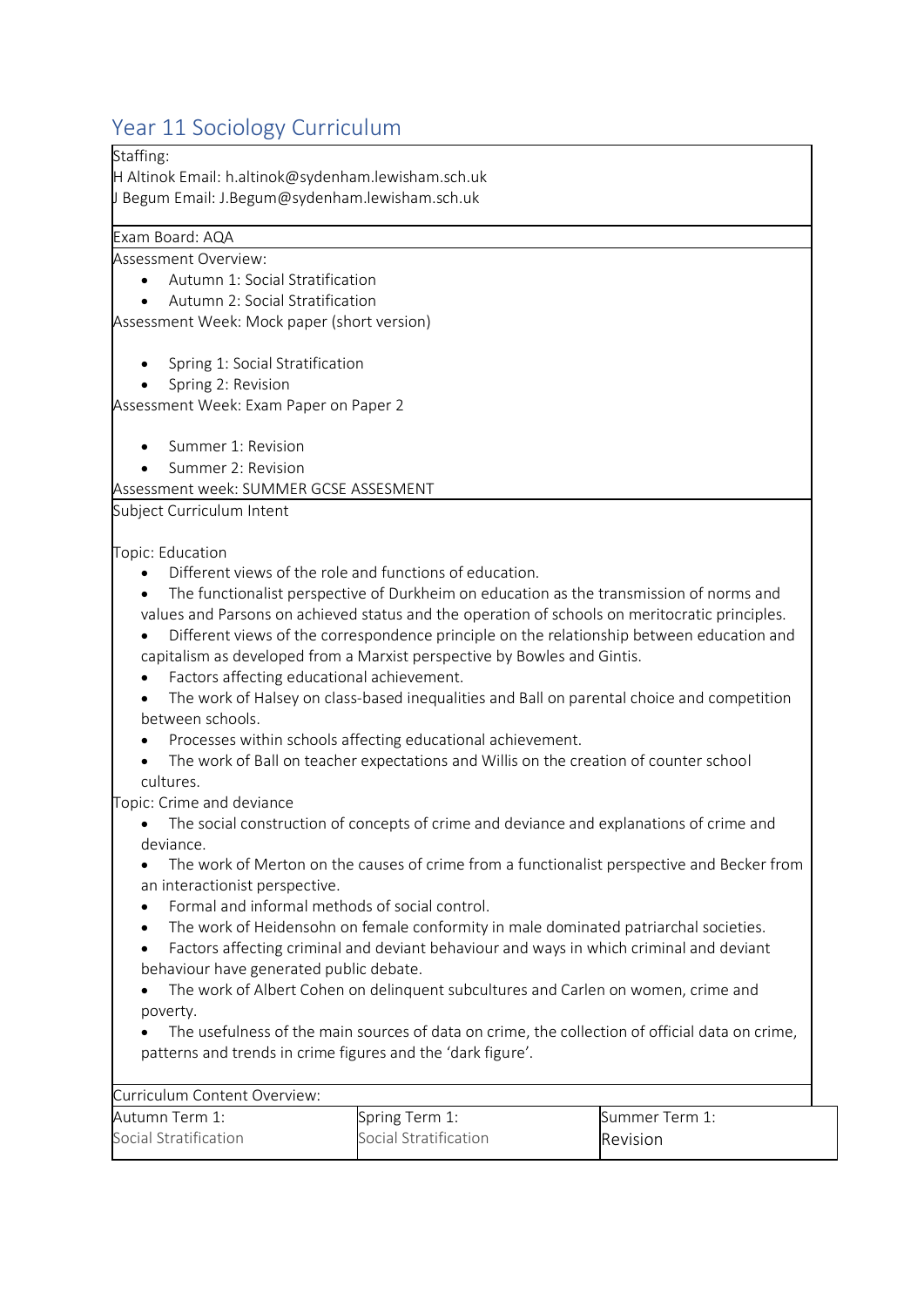| Autumn Term 2:                                                                       | Spring Term 2:                                                                       | Summer Term 2: |  |  |
|--------------------------------------------------------------------------------------|--------------------------------------------------------------------------------------|----------------|--|--|
| Social Stratification                                                                | Revision                                                                             | Revision       |  |  |
|                                                                                      |                                                                                      |                |  |  |
| How will your child be assessed in the Summer Term?                                  |                                                                                      |                |  |  |
| Spring Term Assessment Revision Topics (students will be given detailed checklists): |                                                                                      |                |  |  |
| Social Stratification: End of unit assessment.                                       |                                                                                      |                |  |  |
| Revision: Mock assessments.                                                          |                                                                                      |                |  |  |
|                                                                                      | Summer Term Assessment Revision Topics (students will be given detailed checklists): |                |  |  |
|                                                                                      |                                                                                      |                |  |  |
|                                                                                      | Social Stratification (students to be given specific breakdown of the topics)        |                |  |  |
| What can you do to support your child?                                               |                                                                                      |                |  |  |
| Encourage them to get into the habit of revision.                                    |                                                                                      |                |  |  |
| Encourage them to read outside of the classroom through wider reading.               |                                                                                      |                |  |  |
| Wider reading and useful web-sites or activities to support learning:                |                                                                                      |                |  |  |
| AQA   Sociology   GCSE   Sociology                                                   |                                                                                      |                |  |  |

 $\mathbf{I}$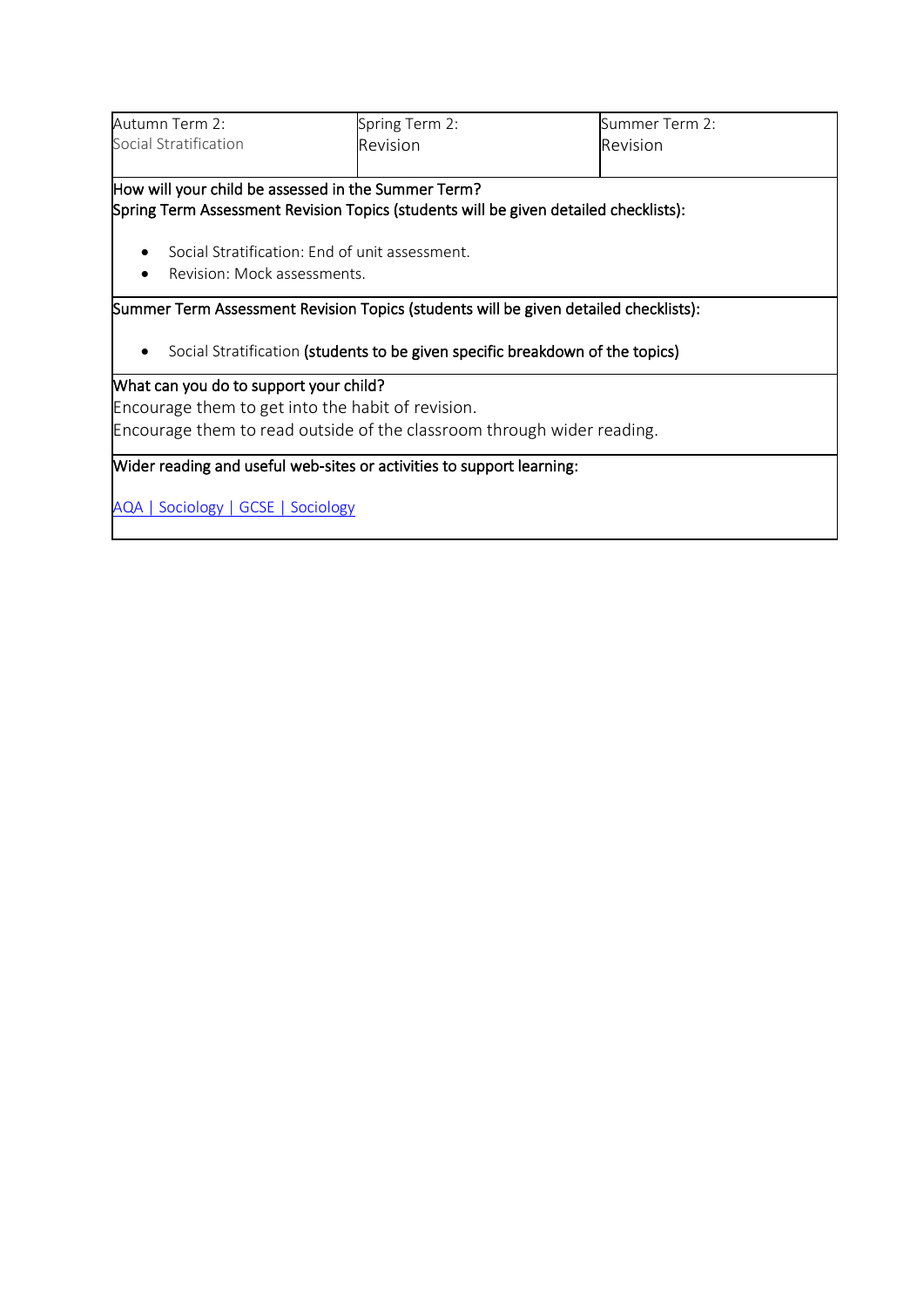## <span id="page-41-0"></span>Year 11 Textiles Curriculum

| redi II Textiles Curriculum                                                                                                                                                                                                                                              |                                                                                                                                                                                                           |                             |
|--------------------------------------------------------------------------------------------------------------------------------------------------------------------------------------------------------------------------------------------------------------------------|-----------------------------------------------------------------------------------------------------------------------------------------------------------------------------------------------------------|-----------------------------|
| <b>Staffing: Ms Winters</b>                                                                                                                                                                                                                                              |                                                                                                                                                                                                           |                             |
| Email: a.winters@sydenham.lewisham.sch.uk                                                                                                                                                                                                                                |                                                                                                                                                                                                           |                             |
| Exam Board: AQA (course code 8552)                                                                                                                                                                                                                                       |                                                                                                                                                                                                           |                             |
| <b>Assessment Overview:</b><br>Overall mark: 50% NEA project (design and make) 50% Exam<br>Low-stakes quizzes and tests, Mock Exams and Final External Exam<br>teacher and moderated by external examiner<br>safely, quality control when working and quality of finish. | NEA project (Investigating, Designing, Making, Evaluating) in PowerPoint portfolio - assessed by<br>Practical activities being monitored by the teacher and assessed on criteria of skills shown, working |                             |
| <b>Subject Curriculum Intent:</b>                                                                                                                                                                                                                                        |                                                                                                                                                                                                           |                             |
|                                                                                                                                                                                                                                                                          | We aim to foster an environment in which students can express their creativity and make their ideas                                                                                                       |                             |
|                                                                                                                                                                                                                                                                          | a reality through exercising the practical skills we teach them in the textiles workroom. The focus is                                                                                                    |                             |
|                                                                                                                                                                                                                                                                          | on investigation, experimentation and evaluation, leading to improved high quality products and                                                                                                           |                             |
|                                                                                                                                                                                                                                                                          | more independent learning of knowledge and skills. Students will gain a deeper understanding of                                                                                                           |                             |
|                                                                                                                                                                                                                                                                          | the impact their choices, as a designer, can have on society and the wider world.                                                                                                                         |                             |
| <b>Curriculum Content Overview:</b>                                                                                                                                                                                                                                      |                                                                                                                                                                                                           |                             |
| Autumn Term 1:                                                                                                                                                                                                                                                           | Spring Term 1: <b>Continuation of</b>                                                                                                                                                                     | Summer Term 1: Final checks |
| <b>NEA Section A - Investigation,</b>                                                                                                                                                                                                                                    | NEA Section D and start section E for NEA                                                                                                                                                                 |                             |
| <b>Section B - Design brief and</b>                                                                                                                                                                                                                                      | <b>Realising design ideas</b>                                                                                                                                                                             | Final tweaks to NEA         |
| Specification and Section C-                                                                                                                                                                                                                                             | 3D development<br>$\bullet$                                                                                                                                                                               | and send work to            |
| <b>Generating design ideas</b>                                                                                                                                                                                                                                           | <b>Testing and Evaluation</b>                                                                                                                                                                             | Moderator.                  |
| Client investigation                                                                                                                                                                                                                                                     | <b>Toiles</b>                                                                                                                                                                                             | Retrieval practice and      |
| Market research                                                                                                                                                                                                                                                          | Materials and component                                                                                                                                                                                   | exam preparation            |
| Moodboard                                                                                                                                                                                                                                                                | selection                                                                                                                                                                                                 |                             |
| Colourways                                                                                                                                                                                                                                                               | Start realising (making)                                                                                                                                                                                  |                             |
| Design Brief                                                                                                                                                                                                                                                             | final design                                                                                                                                                                                              |                             |
| Specification                                                                                                                                                                                                                                                            |                                                                                                                                                                                                           |                             |
| Design strategies                                                                                                                                                                                                                                                        |                                                                                                                                                                                                           |                             |
| Note: most of the work in this                                                                                                                                                                                                                                           |                                                                                                                                                                                                           |                             |
| half-term is getting section A of                                                                                                                                                                                                                                        |                                                                                                                                                                                                           |                             |
| the NEA up to the highest                                                                                                                                                                                                                                                |                                                                                                                                                                                                           |                             |
| standard as a quality basis for                                                                                                                                                                                                                                          |                                                                                                                                                                                                           |                             |
| Section B, C, D, E and F.                                                                                                                                                                                                                                                |                                                                                                                                                                                                           |                             |
| Autumn Term 2:                                                                                                                                                                                                                                                           | Spring Term 2: <b>Continuation of</b>                                                                                                                                                                     | Summer Term 2:              |
| <b>Continuation of NEA. Section C</b>                                                                                                                                                                                                                                    | <b>NEA Section E and start Section F Final exam</b>                                                                                                                                                       |                             |
| <b>Generating Design ideas and</b>                                                                                                                                                                                                                                       | <b>Testing and evaluating.</b>                                                                                                                                                                            |                             |
| Developing Design ideas.                                                                                                                                                                                                                                                 | 2D and 3D communication                                                                                                                                                                                   |                             |
| Design strategies<br>$\bullet$                                                                                                                                                                                                                                           | Realising (making) Final                                                                                                                                                                                  |                             |
| Product analysis<br>$\bullet$                                                                                                                                                                                                                                            | design                                                                                                                                                                                                    |                             |
| 2D and 3D design                                                                                                                                                                                                                                                         | 2D Communication                                                                                                                                                                                          |                             |
| communication                                                                                                                                                                                                                                                            | Manufacturing                                                                                                                                                                                             |                             |
| <b>Environmental and social</b>                                                                                                                                                                                                                                          | specification                                                                                                                                                                                             |                             |
| impact                                                                                                                                                                                                                                                                   | Testing and evaluating                                                                                                                                                                                    |                             |
| Anthropometrics and                                                                                                                                                                                                                                                      | Retrieval practice                                                                                                                                                                                        |                             |
| ergonomics                                                                                                                                                                                                                                                               |                                                                                                                                                                                                           |                             |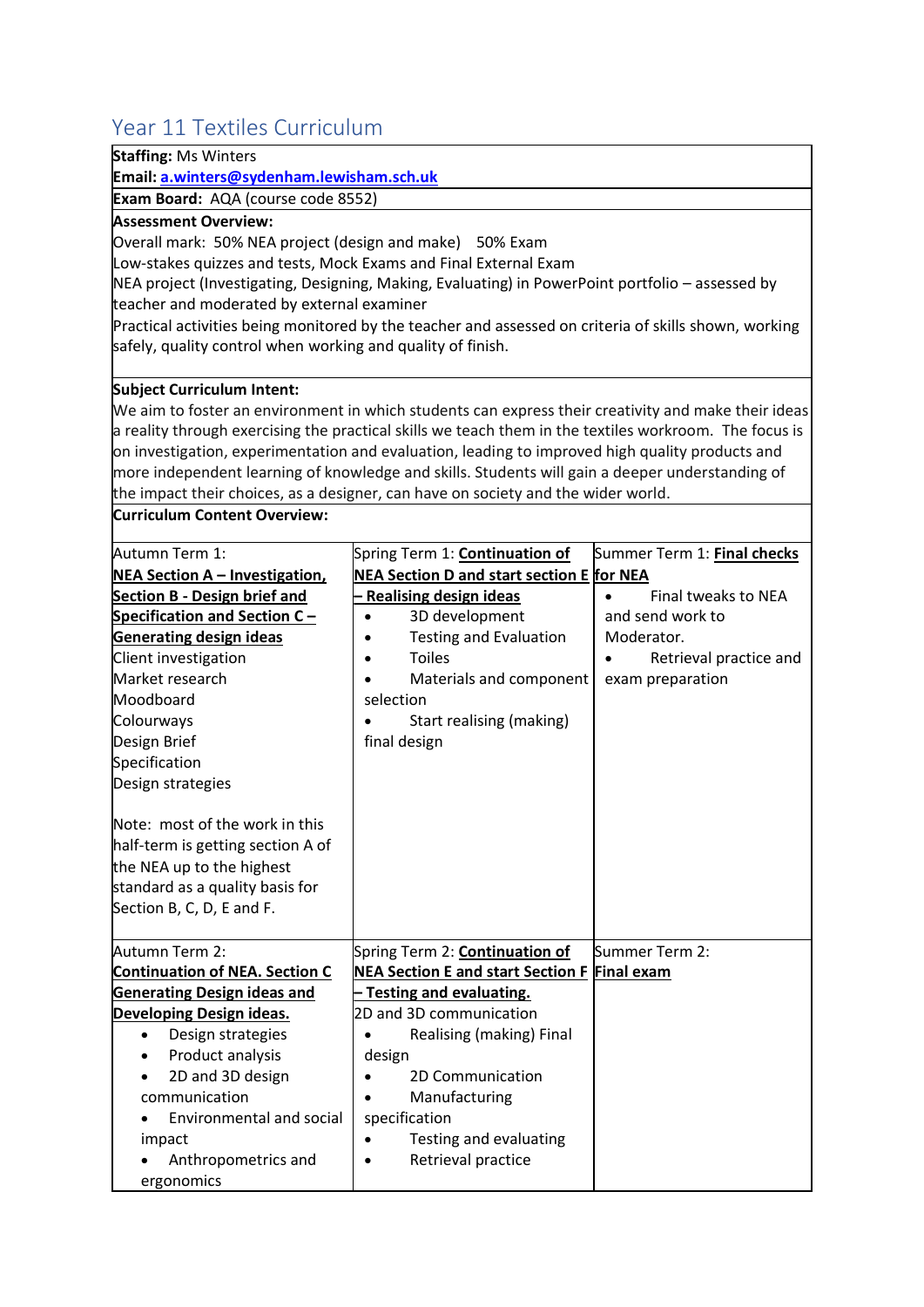| 3D modelling.<br>$\bullet$                                                                           | <b>Deadline for NEA</b> |  |
|------------------------------------------------------------------------------------------------------|-------------------------|--|
| Decorative and structural Mock 2 exam                                                                |                         |  |
| samples                                                                                              |                         |  |
| Mock 1 exam                                                                                          |                         |  |
| How will your child be assessed in the Autumn Term?                                                  |                         |  |
| 50% NEA progress with Sections A, B and C                                                            |                         |  |
| 50% Mock exam 1                                                                                      |                         |  |
| Autumn Term Assessment Revision Topics (students will be given detailed checklists):                 |                         |  |
| Theory content for revision will be set at the time and handed out in class as well as being emailed |                         |  |
| out to students.                                                                                     |                         |  |
| How will your child be assessed in the Summer Term?                                                  |                         |  |
| 50% Final NEA including section A, B, C, D, E and F - assessed by teacher and moderated by external  |                         |  |
| examiner                                                                                             |                         |  |
| 50% Final externally marked exam                                                                     |                         |  |
| Summer Term Assessment Revision Topics (students will be given detailed checklists):                 |                         |  |
| Theory content for revision will be set at the time and handed out in class as well as being emailed |                         |  |
| out to students.                                                                                     |                         |  |
| What can you do to support your child in Product Design?                                             |                         |  |
| Be aware of deadlines and check work occasionally to check that it is at an appropriate standard.    |                         |  |
| Discuss what has been happening in class and ask if they are having difficulties. Encourage your     |                         |  |
| child to ask their teacher for help if they need it.                                                 |                         |  |
| Familiarise yourself with school systems like Teams and ClassCharts so that you can be more          |                         |  |
| involved in the online uploading of assignments etc                                                  |                         |  |
| Contact Ms Winters if you have any queries or concerns                                               |                         |  |
| Wider reading and useful web-sites or activities to support learning:                                |                         |  |
|                                                                                                      |                         |  |
| <b>Websites</b>                                                                                      |                         |  |
| www.technologystudent.com                                                                            |                         |  |
| <b>BBC</b> bitesize                                                                                  |                         |  |
| Seneca learning                                                                                      |                         |  |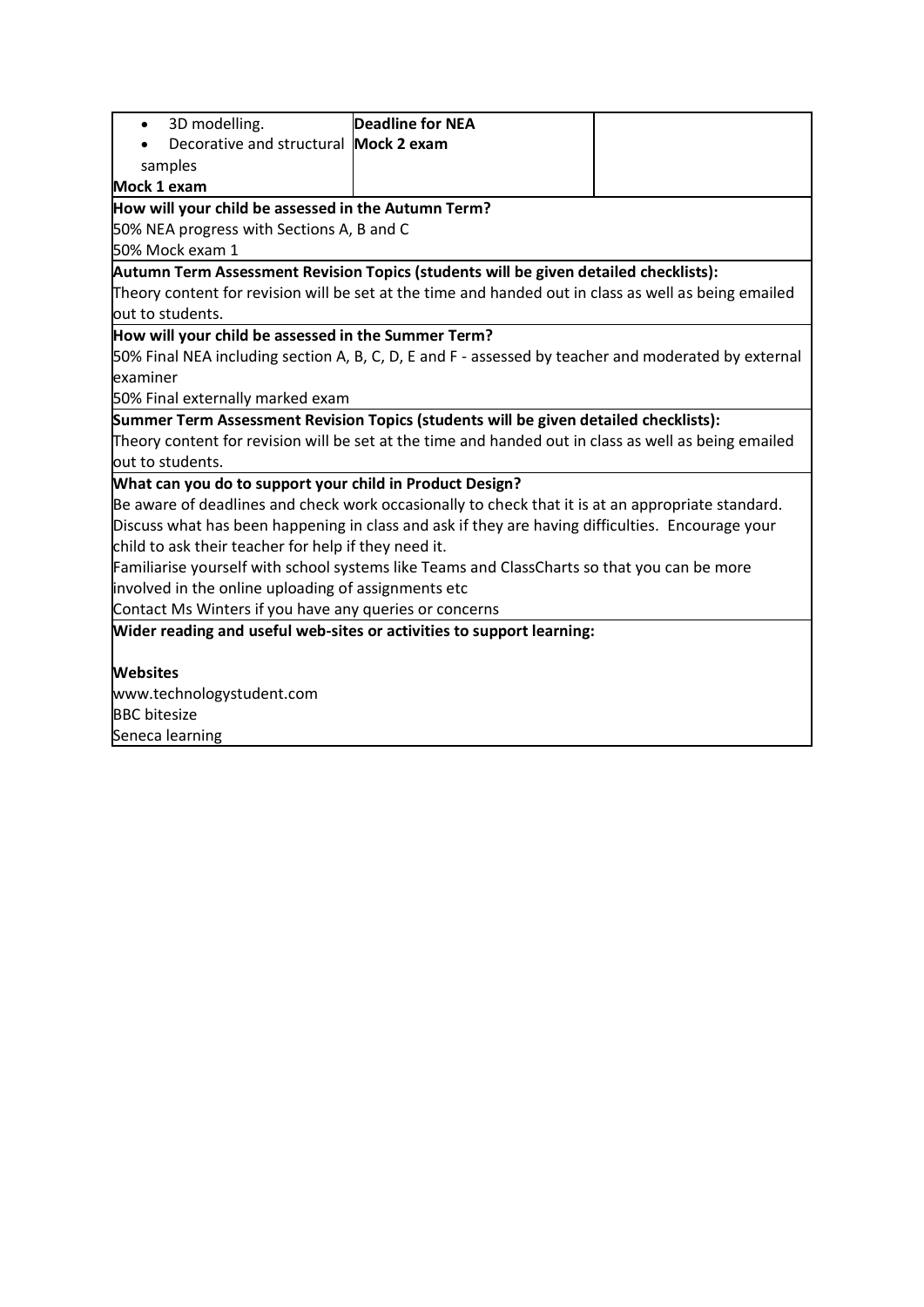# <span id="page-43-0"></span>Year 11 Product Design Curriculum

| Staffing: Mr Bima                                           |                                                                                                       |                              |  |
|-------------------------------------------------------------|-------------------------------------------------------------------------------------------------------|------------------------------|--|
| Email: d.bima@sydenham.lewisham.sch.uk                      |                                                                                                       |                              |  |
| Exam Board: AQA (course code 8552)                          |                                                                                                       |                              |  |
| <b>Assessment Overview:</b>                                 |                                                                                                       |                              |  |
|                                                             | Overall mark: 50% NEA project (design and make) 50% Exam                                              |                              |  |
|                                                             | Low-stakes quizzes and tests, Mock Exams and Final External Exam                                      |                              |  |
|                                                             | NEA project (Investigating, Designing, Making, Evaluating) in PowerPoint portfolio - assessed by      |                              |  |
| teacher and moderated by external examiner                  |                                                                                                       |                              |  |
|                                                             | Practical activities being monitored by the teacher and assessed on criteria of skills shown, working |                              |  |
| safely, quality control when working and quality of finish. |                                                                                                       |                              |  |
|                                                             |                                                                                                       |                              |  |
| <b>Subject Curriculum Intent:</b>                           |                                                                                                       |                              |  |
|                                                             | We aim to foster an environment in which students can express their creativity and make their ideas   |                              |  |
|                                                             | a reality through exercising the skills we teach them in the workshop. The focus is on                |                              |  |
|                                                             | experimentation and analysis of successes and mishaps, leading to improved products and more          |                              |  |
| independent learning of knowledge and skills.               |                                                                                                       |                              |  |
|                                                             |                                                                                                       |                              |  |
| <b>Curriculum Content Overview:</b>                         |                                                                                                       |                              |  |
| Autumn Term 1:                                              | Spring Term 1:                                                                                        | Summer Term 1:               |  |
|                                                             | Project: NEA Section E (Making) & F                                                                   | Focus on theory and exam     |  |
| Project: NEA Section A                                      | (Evaluation and Testing)                                                                              | practice                     |  |
| (Investigating the Context)                                 | Risk Assessment (taught through NEA)                                                                  | Review forces: Types of      |  |
| Ergonomics and                                              | QA & QC (taught through NEA)                                                                          | Levers                       |  |
| Anthropometrics (through NEA Tolerances                     |                                                                                                       | Types of movement            |  |
| client research)                                            | Working to a Specification                                                                            | Gear ratios                  |  |
| Revise Physical and Mechanical Continuous Improvement       |                                                                                                       |                              |  |
| Properties                                                  | Jigs & Templates                                                                                      | Manufacturing: Flexible      |  |
|                                                             | <b>Review Polymers</b>                                                                                | Manufacturing Systems        |  |
| Note: most of the work in                                   | Sustainability                                                                                        | (FMS)                        |  |
| this half-term is getting                                   | Manufacturing Processes Review                                                                        | Lean Manufacturing           |  |
| section A of the NEA                                        | <b>Review Smart Materials:</b>                                                                        | Just In Time Manufacture     |  |
| moving                                                      | Overview                                                                                              | (JIT)                        |  |
|                                                             | Sustainability                                                                                        | Rapid Prototyping (RP)       |  |
|                                                             | Processes (vacuum-forming, blow-moulding,                                                             | Automation (eg pick and      |  |
|                                                             | Bending, Injection Moulding, Extrusion)                                                               | place electronics)           |  |
|                                                             | Textiles Overview<br>2 Existing Design Companies (Homework                                            | Review Sustainability:6Rs vs |  |
|                                                             | research task)                                                                                        | Landfill/Waste-Disposal      |  |
|                                                             |                                                                                                       | Finite vs Non-Finite         |  |
|                                                             | <b>Assessment Content for Assessment</b>                                                              | <b>Resources</b>             |  |
|                                                             | Fortnight:                                                                                            | Carbon Footprint             |  |
|                                                             | Mock Exam (50%)<br>$\bullet$                                                                          | Fairtrade                    |  |
|                                                             | NEA Project (50%)                                                                                     | <b>Ethical Design</b>        |  |
|                                                             | Assessment based on completion of                                                                     | Planned Obsolescence vs      |  |
|                                                             | sections A to C (Section C deadline was                                                               | Design for Repair            |  |
|                                                             | 5 January 2022) and some of section D,                                                                | and Ethical Design           |  |
|                                                             | primarily modelling and CAD evidence                                                                  | <b>COSHH and H&amp;S</b>     |  |
|                                                             | in the NEA PowerPoint portfolio.                                                                      | Systems and Control: Input,  |  |
|                                                             |                                                                                                       | Process, Output              |  |
|                                                             |                                                                                                       |                              |  |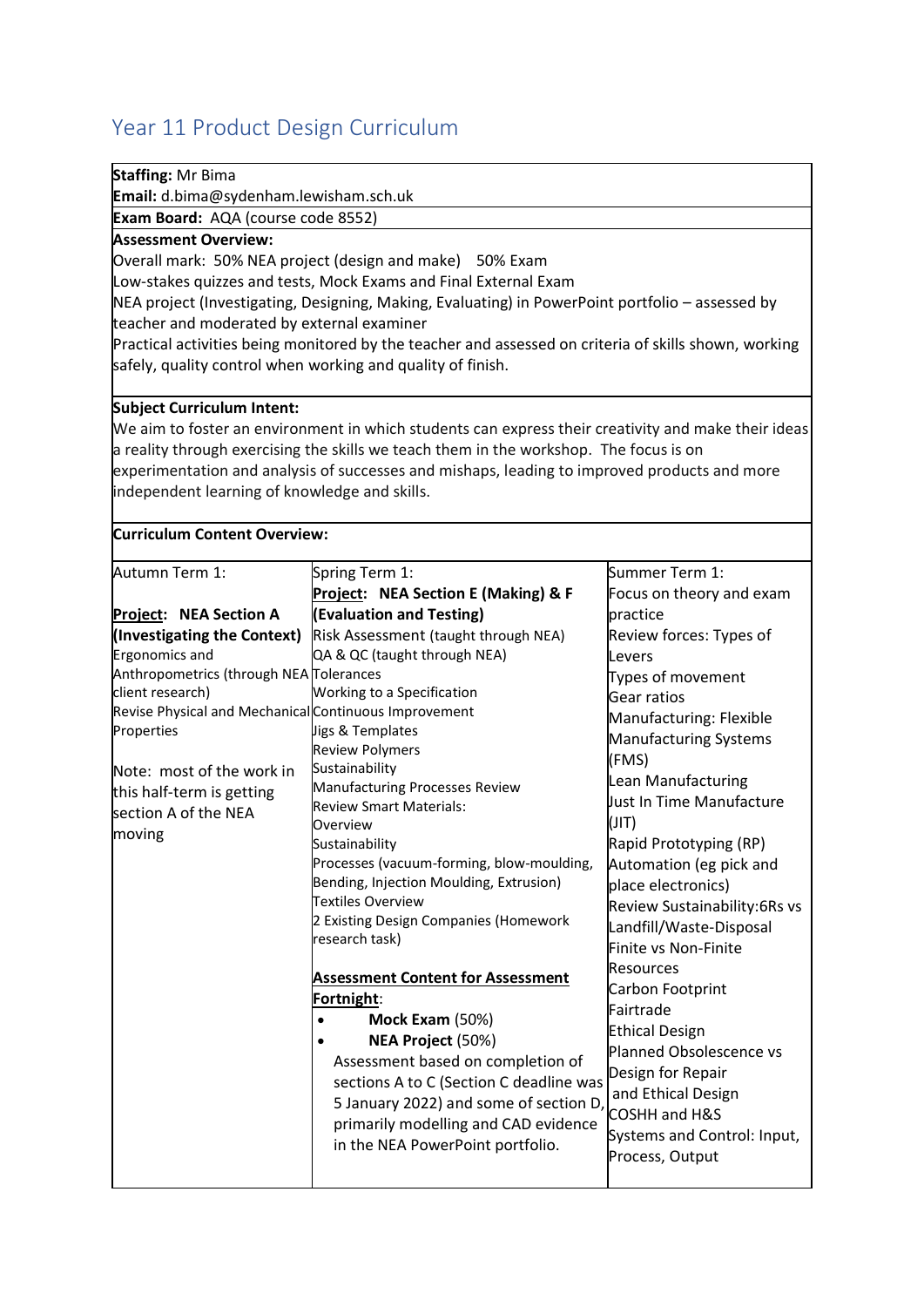| Autumn Term 2:                                                                                  | Spring Term 2:                                                                                   | Summer Term 2       |  |
|-------------------------------------------------------------------------------------------------|--------------------------------------------------------------------------------------------------|---------------------|--|
| Project: NEA Section B                                                                          | <b>NEA DEADLINE END OF FEBRUARY</b>                                                              |                     |  |
| (Brief & Specification), C                                                                      | (first week back from half-term)                                                                 | <b>Final Exams:</b> |  |
| (Initial Designs) & D                                                                           | <b>Product Analysis</b>                                                                          |                     |  |
| (Developing Final Design                                                                        | ower Production:                                                                                 |                     |  |
| and Planning to Make)                                                                           | ossil Fuels                                                                                      |                     |  |
|                                                                                                 | Nuclear                                                                                          |                     |  |
| <b>Review Woods:</b>                                                                            | Renewable (Wind, Solar, Hydro, Biomass)                                                          |                     |  |
| <b>Iverview</b>                                                                                 | Power Storage: Alkaline & Rechargeable                                                           |                     |  |
| Sustainability                                                                                  | <b>Batteries</b>                                                                                 |                     |  |
| Processes                                                                                       | Kinetic Pumped Storage Systems (eg Tidal<br>Power)                                               |                     |  |
| Maths:                                                                                          |                                                                                                  |                     |  |
| Scale, Area & Volume                                                                            | Trigonometry and Pythagoras in D&T                                                               |                     |  |
| Rapid Prototyping and 3D                                                                        | Review CNC: Wood router                                                                          |                     |  |
| printing                                                                                        | Co-ordinates as used in 2D CNC                                                                   |                     |  |
| Systems Diagrams (planning to                                                                   | <b>Inclusive Design</b>                                                                          |                     |  |
| make in section D of NEA)                                                                       | Technological Push vs Market Pull                                                                |                     |  |
| Review Papers and Boards:                                                                       | mpact of New Technology on Society                                                               |                     |  |
| Processes (offset lithography,<br>die-cutting)                                                  |                                                                                                  |                     |  |
| Finishes (lamination,                                                                           |                                                                                                  |                     |  |
| varnishing, embossing, foil                                                                     |                                                                                                  |                     |  |
| blocking, spot varnishing)                                                                      |                                                                                                  |                     |  |
|                                                                                                 |                                                                                                  |                     |  |
| 2 Existing Designers                                                                            |                                                                                                  |                     |  |
| (Homework research task)                                                                        |                                                                                                  |                     |  |
|                                                                                                 |                                                                                                  |                     |  |
| <b>SPRING MOCK 1 EXAM</b>                                                                       |                                                                                                  |                     |  |
| How will your child be assessed in the Summer Term?                                             |                                                                                                  |                     |  |
|                                                                                                 | Overall mark: 50% NEA project (design and make) 50% Exam                                         |                     |  |
| Final External Exam                                                                             |                                                                                                  |                     |  |
|                                                                                                 | NEA project (Investigating, Designing, Making, Evaluating) in PowerPoint portfolio - assessed by |                     |  |
| teacher and moderated by external examiner                                                      |                                                                                                  |                     |  |
|                                                                                                 | Summer Term Assessment Revision Topics (students will be given detailed checklists):             |                     |  |
| These will be set at the time and handed out in class as well as being emailed out to students. |                                                                                                  |                     |  |
|                                                                                                 | What can you do to support your child in Product Design?                                         |                     |  |
|                                                                                                 | Be aware of deadlines and check work occasionally to check that it is at an appropriate standard |                     |  |
|                                                                                                 | Discuss what has been happening in class and ask if they are having difficulties. Encourage your |                     |  |
| child to ask Mr Bima for help if they need it.                                                  |                                                                                                  |                     |  |
| Familiarise yourself with school systems like Teams and ClassCharts so that you can be more     |                                                                                                  |                     |  |
| involved in the online uploading of assignments etc                                             |                                                                                                  |                     |  |
| Contact Mr Bima if you have any queries or concerns                                             |                                                                                                  |                     |  |
|                                                                                                 | Wider reading and useful web-sites or activities to support learning:                            |                     |  |
|                                                                                                 |                                                                                                  |                     |  |
| <b>YouTube channels</b>                                                                         |                                                                                                  |                     |  |
| How It's Made                                                                                   |                                                                                                  |                     |  |
| <b>Product Design Maker</b>                                                                     |                                                                                                  |                     |  |
| Producttank                                                                                     |                                                                                                  |                     |  |
| <b>Websites</b>                                                                                 |                                                                                                  |                     |  |
| ww.technologystudent.com                                                                        |                                                                                                  |                     |  |
| <b>BBC</b> bitesize                                                                             |                                                                                                  |                     |  |
|                                                                                                 |                                                                                                  |                     |  |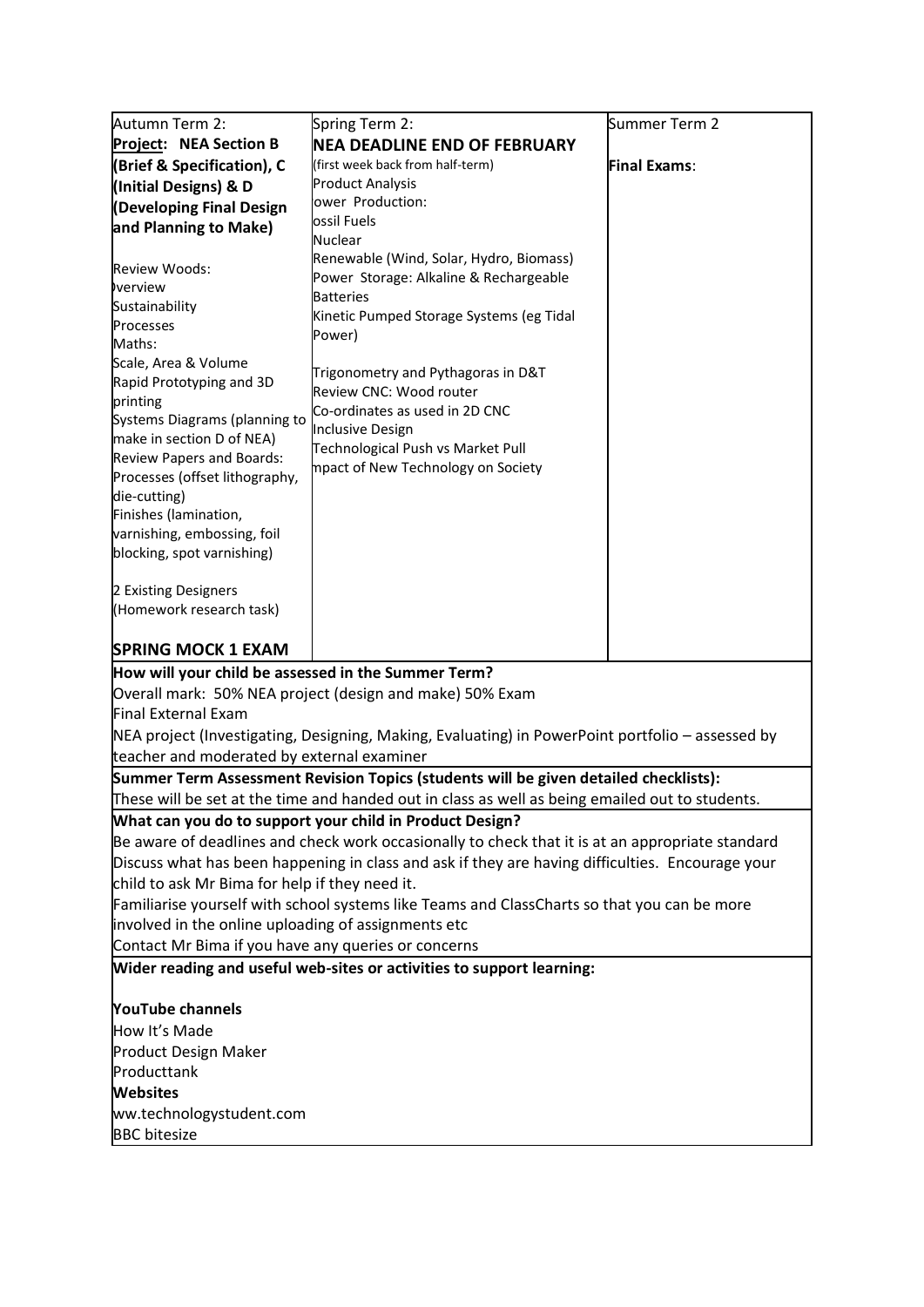## <span id="page-45-0"></span>Year 11 Child Development Curriculum

#### **Staffing: Sinead Shirfield**

**Email: s.shirfield@sydenham.lewisham.sch.uk**

**Exam Board: OCR Cambridge Nationals**

#### **Assessment Overview:**

#### **3 units over 3 years**

Unit 1 – R018 Health and well-being for child development (exam)

Unit 2 - R020: Understand the equipment and nutritional needs of children from birth to five years (coursework)

Unit 3 - R020: Understand the development of a child from birth to five years (coursework)

#### **Subject Curriculum Intent:**

Child Development covers all aspects of child development and parental responsibility, from conception to five years. Students develop the essential theoretical knowledge and practical skills needed to create the best conditions for a child's development and well-being. This qualification will prepare students for further qualifications in Child Care, Health and Social Care, Psychology, Sociology and Biology.

#### **Curriculum Content Overview:**

#### **Unit 1:**

The first topic of study underpins all of the other learning in this qualification. Students will develop the essential knowledge and understanding in child development, covering reproduction, parental responsibility, antenatal care, birth, postnatal checks, postnatal provision, conditions for development, childhood illnesses and child safety. Knowledge gained would be of use for further studies in PHSE, Biology and other child development qualifications.

#### **Unit 2:**

In the second topic of study, students will gain knowledge of the equipment needs of babies and young children and an understanding of the factors to be considered when choosing appropriate equipment to meet all of these needs. This topic will also cover nutrition and hygiene practices and students will be given the opportunity to investigate feeding solutions, comparing these to nutritional requirements and evaluating the outcomes. Evaluation skills are developed, which would be of use in further studies in a number of areas

#### **Unit 3:**

In the third topic of study, students will gain an understanding of the development norms from birth to five years and the stages and benefits of play. Students will gain knowledge of, and skills in, developing activities to observe development norms in children up to the age of five. This topic will include researching, planning and carrying out activities with a child and observing and evaluating these activities, as well as comparing the child to the expected development norms. Researching, planning, observing and evaluating skills would be useful in further studies as these are transferable skills and could be applied to many subject areas.

| Autumn Term 1:                  | Spring Term 1:                                             | Summer Term 1:                  |
|---------------------------------|------------------------------------------------------------|---------------------------------|
| Unit 1: Revision - Child Safety | <b>Unit 1 Exam</b>                                         | Unit 3: Plan different play     |
| and Childhood Illnesses         | Unit 3: Physical, intellectual and activities for a chosen |                                 |
|                                 | social developmental norms                                 | developmental area with a child |
|                                 | from birth to five years                                   | from birth to five years        |
|                                 | <b>Unit</b>                                                |                                 |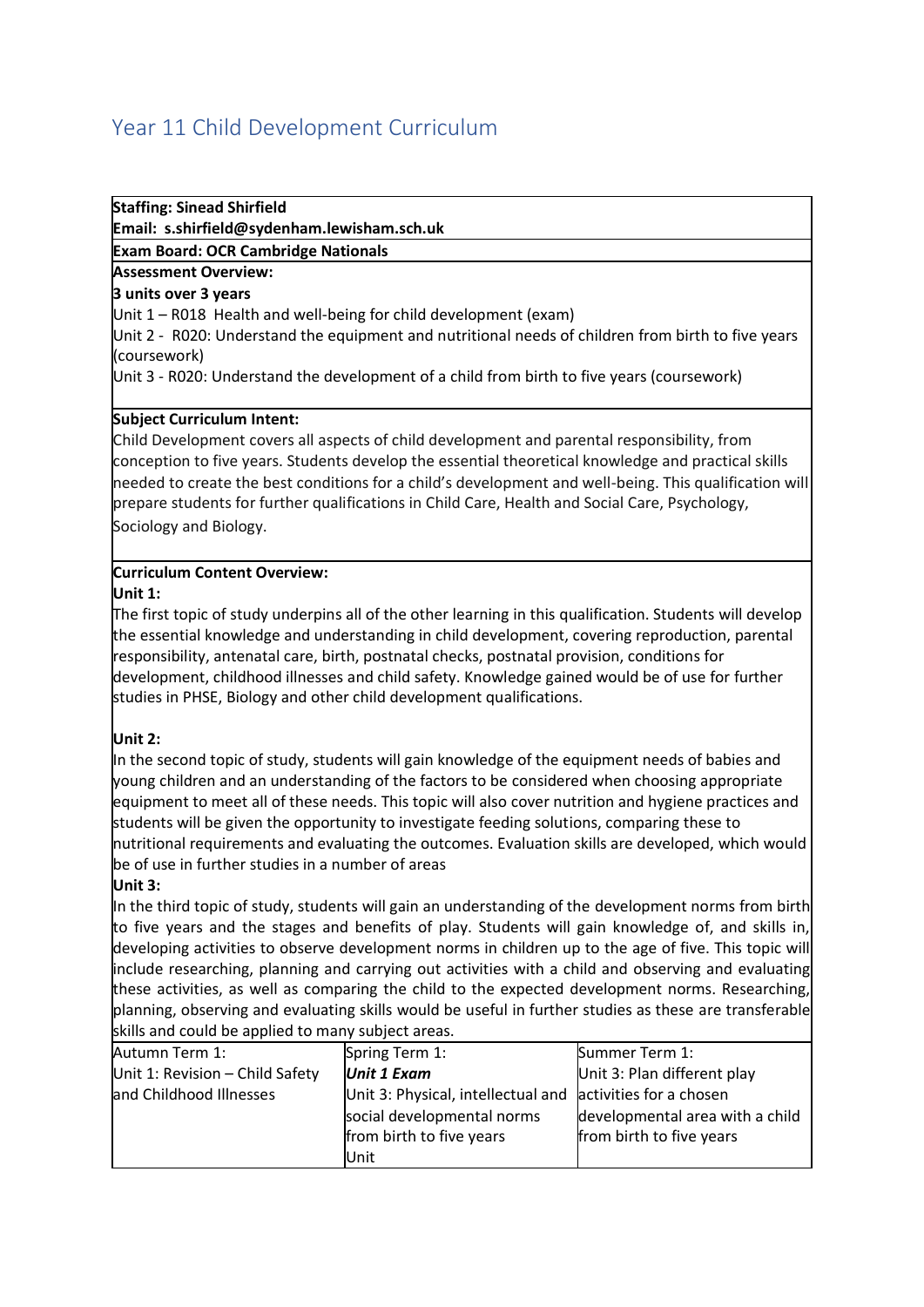| Spring Term 2:                   | Summer Term 2:                                                                                             |
|----------------------------------|------------------------------------------------------------------------------------------------------------|
| Unit 3: The benefits of learning | Unit 3: Carry out and evaluate                                                                             |
| through play                     | different play activities for a                                                                            |
|                                  | chosen developmental area with                                                                             |
|                                  | a child from birth to five years                                                                           |
|                                  |                                                                                                            |
|                                  | Unit 1 Exam Resits (date TBC)                                                                              |
|                                  |                                                                                                            |
|                                  |                                                                                                            |
|                                  |                                                                                                            |
|                                  | Unit 1: Revision - Antenatal care<br>Unit 1: Revision - Reproduction<br>and the roles and responsibilities |

**How will your child be assessed in the Summer Term?**

An end of term test will be completed that covers the content of autumn term. Mock exams to be sat to identify areas of improvement.

Your child will be assessed through undertaking coursework assignments.

**Summer Term Assessment Revision Topics (students will be given detailed checklists):**

RO20:

LO1- Physical, intellectual and social developmental norms from birth to five years

LO2 - The benefits of learning through play

#### **What can you do to support your child?**

- Ask child to recall what they learnt in their class
- Provide a quiet space (where possible) to complete homework tasks.
- Be a revision buddy go through practice mock questions with your child (provided in class).

• Encourage child to attend 'Child Development Club' – an extra curriculum activity group offering one to one support for assessments. Provides an opportunity to practice for practical skills assessments (e.g bottle making).

#### **Wider reading and useful web-sites or activities to support learning:**

- [Learn About Child Development | CDC](https://www.cdc.gov/ncbddd/childdevelopment/index.html)
- [Baby and toddler safety -](https://www.nhs.uk/conditions/baby/first-aid-and-safety/safety/baby-and-toddler-safety/) NHS (www.nhs.uk)
- [Child Accident Prevention Trust \(capt.org.uk\)](https://www.capt.org.uk/)
- [Interactive Child Development Timeline | NHS GGC](https://www.nhsggc.org.uk/kids/child-development/interactive-child-development-timeline/)
- Cambridge National Level 1/2 Child Development. Author: Miranda Walker. ISBN: 9781471899751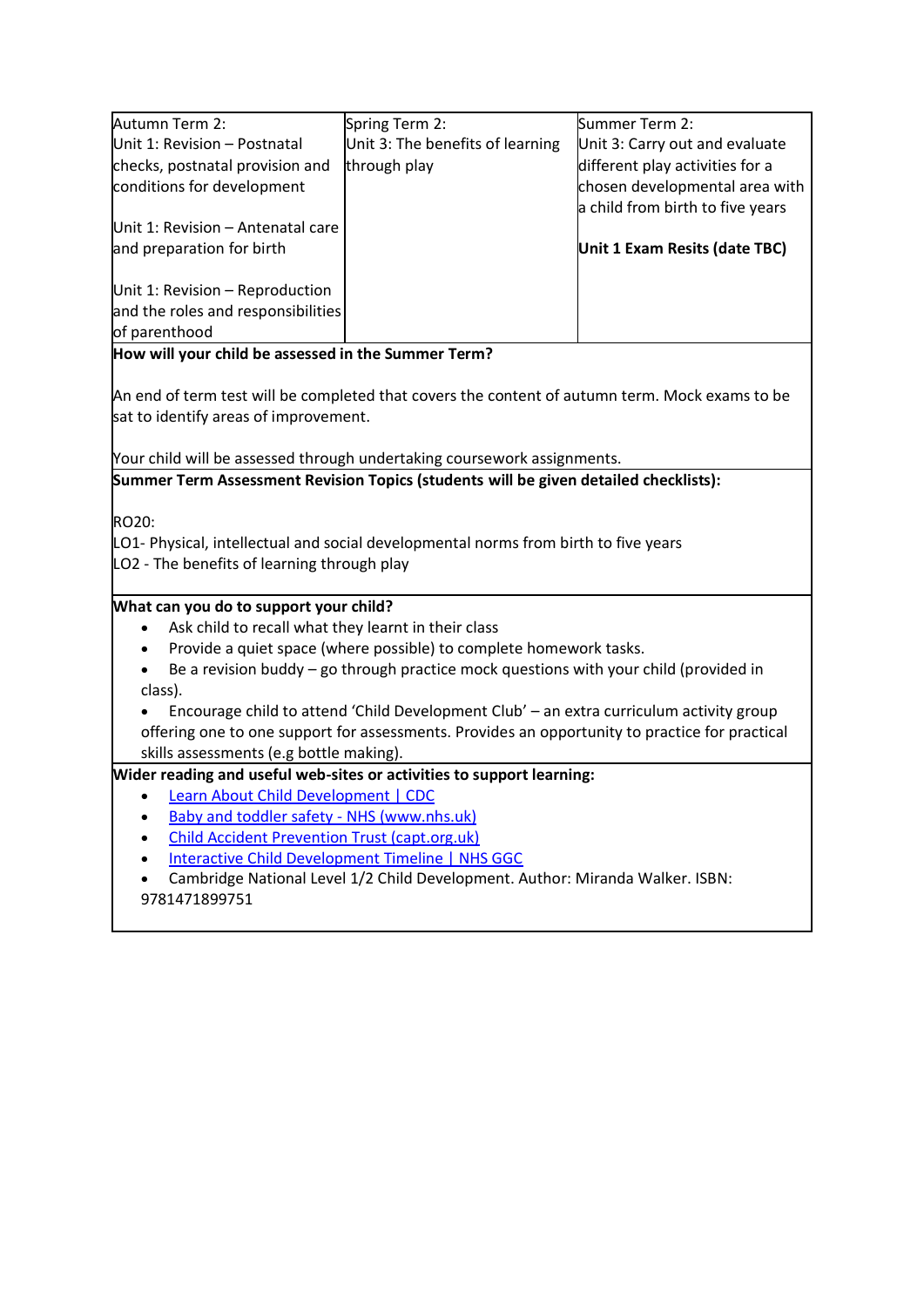## <span id="page-47-0"></span>Year 11 Music Curriculum

#### **Sydenham School Year 11 GCSE Music Curriculum Guide**

**Staffing:** Joe Mathers and Ayesha Akkari

**Email:** [j.mathers@sydenham.lewisham.sch.uk](mailto:a.fullilove@sydenham.lewisham.sch.uk) [a.akkari@sydenham.lewisham.sch.uk](mailto:a.akkari@sydenham.lewisham.sch.uk)

**Exam Board:** Eduqas

#### **Assessment Overview:**

Component 1: Performing

Internally assessed, externally moderated 30% of qualification A

Component 2: Composing

Non-exam assessment: internally assessed, externally moderated 30% of qualification

Component 3: Appraising Written examination

1 hour 15 minutes (approximately) 40% of qualification

#### **Subject Curriculum Intent**

GCSE in Music offers a broad and coherent course of study which encourages learners to:

- engage actively in the process of music study
- develop performing skills individually and in groups to communicate musically with fluency and control of the resources used
- develop composing skills to organise musical ideas and make use of appropriate resources
- recognise links between the integrated activities of performing, composing and appraising and how this informs the development of music
- broaden musical experience and interests, develop imagination and foster creativity
- develop knowledge, understanding and skills needed to communicate effectively as musicians
- develop awareness of a variety of instruments, styles and approaches to performing and composing
- develop awareness of music technologies and their use in the creation and presentation of music
- recognise contrasting genres, styles and traditions of music, and develop some awareness of musical chronology
- develop as effective and independent learners with enquiring minds
- reflect upon and evaluate their own and others' music
- engage with and appreciate the diverse heritage of music, in order to promote personal, social, intellectual and cultural development.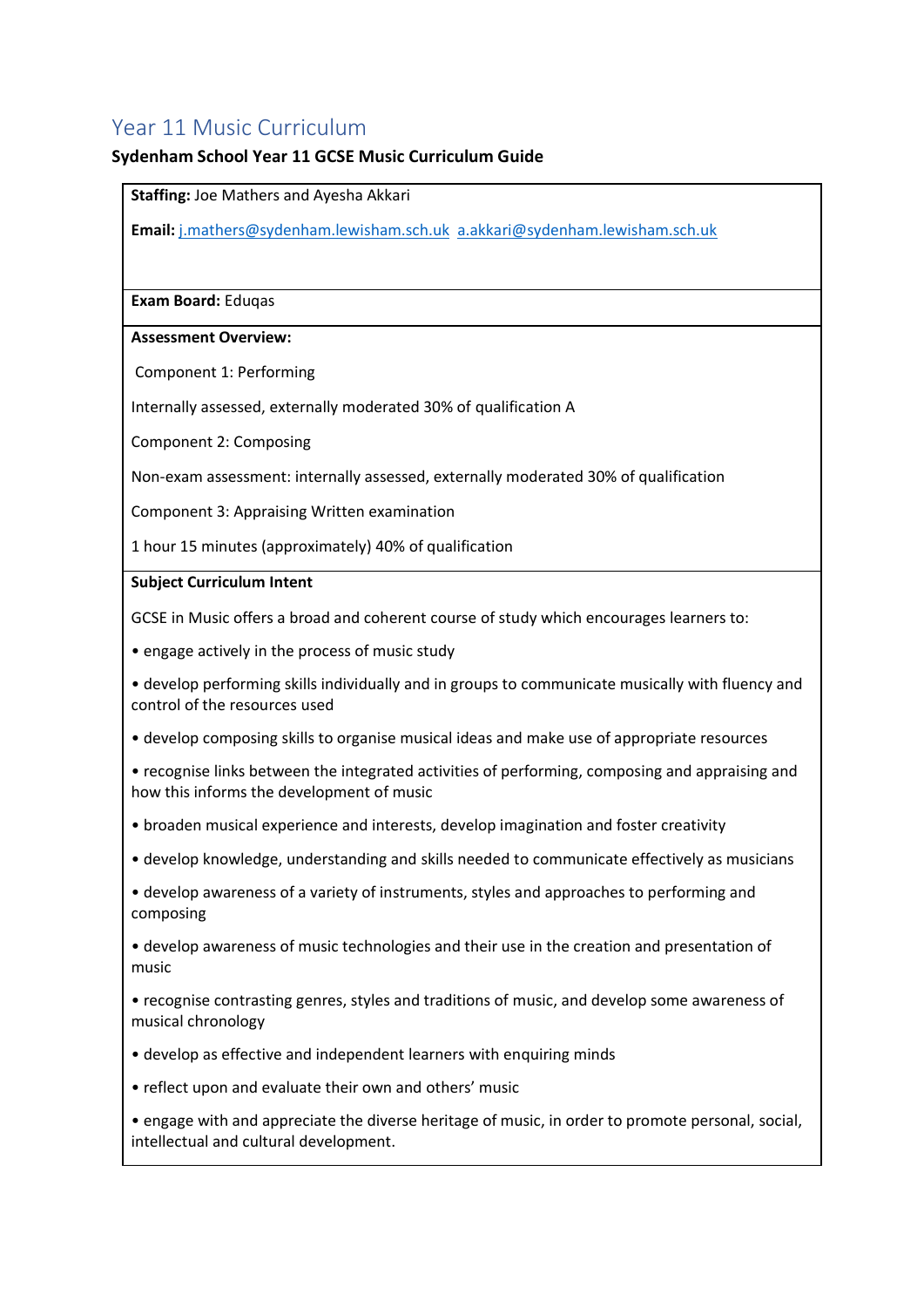| <b>Curriculum Content Overview:</b>                                                                                                                                                                                                                                                                                                                                                          |                                                                                                                                                                                                                                                                                                                                                                                                                                                                                                                                                                                                                                                                                                                                                                                                                                                                                                                                                                                                                                                                                                                                                                                                                                                                                                                           |                                                                                                                                                                                                                                                                                                          |
|----------------------------------------------------------------------------------------------------------------------------------------------------------------------------------------------------------------------------------------------------------------------------------------------------------------------------------------------------------------------------------------------|---------------------------------------------------------------------------------------------------------------------------------------------------------------------------------------------------------------------------------------------------------------------------------------------------------------------------------------------------------------------------------------------------------------------------------------------------------------------------------------------------------------------------------------------------------------------------------------------------------------------------------------------------------------------------------------------------------------------------------------------------------------------------------------------------------------------------------------------------------------------------------------------------------------------------------------------------------------------------------------------------------------------------------------------------------------------------------------------------------------------------------------------------------------------------------------------------------------------------------------------------------------------------------------------------------------------------|----------------------------------------------------------------------------------------------------------------------------------------------------------------------------------------------------------------------------------------------------------------------------------------------------------|
| Autumn Term 1 and 2                                                                                                                                                                                                                                                                                                                                                                          | Spring Term 1 and 2                                                                                                                                                                                                                                                                                                                                                                                                                                                                                                                                                                                                                                                                                                                                                                                                                                                                                                                                                                                                                                                                                                                                                                                                                                                                                                       | Summer Term 1 and 2                                                                                                                                                                                                                                                                                      |
| <b>Film Music</b>                                                                                                                                                                                                                                                                                                                                                                            | <b>Popular Music</b>                                                                                                                                                                                                                                                                                                                                                                                                                                                                                                                                                                                                                                                                                                                                                                                                                                                                                                                                                                                                                                                                                                                                                                                                                                                                                                      | Appraising                                                                                                                                                                                                                                                                                               |
| . Through this area of study learners<br>are encouraged to consider how<br>music for film is created, developed<br>and performed, and the impact this<br>has on the audience. Learners will<br>have the opportunity to compose and<br>perform film music and are<br>encouraged to use musical<br>technology to create mood and<br>atmosphere through engaging with<br>the story of the film. | Through this area of study learners<br>are encouraged to explore the<br>musical idioms associated with a<br>variety of popular music, and they<br>will have the opportunity to perform<br>popular music as well as compose<br>music associated with a popular<br>music genre. Learners are also<br>encouraged to use music technology,<br>understanding the impact this has on<br>the way music is developed and<br>performed in popular music.<br><b>Musical Forms and Devices</b><br>Forms and devices are of<br>fundamental importance in musical<br>composition, and many of the<br>common musical forms and devices<br>used by composers today have their<br>origin in the Western Classical<br>Tradition. The music of the Baroque,<br>Classical and Romantic eras provides<br>the context for a study of binary,<br>ternary, minuet and trio rondo,<br>variation and strophic forms.<br>Learners are encouraged to engage<br>with a variety of music from the<br>prescribed eras, through a range of<br>performing, composing and<br>appraising activities. They are also<br>encouraged to make links between<br>music they listen to, pieces they<br>perform and their own compositions,<br>as well as music by composers from<br>the twentieth and twenty-first<br>centuries who use these forms and<br>devices. | Revision of all areas of study covered<br>so far. Working on examination<br>technique, wider listening and set<br>works. Building upon all skills learned<br>throughout Year 9 to Year 11.<br>Learners will have the opportunity to<br>practise past papers and work on<br>feedback throughout the term. |
|                                                                                                                                                                                                                                                                                                                                                                                              |                                                                                                                                                                                                                                                                                                                                                                                                                                                                                                                                                                                                                                                                                                                                                                                                                                                                                                                                                                                                                                                                                                                                                                                                                                                                                                                           |                                                                                                                                                                                                                                                                                                          |

**How will your child be assessed in the Summer Term?**

*Students will be assessed in three areas of Performing, Composing and Listening. They will be asked to recognise the key musical layers, structure and texture in popular music.*

**Summer Term Assessment Revision Topics (students will be given detailed checklists):** 

Focuses on TIMBRE, TONE COLOUR, DYNAMICS

TOPIC 1 – Film Industry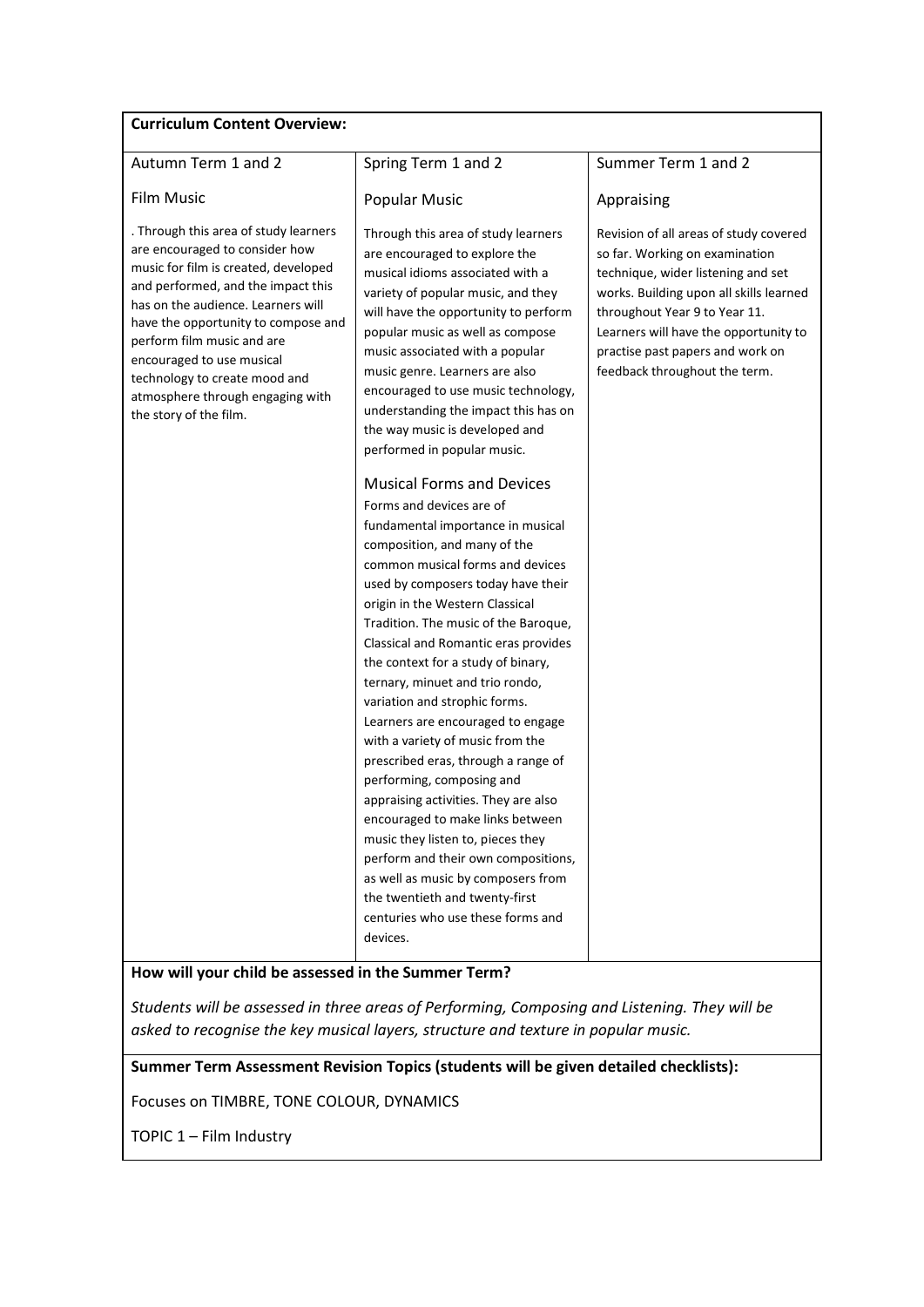TOPIC 2 – Musical Elements in Film Music

TOPIC 3 – Musical Devices in Film Music

TOPIC 5 – Appraising Film Music

#### **What can you do to support your child in Music GCSE?**

Provide opportunities for your child to listen to music and talk to them about the musical instruments and elements they hear. Ask them to talk to you about how it makes them feel and what it is in the music that does that.

Encourage your child to look into more examples of the music we are studying at this time and to explore how the same or different musical elements are present in each piece.

**Wider reading and useful web-sites or activities to support learning:** 

BBC BItesize KS4 Music Eduqas[: GCSE Music -](https://www.bbc.co.uk/bitesize/examspecs/zbmct39) Eduqas - BBC Bitesize

Exam Specification[: eduqas-gcse-music-spec-from-2016 \(28.04.15\)](https://www.eduqas.co.uk/media/by5boopf/eduqas-gcse-music-spec-from-2016-d.pdf)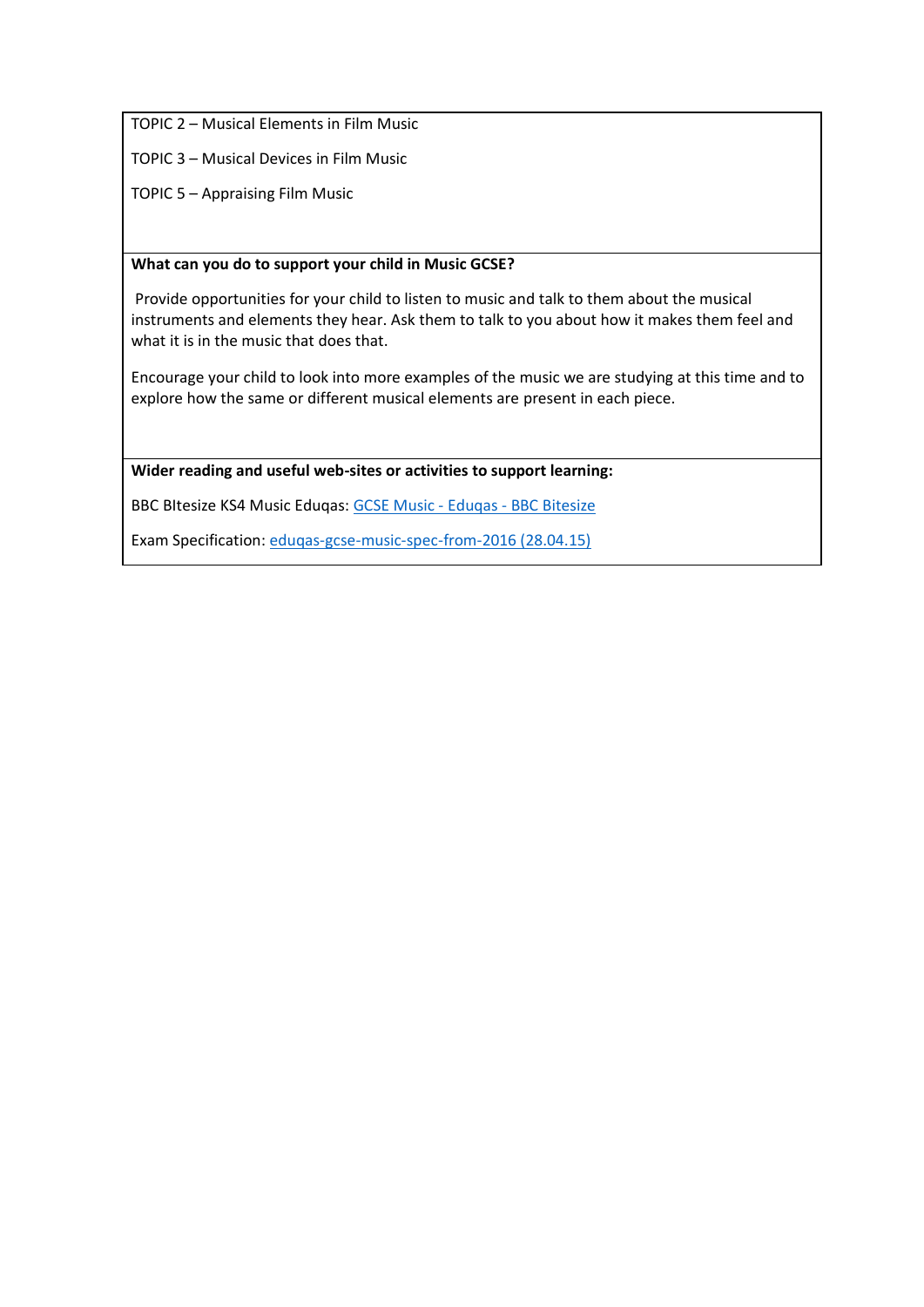## <span id="page-50-0"></span>Year 11 GCSE PE Curriculum

#### **Sydenham School Year 11 GCSE PE Curriculum Guide**

#### **Staffing: A**lice Fullilove

**Email:** [A.fullilove@sydenham.lewisham.sch.uk](mailto:A.fullilove@sydenham.lewisham.sch.uk)

#### **Exam Board:** Edexcel

#### **Assessment Overview:**

Low stakes assessments and quizzes

Mock exam- component 1- 1hour 45 minutes

Mock exam component 2- 1 hour 15 minutes

Component 3- practical assessment in 2 chosen sports- recorded and moderated

Component 4- Personal Exercise Program- coursework

#### **Subject Curriculum Intent**

GCSE PE will equip students with the knowledge, understanding, skills and values they need to be able to develop and maintain their performance in physical activities. Students will also gain understanding of how physical activities benefit health, fitness and wellbeing.

Students will develop theoretical knowledge and understanding of the factors that underpin physical activity and sport and use this knowledge and understanding to improve their performance.

Students will perform effectively in different physical activities by developing skills and techniques and selecting and applying tactics/strategies.

#### **Curriculum Content Overview:**

| Autumn Term 1:                                                                                                                                                      | Spring Term 1:                                                                                                                                    | Summer Term 1:                                                                     |
|---------------------------------------------------------------------------------------------------------------------------------------------------------------------|---------------------------------------------------------------------------------------------------------------------------------------------------|------------------------------------------------------------------------------------|
| <b>Component 2-Health, fitness</b><br>and well being<br>Physical, social and<br>emotional health<br>Impact of fitness on<br>$\bullet$<br>well being<br>Balance diet | <b>Component 2- sports</b><br>psychology<br>Classification of skills<br>Practice structures<br>Goal setting<br>Smart targets<br>Types of guidance | <b>Components 1 and 2- revision</b><br><b>Component 3- Practical</b><br>moderation |
| <b>Component 3- practical sport</b><br>Rock climbing trip<br>٠<br>Carrying out PEP<br>٠<br>training sessions                                                        | <b>Component 3-Practical sport-</b><br>post PEP fitness tests<br><b>Badminton</b><br>$\bullet$<br>assessments                                     |                                                                                    |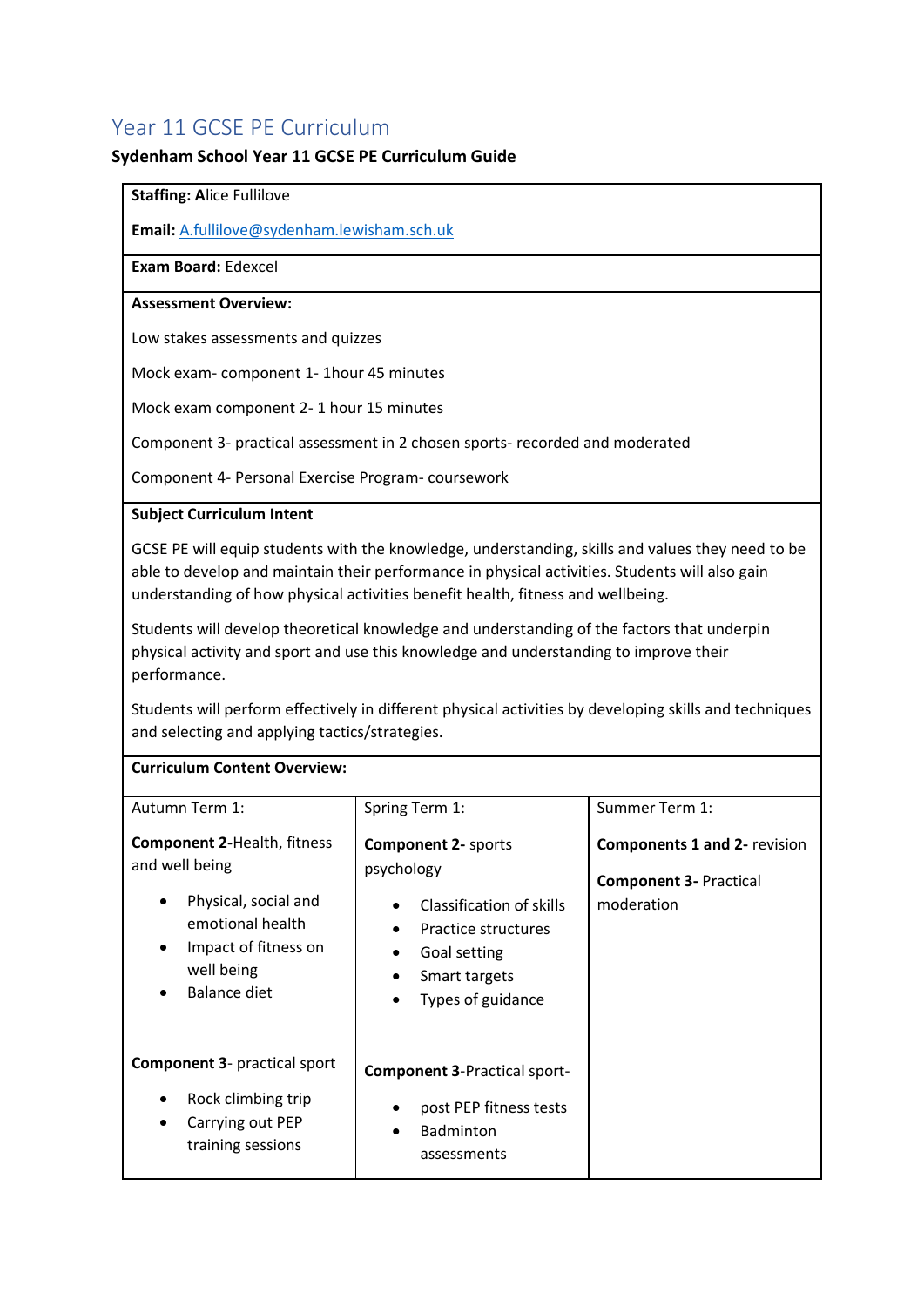| Component 4- coursework<br><b>Fitness testing</b><br>Planning section                                                                                                                                                                                                                                                                                                                                                   | <b>Component 4- continuation of</b><br>coursework- monitoring<br>section                                                                                                                                                                                                                                         |                                              |  |  |
|-------------------------------------------------------------------------------------------------------------------------------------------------------------------------------------------------------------------------------------------------------------------------------------------------------------------------------------------------------------------------------------------------------------------------|------------------------------------------------------------------------------------------------------------------------------------------------------------------------------------------------------------------------------------------------------------------------------------------------------------------|----------------------------------------------|--|--|
| Autumn Term 2:<br><b>Component 2- Health, fitness</b><br>and well being<br>Lifestyle choices<br>Sedentary lifestyle<br>Optimum weight<br>Maintaining a healthy<br>weight<br>Component 3- carrying out<br>PEP training sessions                                                                                                                                                                                          | Spring Term 2: Component 2-<br>socio-cultural influences<br>Participation rates<br>Commercialization in<br>sport<br>Types of sporting<br>behaviour<br><b>Component 3- Practical</b><br>assessments and recording of<br>sporting performance<br>Component 4- continuation of<br>coursework- Evaluation<br>section | Summer Term 2:<br><b>Public Examinations</b> |  |  |
| How will your child be assessed in the Summer Term?<br>Low stakes assessments- component 1 and 2<br>Mock exam- component 1 and 2-1 hour 15 minutes<br>Summer Term Assessment Revision Topics (students will be given detailed checklists):<br>Students will be given a range of practice questions and knowledge organisers                                                                                             |                                                                                                                                                                                                                                                                                                                  |                                              |  |  |
| What can you do to support your child in GCSE PE?<br>Support your child by asking them about their PE learning<br>Help you child to revise using the revision guides<br>Encourage your child to participate in their chosen sport in school and outside of school<br>Engage with homework via classcharts and Teams<br>Support you child using Teams for independent study<br>Encourage your child to watch sport on TV |                                                                                                                                                                                                                                                                                                                  |                                              |  |  |
| Wider reading and useful web-sites or activities to support learning:<br><b>Edexcel GCSE PE BBC bitesize</b><br>Teams resources- knowledge organisers                                                                                                                                                                                                                                                                   |                                                                                                                                                                                                                                                                                                                  |                                              |  |  |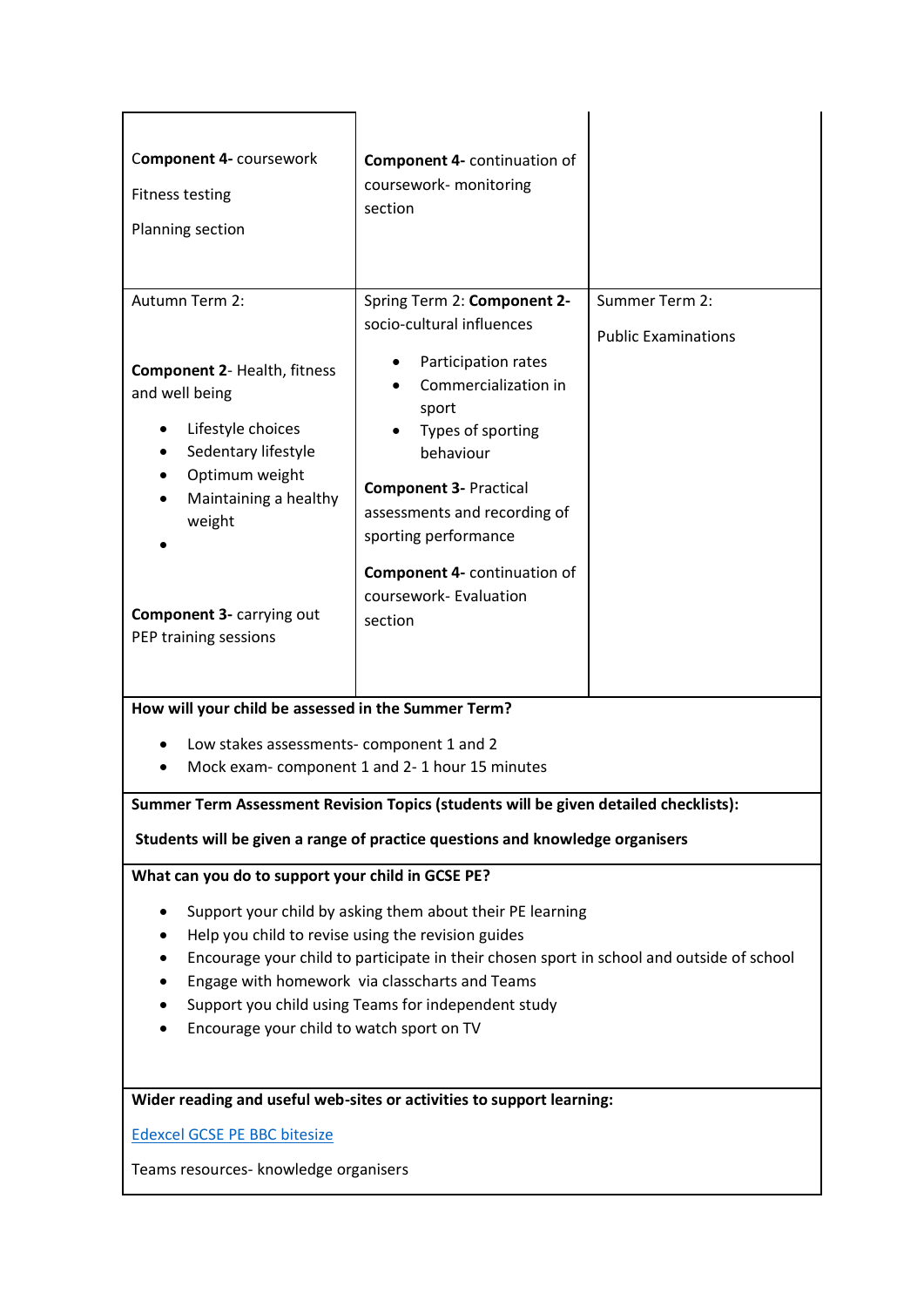[Revision guide-](file://///syd-file/staffhome$/a.fullilove/Documents/Sydenham%20School-PE%20Curriculum%20Key%20Documents/Curriculum%20intent%20documents/mazon.co.uk/Revise-Edexcel-Physical-Education-Revision/dp/1292135123/ref=asc_df_1292135123/)

[Command Words-](https://ukc-word-edit.officeapps.live.com/Edexcel/Command%20Words-%20GCSE%20and%20BTEC.docx) GCSE

[GCSE PE parent pack questions-](https://ukc-word-edit.officeapps.live.com/Parent%20Pack/GCSE%20PE%20parent%20pack%20questions-%20paper%201.docx) paper 1

[GCSE PE parent pack questions-](https://ukc-word-edit.officeapps.live.com/Parent%20Pack/GCSE%20PE%20parent%20pack%20questions-%20paper%202.docx) paper 2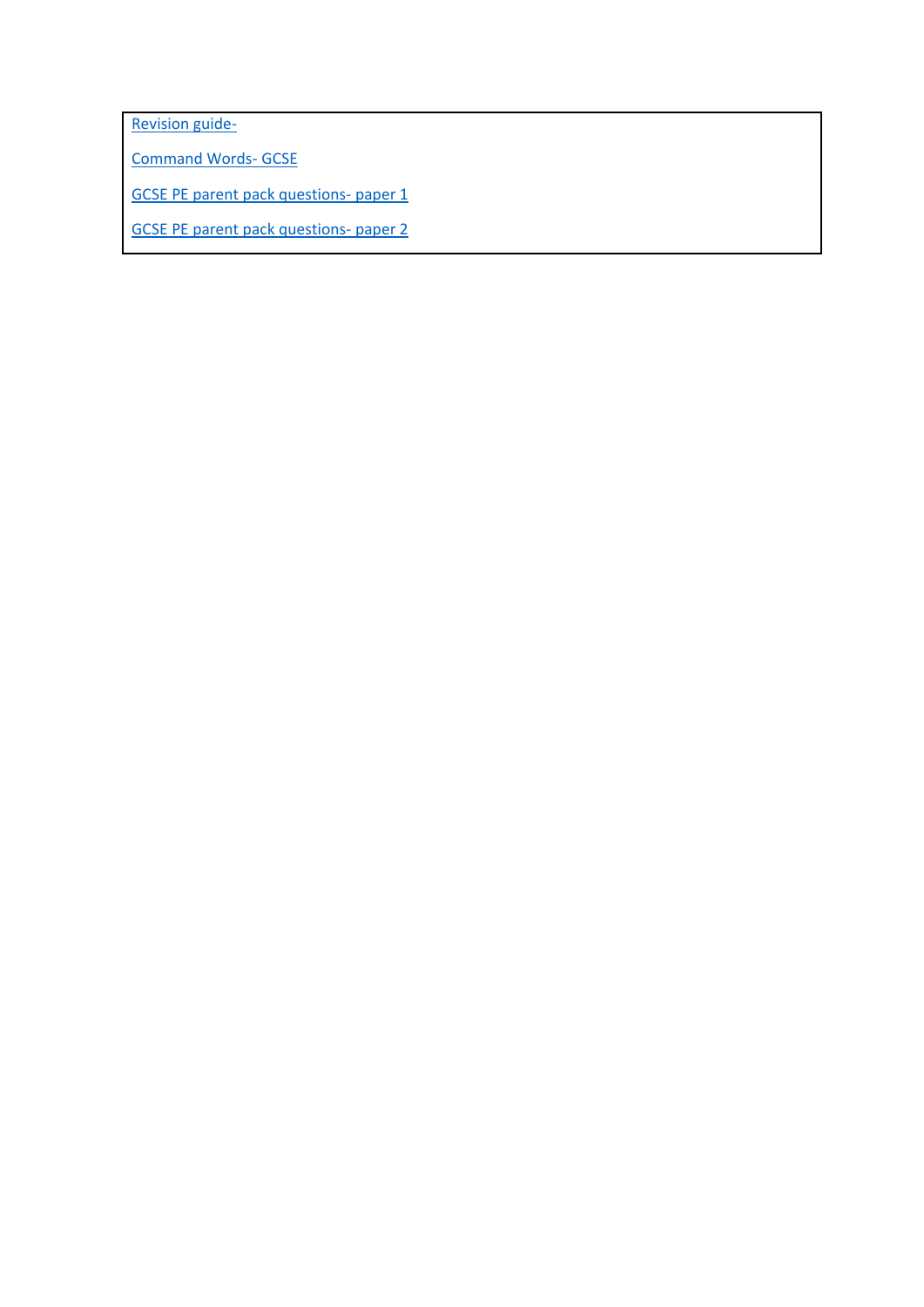# <span id="page-53-0"></span>Year 11 Computer Science Curriculum

| <b>Staffing: Michelle Warner</b><br>Email: m.warner@sydenham.lewisham.sch.uk                                                                                                                                                                                                                                                                                                                                           |                                                                                                            |                                                 |  |  |
|------------------------------------------------------------------------------------------------------------------------------------------------------------------------------------------------------------------------------------------------------------------------------------------------------------------------------------------------------------------------------------------------------------------------|------------------------------------------------------------------------------------------------------------|-------------------------------------------------|--|--|
| <b>Exam Board: Edexcel</b>                                                                                                                                                                                                                                                                                                                                                                                             |                                                                                                            |                                                 |  |  |
| <b>Assessment Overview:</b><br>Paper 1 – written examination – 1hr 30mins – 50% qualification<br>Paper $2$ – onscreen examination – 2hrs – 50% qualification                                                                                                                                                                                                                                                           |                                                                                                            |                                                 |  |  |
| <b>Subject Curriculum Intent:</b><br>Further develop students' knowledge and understanding of Computer Science through studying the<br>importance of computation in the world, and how it will evolve in the future.                                                                                                                                                                                                   |                                                                                                            |                                                 |  |  |
| <b>Curriculum Content Overview:</b><br>Principles of Computer Science: - Computational Thinking, Data, Computers, Networks, and Issues<br>and Impact<br>Application of Computational Thinking: - Computational Thinking and Problem solving with<br>programming                                                                                                                                                        |                                                                                                            |                                                 |  |  |
| <b>Autumn Term 1:</b><br>Programming with Python<br><b>Operating Systems</b>                                                                                                                                                                                                                                                                                                                                           | <b>Spring Term 1:</b><br>Programming with Python<br><b>Environmental Impact</b><br>Languages               | Summer Term 1:<br>Revision and exam preparation |  |  |
| <b>Autumn Term 2:</b><br>Programming with Python<br>Cybersecurity<br><b>Networks</b>                                                                                                                                                                                                                                                                                                                                   | <b>Spring Term 2:</b><br>Programming with Python<br>Data representation<br><b>Ethical and Legal Impact</b> | Summer Term 2:                                  |  |  |
| How will your child be assessed in the Summer Term?<br>Two exams:<br>Paper 1 – Principles of Computer Science - written – Monday 16 May 2022<br>Paper 2 - Application of Computational Thinking - onscreen - Friday 27 May 2022<br>Summer Term Assessment Revision Topics (students will be given detailed checklists):<br>Topic 1: Computational Thinking<br>Topic 2: Data<br>Topic 3: Computers<br>Topic 4: Networks |                                                                                                            |                                                 |  |  |
| Topic 5: Issues and Impact<br>Topic 6: Problem solving with programming                                                                                                                                                                                                                                                                                                                                                |                                                                                                            |                                                 |  |  |
| What can you do to support your child in Computer Science?<br>Ensure access to a suitable device with internet access<br>Encourage completion of all class work in OneNote Notebook<br>Support completion of all homework to deadline<br>For missed lessons, ensure independent completion of all missed classwork and homework                                                                                        |                                                                                                            |                                                 |  |  |
| Wider reading and useful web-sites or activities to support learning:<br>Videos: https://student.craigndave.org/gcse-edexcel-videos<br>Learning Tool and flash cards: https://quizlet.com/en-gb<br>BBC Bitesize: https://www.bbc.co.uk/bitesize/examspecs/zdqy7nb                                                                                                                                                      |                                                                                                            |                                                 |  |  |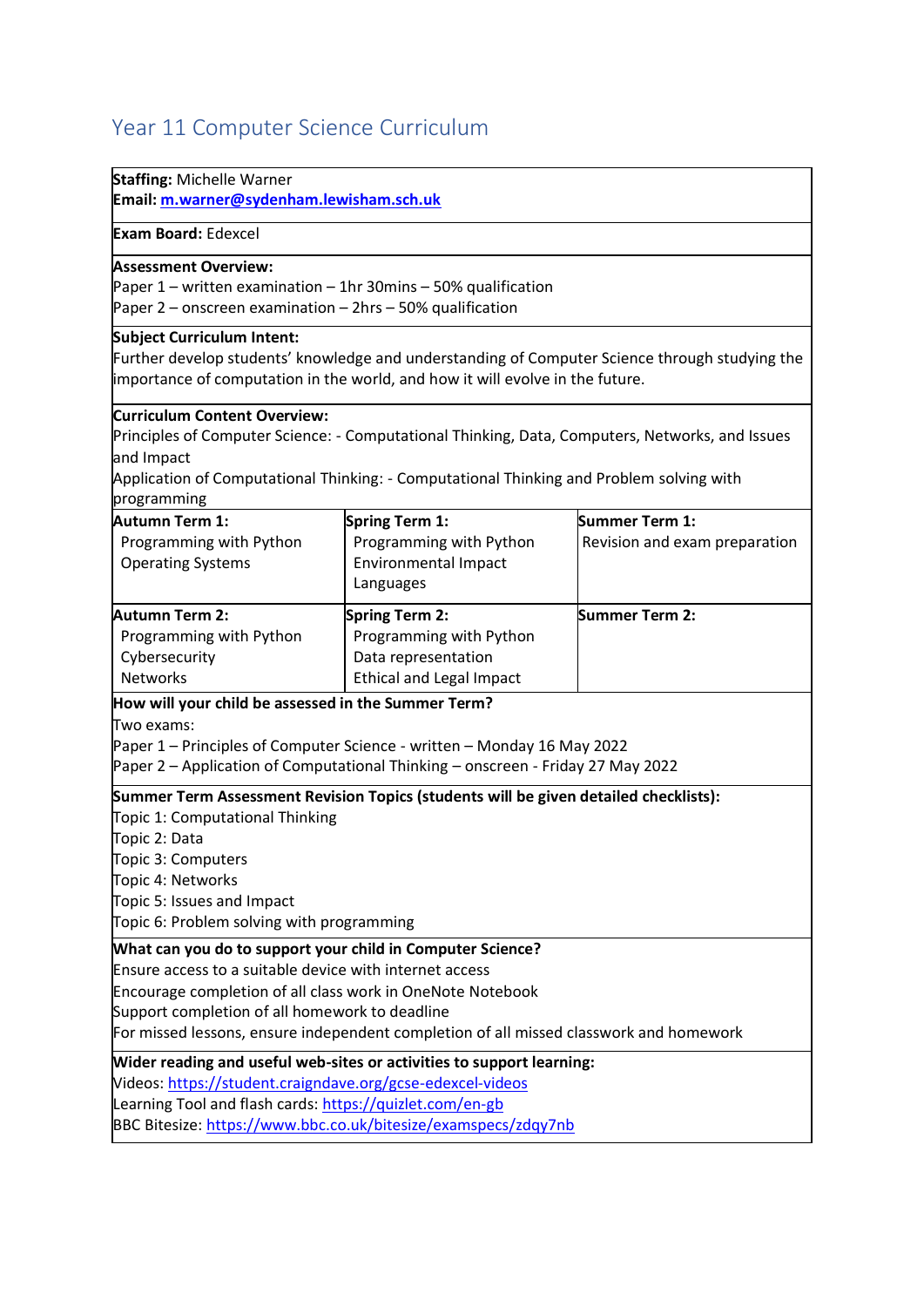## <span id="page-54-0"></span>Year 11 Dance Curriculum

#### **Staffing: A.Hemstead T.Walker**

**Email[: A.Hemstead@sydenham.lewisham.sch.uk](mailto:A.Hemstead@sydenham.lewisham.sch.uk)**

**Exam Board:** Pearson

**Assessment Overview:**

#### **3 Components over 2 years**

Component 1 – Exploring the Performing Arts (Coursework)

Component 2 - Developing Skills and Techniques in the Performing Arts (coursework)

Component 3 – Responding to a Brief (Exam)

#### **Subject Curriculum Intent**

The BTEC Level 1/Level 2 Tech Award in Performing Arts is for learners who want to acquire technical knowledge and technical skills through dance.

The qualification recognises the value of learning skills and knowledge covering the • development of key skills that prove your aptitude in Dance such as reproducing repertoire or responding to stimuli

• process that underpins effective ways of working in the Performing Arts, such as development of ideas, rehearsal and performance

• attitudes that are considered most important in the Performing Arts, including personal management and communication

• knowledge that underpins effective use of skills, process and attitudes in the sector such as roles, responsibilities, performance disciplines and styles.

#### **Curriculum Content Overview:**

Component 1

- This unit gives you a broad understanding of performance work and influences, looking at how practitioners create their work and the process they take from creation, developments and performance.
- You will study three professional works each of a different style both theoretically and practically.
- You will present a written report to show your findings from your research.

#### Component 2

- This unit assesses your ability as a dancer and your technical and interpretive skills. You will explore a chosen style of dance and participate in regular technique and creative classes in this style.
- **This unit also requires you to study an already existing piece of work in the chosen dance style** to replicate.
- You will focus on your physical and interpretive skills, setting yourself targets and reviewing these regularly to understand and improve your performance.
- You will apply these skills in a final performance to a live audience.

#### Component 3

- This unit is externally marked by the exam board.
- You will be able to work in small groups of  $3 7$  dancers.
- The exam board will provide you with a stimulus on which you must choreograph a group performance lasting between 10-15 minutes.